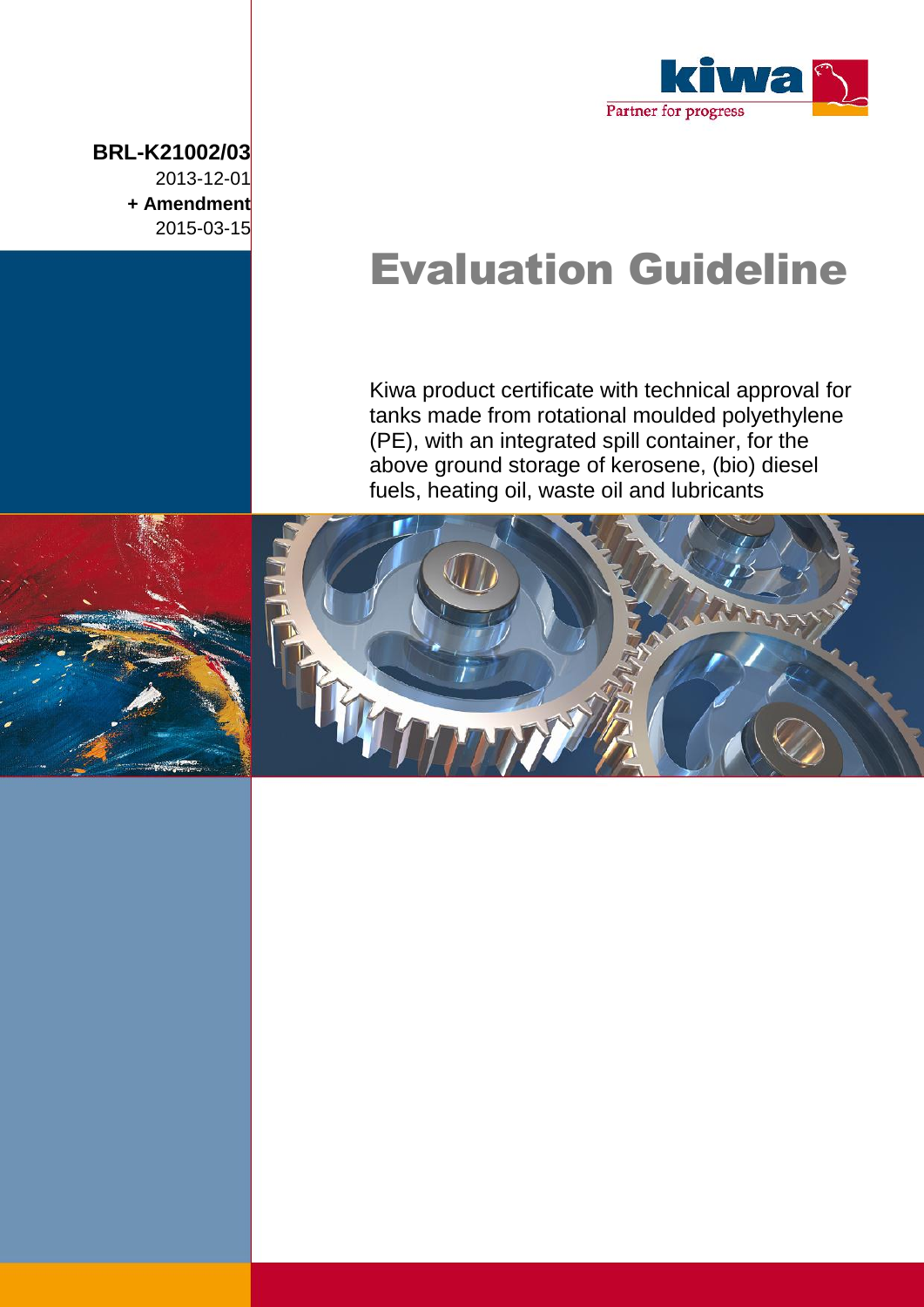

### **Amendment to BRL-K21002/03**

### **Tanks made from rotational moulded polyethylene (PE), with an integrated spill container, for the above ground storage of kerosene, (bio) diesel fuels, heating oil, waste oil and lubricants**

Date of amendment: February 15<sup>th</sup>, 2015

Technology code: CK-K-T&B03 – Tanks and pipes Validated by BoE "Tanks, Tank installations & Appendages" on February  $27<sup>th</sup>$ , 2015

The use of this evaluation guideline by third parties, for any purpose whatsoever, is only allowed after a written agreement is made with Kiwa to this end.

#### **Validity**

This amendment sheet pertains to BRL-K21002/03 dated December 1st, 2013.

#### **Validation**

This amendment sheet has been validated by Kiwa per March 15<sup>th</sup>, 2015.

#### **A.1.1 General**

Revise the text in the last paragraph to read:

For the performance of its certification work, Kiwa is bound to the requirements concerning the agreements on the implementation of certification as detailed in the NEN-EN-ISO/IEC 17065.

#### **A.1.4 Acceptance of test reports provided by the supplier**

Revise the text in the first paragraph to read:

Should the manufacturer submit reports from test Institutions or laboratories in order to demonstrate compliance of the product with the requirements of this evaluation guideline, that institute or laboratory shall comply with the applicable accreditation standards, i.e.:

- NEN-EN-ISO/IEC 17025 for laboratories;
- NEN-EN-ISO/IEC 17020 for inspection bodies;
- NEN-EN-ISO/IEC 17065 for certification bodies certifying products;
- NEN-EN-ISO/IEC 17021 for certification bodies certifying systems;
- NEN-EN-ISO/IEC 17024 for certification bodies certifying persons.

#### **A.4.2.1 BARIM/RARIM**

Revise the complete paragraph as follows:

#### **A.4.2.1 Dutch legislation**

The tanks and spill containers manufactured in accordance with this Evaluation Guideline fall under the jurisdiction of the Dutch Ministry for Infrastructure and Environment (I&M). The relevant legislation Activiteitenbesluit milieubeheer (AM) specifies the requirements pertaining to various activities and these are further clarified in, amongst others, the Soil Quality Decree (Besluit Bodemkwaliteit) with its regulation.

One of the stipulations of the AM refers to the PGS 30 and the installation in accordance with the Evaluation Guideline BRL-K903. This requirement pertains to all fuels (except for PGS Class 1 fuels).

The certified installation company shall then be able to issue an installation certificate stating that the tank installation complies with the requirement of Evaluation Guideline BRL-K903. Compliance with BRL-K903 can be given when an adequate Risk Inventory and Evaluation (RI&E) has been carried out in accordance with the requirements of document PBV-107776. The tanks and spill containers used for the above ground storage of fuels will be part of this RI&E. The RI&E shall then be evaluated by the Certification Body. On approval of the RI&E the certified installation company can then issue an installation certificate.

The RI&E of each tank installation can be streamlined when use is made of certified products. In that case the RI&E aspects pertaining to these products will not be required. The tanks and spill containers manufactured in accordance with this Evaluation Guideline will comply with all the requirements stipulated in the regulations and the Evaluation Guideline BRL-K903.

Some companies do not fall under the jurisdiction of these regulations. The requirements pertaining to the above ground storage of liquid fuels and lubricants for these companies are laid down in each individual permit. In such cases the local authority shall define the technical and operational requirements for the storage of these fluids in the individual permit and can in a lot of cases refer via the PGS 30, BRL-K903 to this Evaluation Guideline.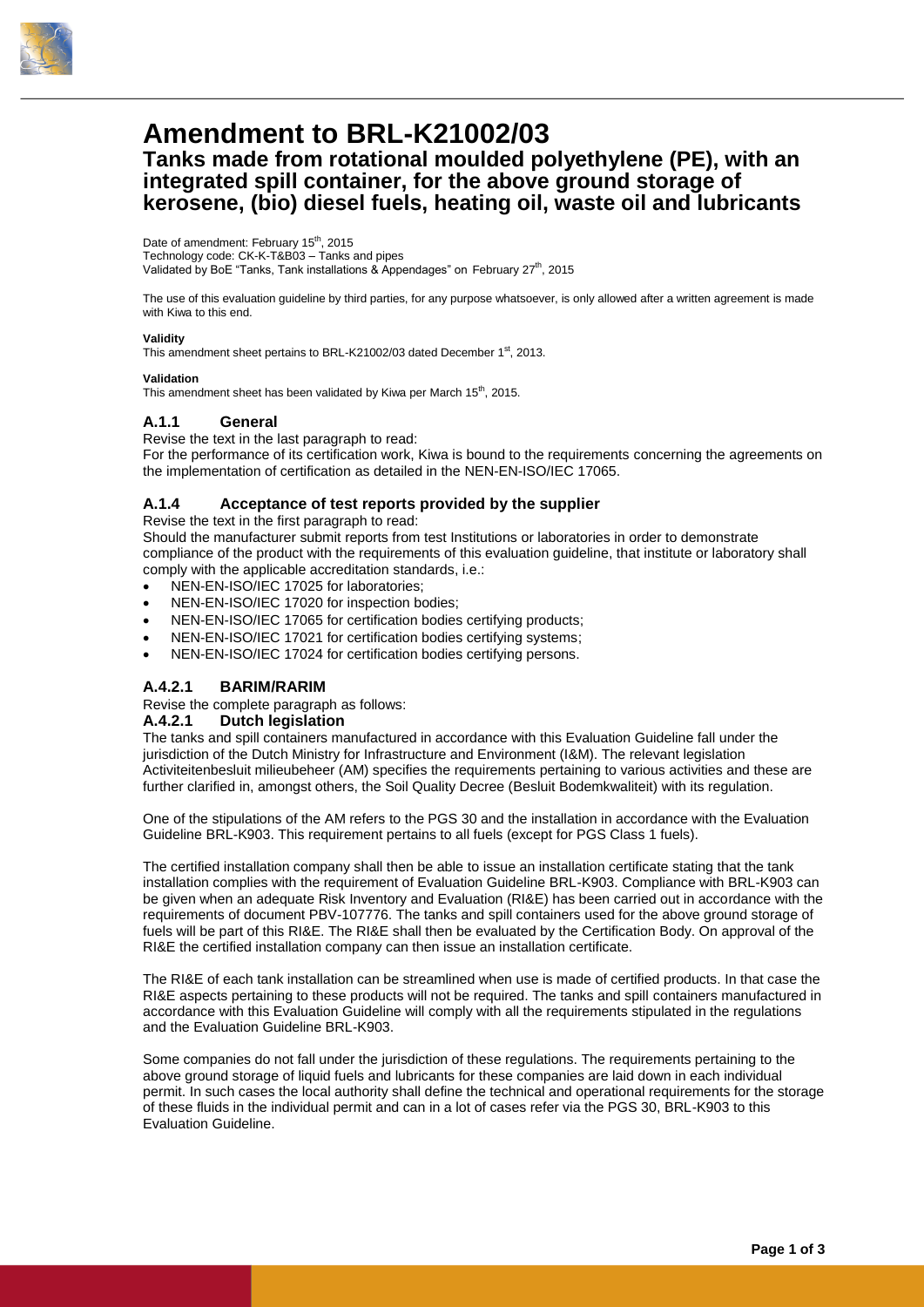

#### **B.2.3.8 Resistance to the stored medium of the base material used**

Revise points B), C) and D) as follows:

B) Diesel and/or heating oil: The test liquid shall be Diesel Fuel according to EN 590.

- C) Bio diesel: The test liquid for testing the resistance to bio diesel B20 shall consist of 80% Diesel Fuel according to EN 590 and 20% Rapeseed oil Methyl Ester (FAME in accordance with NEN-EN 14214). For B5, B10 and B15 bio diesels the composition of the test liquid shall be adjusted appropriately.
- D) Waste oil and/or lubricants: The test liquid for testing the resistance to waste oils and/or lubricants shall be in accordance with Table B.2.1:

| Liquid                | <b>Specification</b>                                    |
|-----------------------|---------------------------------------------------------|
| 5% Petrol             | <b>ASTM Fuel B</b>                                      |
| 5% Ethanol            | <b>GPR Ethanol</b>                                      |
| 5% Battery Acid       | GPR 96% Sulphuric Acid                                  |
| 5% Transmission Fluid | Ford Auto Transmission Fluid: 5 014 519: A85SX 19547 AA |
| 5% Brake Fluid        | DOT4 brake oil                                          |
| 75% Engine Oil        | IRM 903 lubrication oil                                 |

#### **Table B.2.1: Test liquid for waste oils and/or lubricants**

The test liquid used for testing shall be stipulated on both the tank compliance document (see § B.2.6.2) as well as the tank identification plate (see § B.2.6.3).

#### **B.2.4.12 Connections on the tank**

Revise the last paragraph as follows:

The connections on the tank shall be according to NEN-EN 10241 table 12 with a pipe thread according to ISO 7-1.

#### **C.2.3.8 Resistance to the stored medium of the base material used**

Revise points B), C) and D) as follows:

- B) Diesel and/or heating oil: The test liquid shall be Diesel Fuel according to EN 590.
- C) Bio diesel: The test liquid for testing the resistance to bio diesel B20 shall consist of 80% Diesel Fuel according to EN 590 and 20% Rapeseed oil Methyl Ester (FAME in accordance with NEN-EN 14214). For B5, B10 and B15 bio diesels the composition of the test liquid shall be adjusted appropriately.
- D) Waste oil and/or lubricants: The test liquid for testing the resistance to waste oils and/or lubricants shall be in accordance with Table C.2.1:

| Liquid                | <b>Specification</b>                                    |
|-----------------------|---------------------------------------------------------|
| 5% Petrol             | <b>ASTM Fuel B</b>                                      |
| 5% Ethanol            | <b>GPR Ethanol</b>                                      |
| 5% Battery Acid       | GPR 96% Sulphuric Acid                                  |
| 5% Transmission Fluid | Ford Auto Transmission Fluid: 5 014 519: A85SX 19547 AA |
| 5% Brake Fluid        | DOT4 brake oil                                          |
| 75% Engine Oil        | IRM 903 lubrication oil                                 |

#### **Table C.2.1: Test liquid for waste oils and/or lubricants**

The test liquid used for testing shall be stipulated on both the tank compliance document (see § C.2.6.2) as well as the tank identification plate (see § C.2.6.3).

#### **C.2.4.12 Connections on the tank**

Revise the last paragraph as follows:

The connections on the tank shall be according to NEN-EN 10241 table 12 with a pipe thread according to ISO 7-1.

#### **D.3.2 Certification personnel**

Revise the text as follows:

- **Certification assessor / Application reviewer**: they are in charge of carrying out the pre-certification tests and assessing the site assessors' reports;
- **Site assessor**: they are in charge of carrying out external inspections at the supplier's works;
- **Decision-makers**: they are in charge of taking decisions in connection with the pre-certification tests carried out, continuing the certification in connection with the inspections carried out and taking decisions on the need to take corrective actions.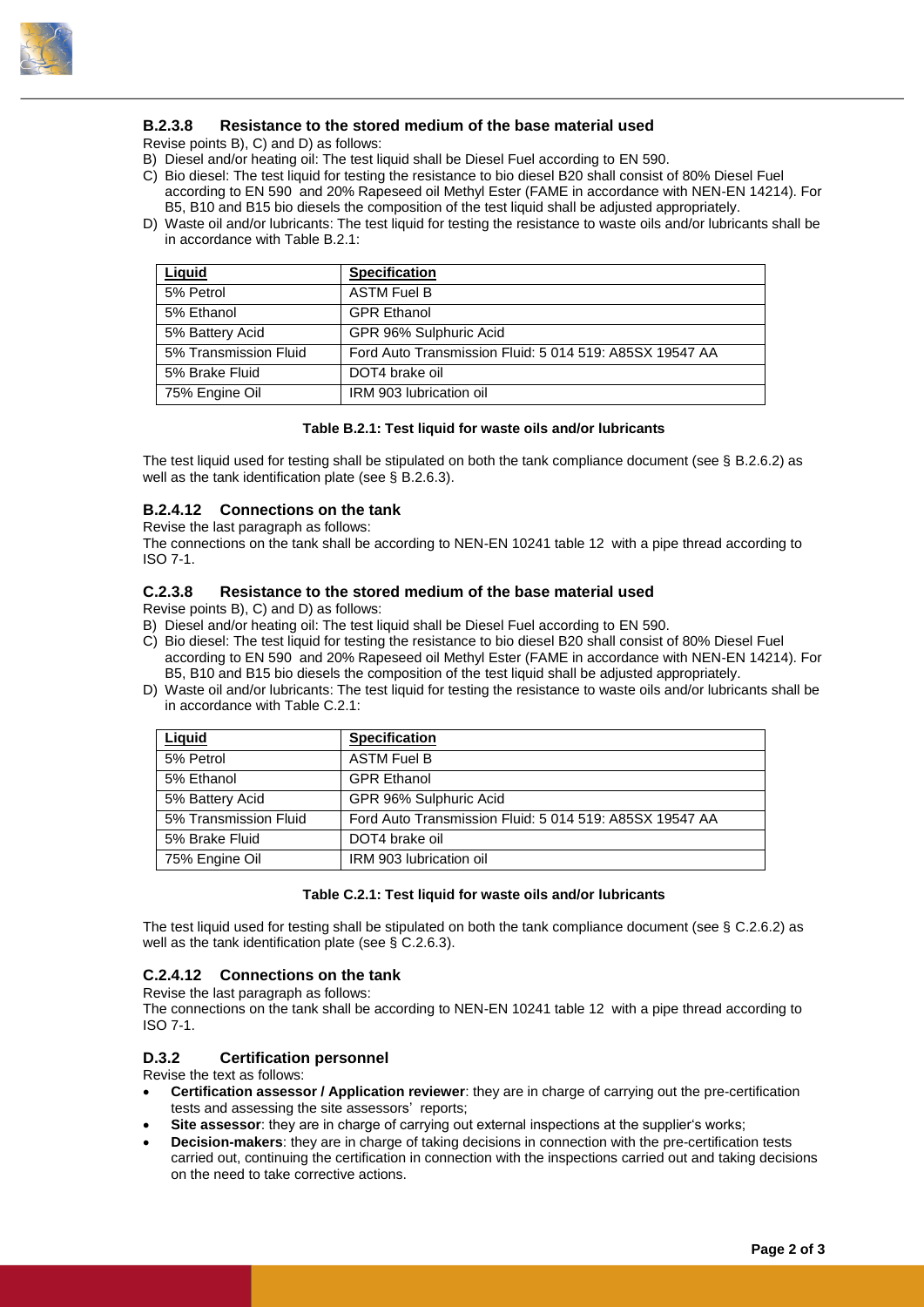

#### **D.3.3 Qualification requirements**

Revise Table D.3.1 to read:

|                                                                                                                                                                                                                                                                                                                                                                                                                                                                                            | Certification assessor /<br><b>Application reviewer</b>                                                                                           | Site assessor                                                                                                                                                            | <b>Decision maker</b>                                                                                                                                   |  |
|--------------------------------------------------------------------------------------------------------------------------------------------------------------------------------------------------------------------------------------------------------------------------------------------------------------------------------------------------------------------------------------------------------------------------------------------------------------------------------------------|---------------------------------------------------------------------------------------------------------------------------------------------------|--------------------------------------------------------------------------------------------------------------------------------------------------------------------------|---------------------------------------------------------------------------------------------------------------------------------------------------------|--|
| <b>Basic competence</b>                                                                                                                                                                                                                                                                                                                                                                                                                                                                    |                                                                                                                                                   |                                                                                                                                                                          |                                                                                                                                                         |  |
| • Knowledge and competent<br>assessment of the production<br>processes                                                                                                                                                                                                                                                                                                                                                                                                                     | • Technical education at<br>Bachelor level or higher<br>• 1 year of relevant working<br>experience                                                | • Technical vocational<br>education at intermediate<br>level or higher<br>• 1 year of relevant working<br>experience                                                     | • Technical education at<br>Bachelor level or higher<br>• 5 years of working<br>experience with a minimum<br>of 1 year experience with<br>certification |  |
| • Audit skills                                                                                                                                                                                                                                                                                                                                                                                                                                                                             | • Not applicable                                                                                                                                  | • Training in audit skills<br>• Minimum of 4 complete<br>audits of which at least 1<br>has been has been carried<br>out independently and<br>witnessed for qualification | • Not applicable                                                                                                                                        |  |
| <b>Technical competence</b>                                                                                                                                                                                                                                                                                                                                                                                                                                                                |                                                                                                                                                   |                                                                                                                                                                          |                                                                                                                                                         |  |
| Knowledge of this BRL                                                                                                                                                                                                                                                                                                                                                                                                                                                                      | • Detailed knowledge of this<br>BRI<br>• A minimum of 4 complete<br>audits for this BRL or for<br>related BRL's                                   | • Detailed knowledge of this<br><b>BRL</b><br>• A minimum of 4 complete<br>audits for this BRL or for<br>related BRL's                                                   | • Not applicable                                                                                                                                        |  |
| Relevant knowledge of:<br>• The technology related to<br>the manufacturing of the<br>products to be inspected, the<br>performance of these<br>processes and the provision<br>of these services<br>The manner in which the<br>products are used, the<br>processes are performed<br>and the services are<br>provided<br>• Any defect which may occur<br>during the use of the<br>product, any error in the<br>execution of processes and<br>any inadequacies in the<br>provision of services | • Relevant technical education<br>at Bachelor level or higher<br>• Specific courses and training<br>(knowledge and skills) related<br>to plastics | • Relevant technical<br>vocational education at<br>intermediate level or higher<br>• Specific courses and<br>training (knowledge and<br>skills) related to plastics      | • Not applicable                                                                                                                                        |  |

#### **D.3.4 Qualification**

Revise the text as follows:

Certification personnel shall be qualified by assessing the knowledge and skills on the above mentioned requirements. The responsibility for the qualification is determined by the management of the certification body.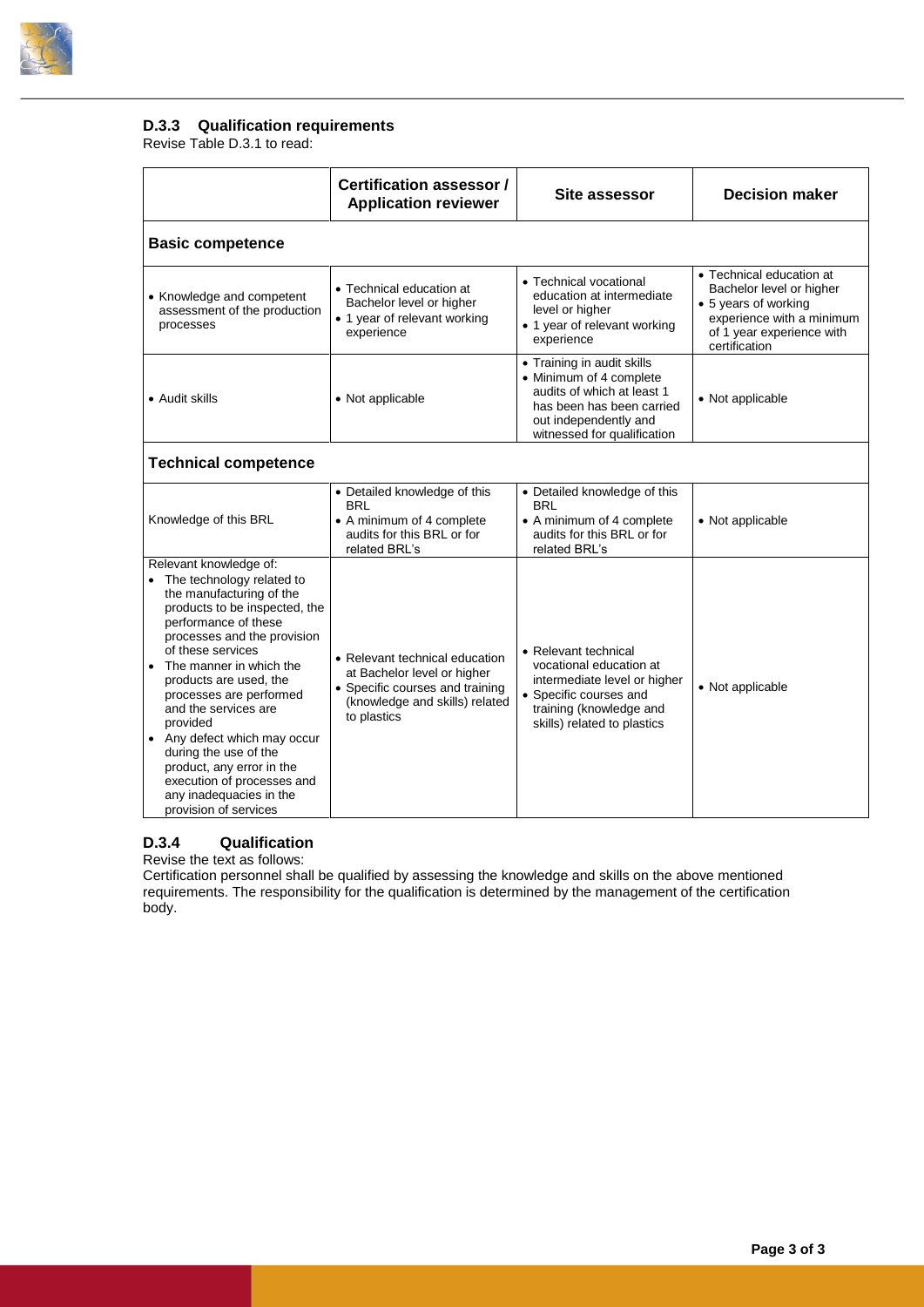

### **Preface**

This evaluation guideline has been accepted by the Kiwa Board of Experts "Tanks, Tank installations and Appendages", wherein all the relevant parties in the field of fuel and oil storage tanks, tank installations and tank appendages are represented. This Board of Experts also supervises the certification activities and where necessary require the evaluation guideline to be revised. All references to Board of Experts in this evaluation guideline pertain to the above mentioned Boards of Experts.

This evaluation guideline will be used by Kiwa in conjunction with the Kiwa-Regulations for Product Certification. This regulation details the method employed by Kiwa for executing the necessary investigations prior to issuing the product certificate and the method of external control. The inspection frequency is determined by the above mentioned Boards of Experts.

### **Reading guide**

BRL-K21002/03 has the following 4 sections:

| Section A | General                                                  | Contains the requirements pertaining to both<br>sections B and C                                                     |
|-----------|----------------------------------------------------------|----------------------------------------------------------------------------------------------------------------------|
| Section B | PE tanks with a rotational<br>moulded PE spill container | Contains the requirements applicable to rotational<br>moulded PE tanks and rotational moulded PE<br>spill containers |
| Section C | PE tanks with a steel spill<br>container                 | Contains the requirements applicable to rotational<br>moulded PE tanks and steel spill containers                    |
| Section D | Quality, Certification and<br>Annexes                    | Contains the requirements pertaining to both<br>sections B and C                                                     |

**Kiwa Nederland B.V.**

Sir Winston Churchill-laan 273 Postbus 70 2280 AB RIJSWIJK The Netherlands

Tel. +31 70 414 44 00 Fax +31 70 414 44 20 info@kiwa.nl www.kiwa.nl

© 2013 Kiwa N.V.

All rights reserved. No part of this book may be reproduced, stored in a database or retrieval system, or published, in any form or in any way, electronically, mechanically, by print, photoprint, microfilm or any other means without prior written permission from the publisher. The use of this evaluation guideline by third parties, for any purpose whatsoever, is only allowed after a written agreement is made with Kiwa to this end.

#### **Validation**

This evaluation guideline has been validated by the Director Certification and Inspection of Kiwa on December 1<sup>st</sup>, 2013

| <b>Evaluation Guideline</b> |     | BRL-K21002/03                   |
|-----------------------------|-----|---------------------------------|
| © Kiwa N.V.                 | -1- | December 1 <sup>st</sup> , 2013 |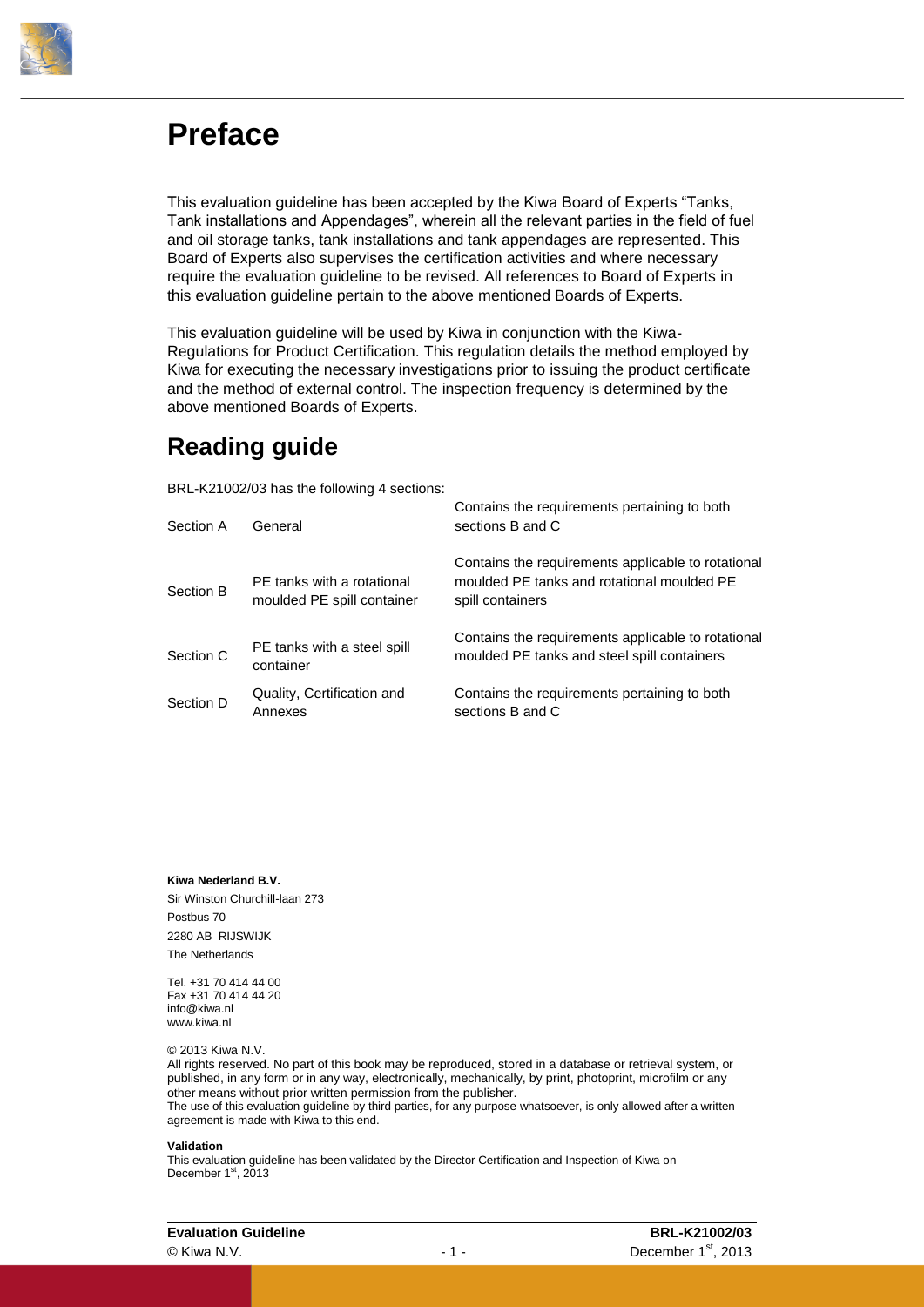

### **Contents**

| <b>SECTION A: GENERAL</b><br>6                                                                                                                                                                                                                              |                                                                                                                                                                                                                                                                                                                                                                                                                                                                                                                                                                                                                                                                                                                                                                            |                                                                                                                                              |
|-------------------------------------------------------------------------------------------------------------------------------------------------------------------------------------------------------------------------------------------------------------|----------------------------------------------------------------------------------------------------------------------------------------------------------------------------------------------------------------------------------------------------------------------------------------------------------------------------------------------------------------------------------------------------------------------------------------------------------------------------------------------------------------------------------------------------------------------------------------------------------------------------------------------------------------------------------------------------------------------------------------------------------------------------|----------------------------------------------------------------------------------------------------------------------------------------------|
| A.1<br>A.1.1<br>A.1.2<br>A.1.3<br>A.1.4<br>A.1.5                                                                                                                                                                                                            | <b>Introduction</b><br>General<br>Field of application / scope<br>CE-marking<br>Acceptance of test reports provided by the supplier<br>Quality declaration                                                                                                                                                                                                                                                                                                                                                                                                                                                                                                                                                                                                                 | $\overline{\mathbf{7}}$<br>$\overline{7}$<br>$\overline{7}$<br>$\overline{7}$<br>$\overline{7}$<br>8                                         |
| A.2                                                                                                                                                                                                                                                         | <b>Terminology</b>                                                                                                                                                                                                                                                                                                                                                                                                                                                                                                                                                                                                                                                                                                                                                         | 9                                                                                                                                            |
| A.3                                                                                                                                                                                                                                                         | <b>Terms and definitions</b>                                                                                                                                                                                                                                                                                                                                                                                                                                                                                                                                                                                                                                                                                                                                               | 10                                                                                                                                           |
| A.4<br>A.4.1<br>A.4.2<br>A.4.2.1<br>A.4.3<br>A.4.3.1<br>A.4.3.2                                                                                                                                                                                             | <b>Legal requirements</b><br>General<br>Legal requirements<br><b>BARIM/RARIM</b><br>Public requirements<br>Products with CE marking according to the Construction Products Regulations 12<br>Requirements relating to dangerous substances                                                                                                                                                                                                                                                                                                                                                                                                                                                                                                                                 | 12<br>12 <sup>°</sup><br>12<br>12<br>12<br>13                                                                                                |
| A.5<br>A.5.1<br>A.5.2                                                                                                                                                                                                                                       | Procedure for granting the quality declaration<br>Pre certification tests<br>Granting the quality declaration                                                                                                                                                                                                                                                                                                                                                                                                                                                                                                                                                                                                                                                              | 14<br>14<br>14                                                                                                                               |
|                                                                                                                                                                                                                                                             | SECTION B: PE tanks with a rotational moulded PE spill container                                                                                                                                                                                                                                                                                                                                                                                                                                                                                                                                                                                                                                                                                                           | 15                                                                                                                                           |
| <b>B.1</b><br>B.1.1<br><b>B.1.2</b>                                                                                                                                                                                                                         | PE tanks with a rotational moulded PE spill container<br>General<br>Field of application / scope                                                                                                                                                                                                                                                                                                                                                                                                                                                                                                                                                                                                                                                                           | 16<br>16<br>16                                                                                                                               |
| B.2<br>B.2.1<br>B.2.2<br>B.2.3<br>B.2.3.1<br>B.2.3.2<br>B.2.3.3<br>B.2.3.4<br>B.2.3.5<br>B.2.3.6<br>B.2.3.7<br>B.2.3.8<br>B.2.3.9<br>B.2.3.10<br>B.2.3.11<br>B.2.3.12<br>B.2.4<br>B.2.4.1<br>B.2.4.2<br>B.2.4.3<br>B.2.4.4<br>B.2.4.5<br>B.2.4.6<br>B.2.4.7 | <b>Requirements and test methods</b><br>General<br>Design drawings and calculations<br>Requirements and test methods of PE material characteristics<br>Materials used<br>Density<br>Melt Mass-flow rate<br>Tensile strength at yield<br>Oxidation Induction Time (OIT)<br><b>Melt Temperature</b><br>Dangerous substances<br>Resistance to the stored medium of the base material used<br>Resistance against UV-ageing<br>Reaction to fire<br>Resistance against heat effects<br>Electrostatic behaviour<br>Requirements and test methods of the tank and spill container<br>Visual inspection / appearance<br>Mass of tank<br>Wall thickness<br>Lifting lugs or handles<br>Resistance to impact<br>Resistance to pressure (type test)<br>Leak tightness (production test) | 17<br>17<br>17<br>17<br>17<br>17<br>17<br>17<br>18<br>18<br>18<br>18<br>19<br>19<br>19<br>19<br>20<br>20<br>20<br>20<br>20<br>20<br>21<br>21 |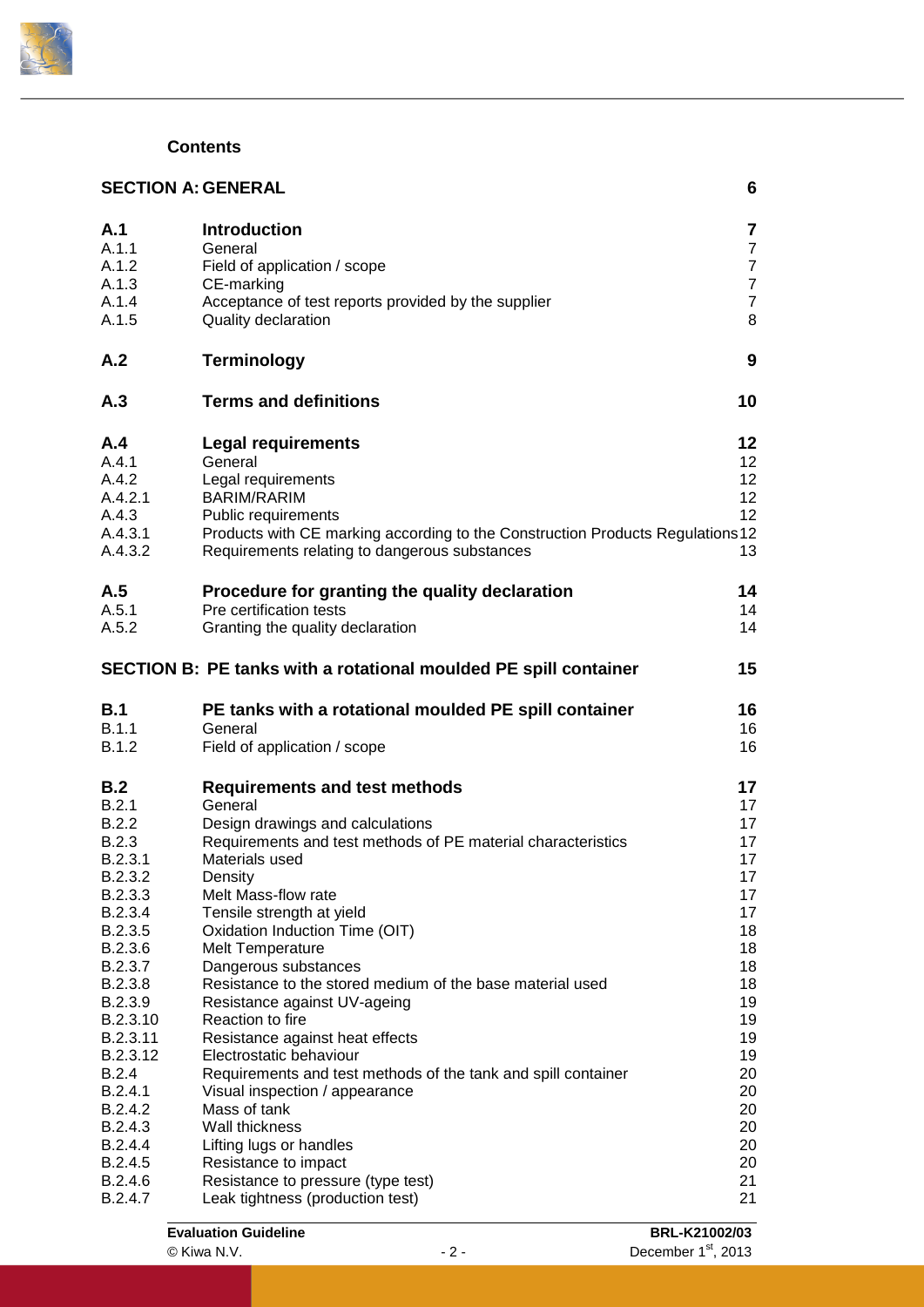

| B.2.4.8<br>B.2.4.9<br>B.2.4.10<br>B.2.4.11<br>B.2.4.12<br>B.2.4.13<br>B.2.4.14<br>B.2.4.15<br>B.2.4.16<br>B.2.4.17<br>B.2.4.18<br>B.2.5<br>B.2.6<br>B.2.6.1 | Resistance to pressure of the filling line connection (type test)<br>Elongation<br>Deformation<br>Lifting test<br>Connections on the tank<br>Internal piping in the tank<br>Connections below the maximum fluid level<br>Manholes and inspection openings<br>Elastomeric sealing elements<br>Provision for spillage caused during filling<br>Cover for spill container<br>Periodic recertification of tank installations<br>Documentation and marking<br>Installation and user instructions | 21<br>22<br>22<br>22<br>22<br>23<br>23<br>24<br>24<br>24<br>24<br>24<br>25<br>25 |
|-------------------------------------------------------------------------------------------------------------------------------------------------------------|---------------------------------------------------------------------------------------------------------------------------------------------------------------------------------------------------------------------------------------------------------------------------------------------------------------------------------------------------------------------------------------------------------------------------------------------------------------------------------------------|----------------------------------------------------------------------------------|
| B.2.6.2<br>B.2.6.3                                                                                                                                          | Documentation<br>Certification mark                                                                                                                                                                                                                                                                                                                                                                                                                                                         | 25<br>25                                                                         |
|                                                                                                                                                             | <b>SECTION C: PE tanks with a steel spill container</b>                                                                                                                                                                                                                                                                                                                                                                                                                                     | 26                                                                               |
| C.1                                                                                                                                                         | PE tanks with a steel spill container                                                                                                                                                                                                                                                                                                                                                                                                                                                       | 27                                                                               |
| C.1.1<br>C.1.2                                                                                                                                              | General<br>Field of application / scope                                                                                                                                                                                                                                                                                                                                                                                                                                                     | 27<br>27                                                                         |
| C.2                                                                                                                                                         | <b>Requirements and test methods</b>                                                                                                                                                                                                                                                                                                                                                                                                                                                        | 28                                                                               |
| C.2.1                                                                                                                                                       | General                                                                                                                                                                                                                                                                                                                                                                                                                                                                                     | 28                                                                               |
| C.2.2                                                                                                                                                       | Design drawings and calculations                                                                                                                                                                                                                                                                                                                                                                                                                                                            | 28                                                                               |
| C.2.3                                                                                                                                                       | Requirements and test methods of PE material characteristics                                                                                                                                                                                                                                                                                                                                                                                                                                | 28                                                                               |
| C.2.3.1                                                                                                                                                     | Materials used                                                                                                                                                                                                                                                                                                                                                                                                                                                                              | 28                                                                               |
| C.2.3.2                                                                                                                                                     | Density                                                                                                                                                                                                                                                                                                                                                                                                                                                                                     | 28                                                                               |
| C.2.3.3                                                                                                                                                     | Melt Mass-flow rate                                                                                                                                                                                                                                                                                                                                                                                                                                                                         | 28                                                                               |
| C.2.3.4                                                                                                                                                     | Tensile strength at yield                                                                                                                                                                                                                                                                                                                                                                                                                                                                   | 28                                                                               |
| C.2.3.5                                                                                                                                                     | Oxidation Induction Time (OIT)                                                                                                                                                                                                                                                                                                                                                                                                                                                              | 29                                                                               |
| C.2.3.6                                                                                                                                                     | <b>Melt Temperature</b>                                                                                                                                                                                                                                                                                                                                                                                                                                                                     | 29                                                                               |
| C.2.3.7                                                                                                                                                     | Dangerous substances                                                                                                                                                                                                                                                                                                                                                                                                                                                                        | 29                                                                               |
| C.2.3.8                                                                                                                                                     | Resistance to the stored medium of the base material used                                                                                                                                                                                                                                                                                                                                                                                                                                   | 29                                                                               |
| C.2.3.9                                                                                                                                                     | Resistance against UV-ageing                                                                                                                                                                                                                                                                                                                                                                                                                                                                | 30                                                                               |
| C.2.3.10                                                                                                                                                    | Reaction to fire                                                                                                                                                                                                                                                                                                                                                                                                                                                                            | 30                                                                               |
| C.2.3.11                                                                                                                                                    | Electrostatic behaviour                                                                                                                                                                                                                                                                                                                                                                                                                                                                     | 30                                                                               |
| C.2.4                                                                                                                                                       | Requirements and test methods of steel material characteristics                                                                                                                                                                                                                                                                                                                                                                                                                             | 30                                                                               |
| C.2.4.1                                                                                                                                                     | Material used                                                                                                                                                                                                                                                                                                                                                                                                                                                                               | 30                                                                               |
| C.2.4.2                                                                                                                                                     | Corrosion protection                                                                                                                                                                                                                                                                                                                                                                                                                                                                        | 30                                                                               |
| C.2.4.3                                                                                                                                                     | Resistance against heat effects                                                                                                                                                                                                                                                                                                                                                                                                                                                             | 31                                                                               |
|                                                                                                                                                             |                                                                                                                                                                                                                                                                                                                                                                                                                                                                                             | 31                                                                               |
| C.2.5                                                                                                                                                       | Requirements and test methods of the PE tank and PE spill container cover                                                                                                                                                                                                                                                                                                                                                                                                                   |                                                                                  |
| C.2.5.1                                                                                                                                                     | Visual inspection / appearance                                                                                                                                                                                                                                                                                                                                                                                                                                                              | 31                                                                               |
| C.2.5.2                                                                                                                                                     | Mass of tank                                                                                                                                                                                                                                                                                                                                                                                                                                                                                | 31                                                                               |
| C.2.5.3                                                                                                                                                     | Wall thickness                                                                                                                                                                                                                                                                                                                                                                                                                                                                              | 31                                                                               |
| C.2.5.4                                                                                                                                                     | Resistance to impact                                                                                                                                                                                                                                                                                                                                                                                                                                                                        | 31                                                                               |
| C.2.5.5                                                                                                                                                     | Resistance to pressure (type test)                                                                                                                                                                                                                                                                                                                                                                                                                                                          | 31                                                                               |
| C.2.5.6                                                                                                                                                     | Leak tightness (production test)                                                                                                                                                                                                                                                                                                                                                                                                                                                            | 32                                                                               |
| C.2.5.7                                                                                                                                                     | Resistance to pressure of the filling line connection (type test)                                                                                                                                                                                                                                                                                                                                                                                                                           | 32                                                                               |
| C.2.5.8                                                                                                                                                     | Elongation                                                                                                                                                                                                                                                                                                                                                                                                                                                                                  | 32                                                                               |
| C.2.5.9                                                                                                                                                     | Deformation                                                                                                                                                                                                                                                                                                                                                                                                                                                                                 | 32                                                                               |
| C.2.5.10                                                                                                                                                    | Connections on the tank                                                                                                                                                                                                                                                                                                                                                                                                                                                                     | 32                                                                               |
| C.2.5.11                                                                                                                                                    | Internal piping in the tank                                                                                                                                                                                                                                                                                                                                                                                                                                                                 | 33                                                                               |
| C.2.5.12                                                                                                                                                    | Manholes and inspection openings                                                                                                                                                                                                                                                                                                                                                                                                                                                            | 33                                                                               |
| C.2.5.13                                                                                                                                                    | Elastomeric sealing elements                                                                                                                                                                                                                                                                                                                                                                                                                                                                | 33                                                                               |
| C.2.6                                                                                                                                                       | Requirements and test methods of the steel spill container or steel cover                                                                                                                                                                                                                                                                                                                                                                                                                   | 33                                                                               |
| C.2.6.1                                                                                                                                                     | Visual inspection / appearance                                                                                                                                                                                                                                                                                                                                                                                                                                                              | 33                                                                               |
| C.2.6.2                                                                                                                                                     | Wall thickness                                                                                                                                                                                                                                                                                                                                                                                                                                                                              | 34                                                                               |
| C.2.6.3                                                                                                                                                     | Construction of the spill container                                                                                                                                                                                                                                                                                                                                                                                                                                                         | 34                                                                               |
|                                                                                                                                                             |                                                                                                                                                                                                                                                                                                                                                                                                                                                                                             |                                                                                  |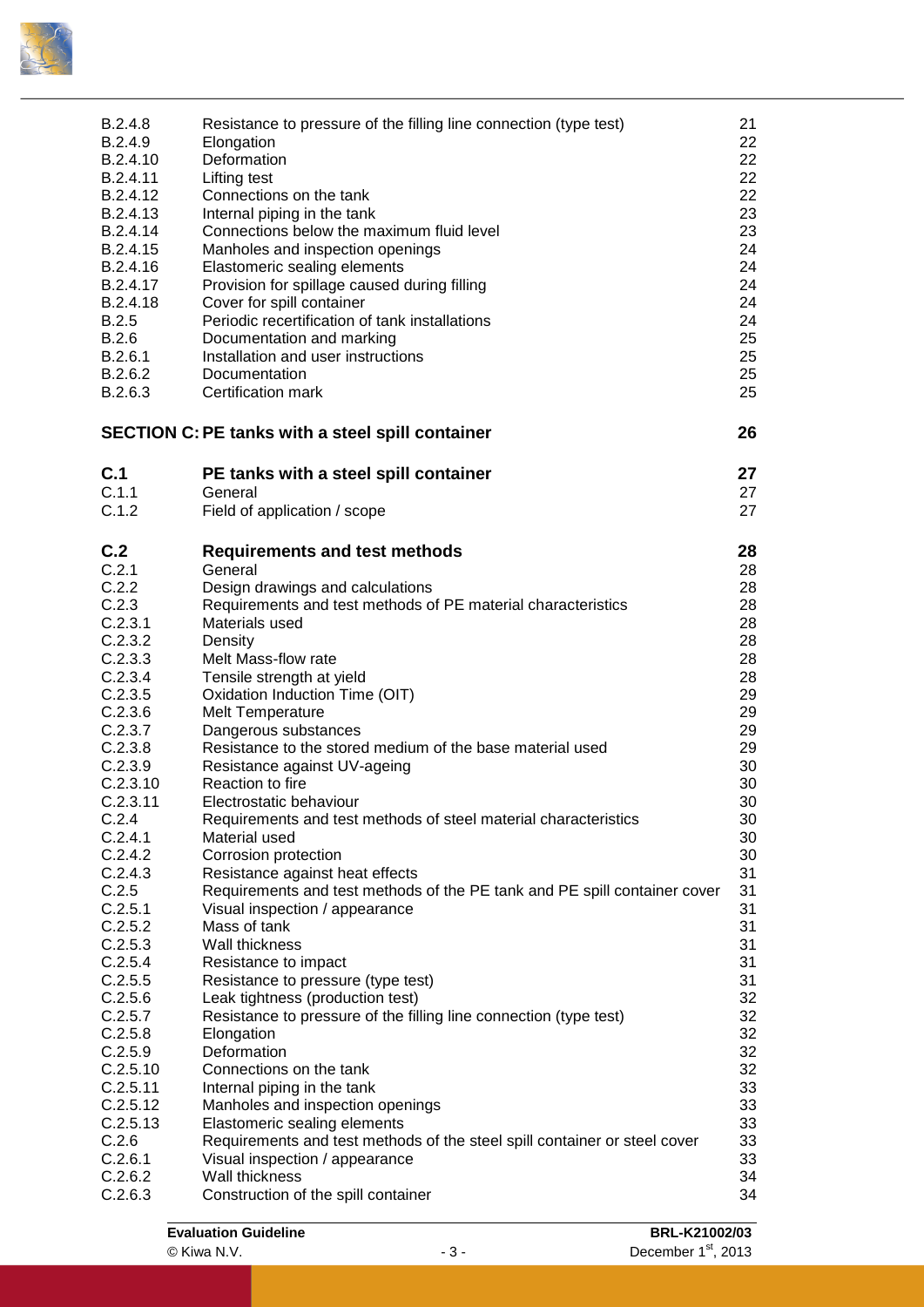

| <b>Annex B</b>                                                                                                                                        | <b>Model Product certificate</b>                                                                                                                                                                                                                                                                                                                                                                          | 53                                                                               |
|-------------------------------------------------------------------------------------------------------------------------------------------------------|-----------------------------------------------------------------------------------------------------------------------------------------------------------------------------------------------------------------------------------------------------------------------------------------------------------------------------------------------------------------------------------------------------------|----------------------------------------------------------------------------------|
| <b>Annex A</b>                                                                                                                                        | <b>Resistance against heat effects</b>                                                                                                                                                                                                                                                                                                                                                                    | 51                                                                               |
| D.4.1                                                                                                                                                 | Standards / normative documents:                                                                                                                                                                                                                                                                                                                                                                          | 48                                                                               |
| D.4                                                                                                                                                   | List of referenced documents                                                                                                                                                                                                                                                                                                                                                                              | 48                                                                               |
| D.3.9                                                                                                                                                 | Interpretation of the requirements                                                                                                                                                                                                                                                                                                                                                                        | 47                                                                               |
| D.3.8                                                                                                                                                 | Nature and frequency of external audits                                                                                                                                                                                                                                                                                                                                                                   | 46                                                                               |
| D.3.7                                                                                                                                                 | <b>Product certification</b>                                                                                                                                                                                                                                                                                                                                                                              | 46                                                                               |
| D.3.6                                                                                                                                                 | Decision regarding certification                                                                                                                                                                                                                                                                                                                                                                          | 46                                                                               |
| D.3.5                                                                                                                                                 | Report initial audit                                                                                                                                                                                                                                                                                                                                                                                      | 46                                                                               |
| D.3.4                                                                                                                                                 | Qualification                                                                                                                                                                                                                                                                                                                                                                                             | 46                                                                               |
| D.3.3                                                                                                                                                 | Qualification requirements                                                                                                                                                                                                                                                                                                                                                                                | 45                                                                               |
| D.3.2                                                                                                                                                 | Certification personnel                                                                                                                                                                                                                                                                                                                                                                                   | 45                                                                               |
| D.3.1                                                                                                                                                 | General                                                                                                                                                                                                                                                                                                                                                                                                   | 45                                                                               |
| D.3                                                                                                                                                   | Agreements on the implementation of certification                                                                                                                                                                                                                                                                                                                                                         | 45                                                                               |
| D.2.1                                                                                                                                                 | Test and audit matrix                                                                                                                                                                                                                                                                                                                                                                                     | 41                                                                               |
| D.2                                                                                                                                                   | <b>Summary of tests and audits</b>                                                                                                                                                                                                                                                                                                                                                                        | 41                                                                               |
| D.1.8                                                                                                                                                 | Documentation retention                                                                                                                                                                                                                                                                                                                                                                                   | 40                                                                               |
| D.1.7                                                                                                                                                 | Design Changes                                                                                                                                                                                                                                                                                                                                                                                            | 40                                                                               |
| D.1.6                                                                                                                                                 | Procedures and working instructions                                                                                                                                                                                                                                                                                                                                                                       | 39                                                                               |
| D.1.5                                                                                                                                                 | Qualification/approval of special processes                                                                                                                                                                                                                                                                                                                                                               | 39                                                                               |
| D.1.4                                                                                                                                                 | Qualification of personnel                                                                                                                                                                                                                                                                                                                                                                                | 39                                                                               |
| D.1.3                                                                                                                                                 | Internal quality control schedule / quality plan                                                                                                                                                                                                                                                                                                                                                          | 39                                                                               |
| D.1.2                                                                                                                                                 | Manager of the quality system                                                                                                                                                                                                                                                                                                                                                                             | 39                                                                               |
| D.1.1                                                                                                                                                 | General                                                                                                                                                                                                                                                                                                                                                                                                   | 39                                                                               |
| D.1                                                                                                                                                   | <b>Quality system requirements</b>                                                                                                                                                                                                                                                                                                                                                                        | 39                                                                               |
|                                                                                                                                                       | <b>SECTION D: QUALITY, CERTIFICATION &amp; ANNEXES</b>                                                                                                                                                                                                                                                                                                                                                    | 38                                                                               |
| C.2.6.4<br>C.2.6.5<br>C.2.6.6<br>C.2.6.7<br>C.2.6.8<br>C.2.6.9<br>C.2.6.10<br>C.2.6.11<br>C.2.6.12<br>C.2.7<br>C.2.8<br>C.2.8.1<br>C.2.8.2<br>C.2.8.3 | Construction of the spill container bottom<br>Welding<br>Lifting lugs or handles<br>Resistance to impact<br>Deformation<br><b>Lifting test</b><br>Leak tightness<br>Provision for spillage caused during filling<br>Cover for spill container<br>Periodic recertification of tank installations<br>Documentation and marking<br>Installation and user instructions<br>Documentation<br>Certification mark | 34<br>34<br>34<br>34<br>36<br>36<br>36<br>36<br>36<br>37<br>37<br>37<br>37<br>37 |
|                                                                                                                                                       |                                                                                                                                                                                                                                                                                                                                                                                                           |                                                                                  |

| <b>Evaluation Guideline</b> |       | BRL-K21002/03                   |
|-----------------------------|-------|---------------------------------|
| © Kiwa N.V.                 | - 4 - | December 1 <sup>st</sup> , 2013 |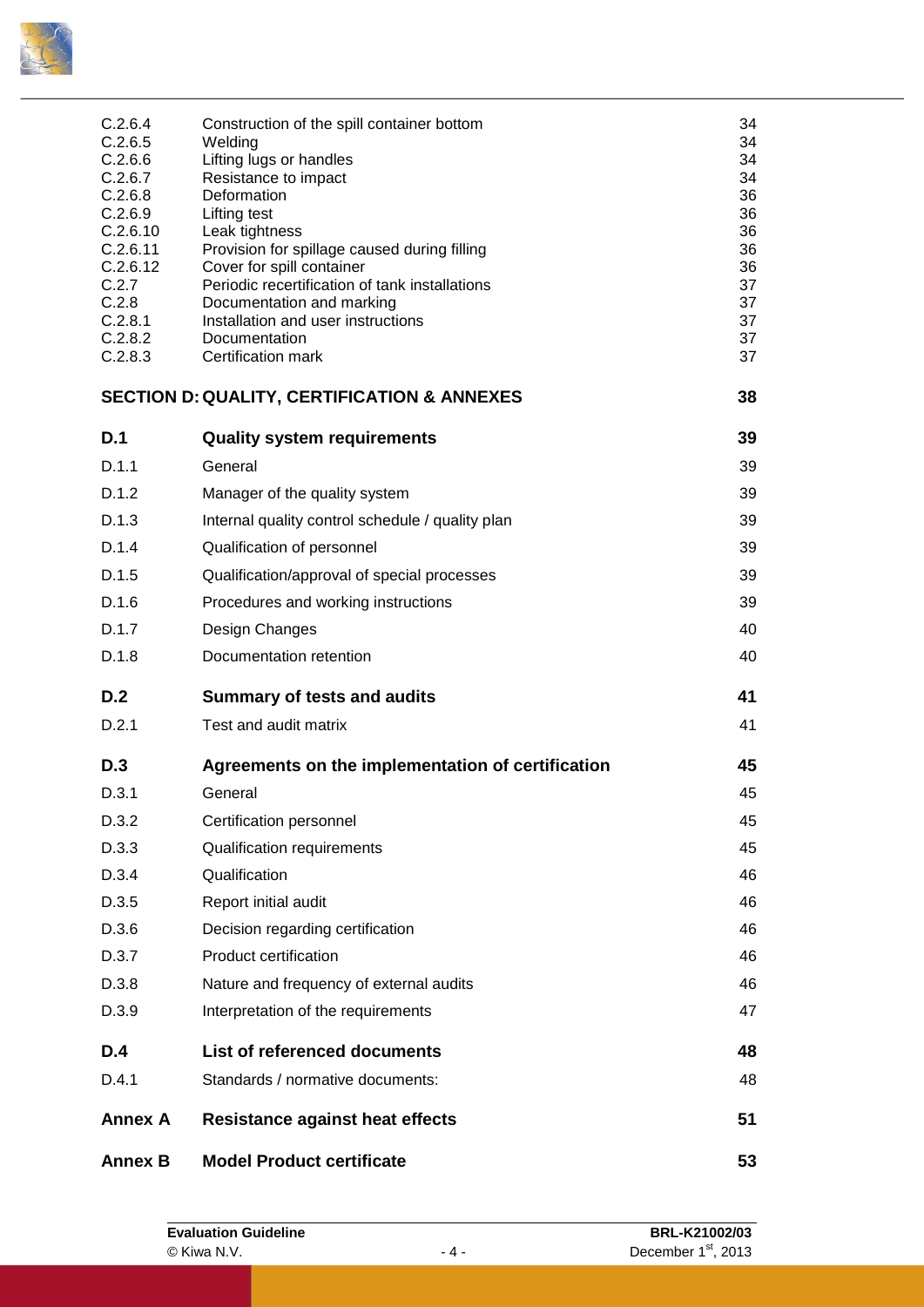

| <b>Annex C</b> | <b>Model Compliance document</b>       | 56 |
|----------------|----------------------------------------|----|
| Annex D        | <b>Model Internal Quality Schedule</b> | 57 |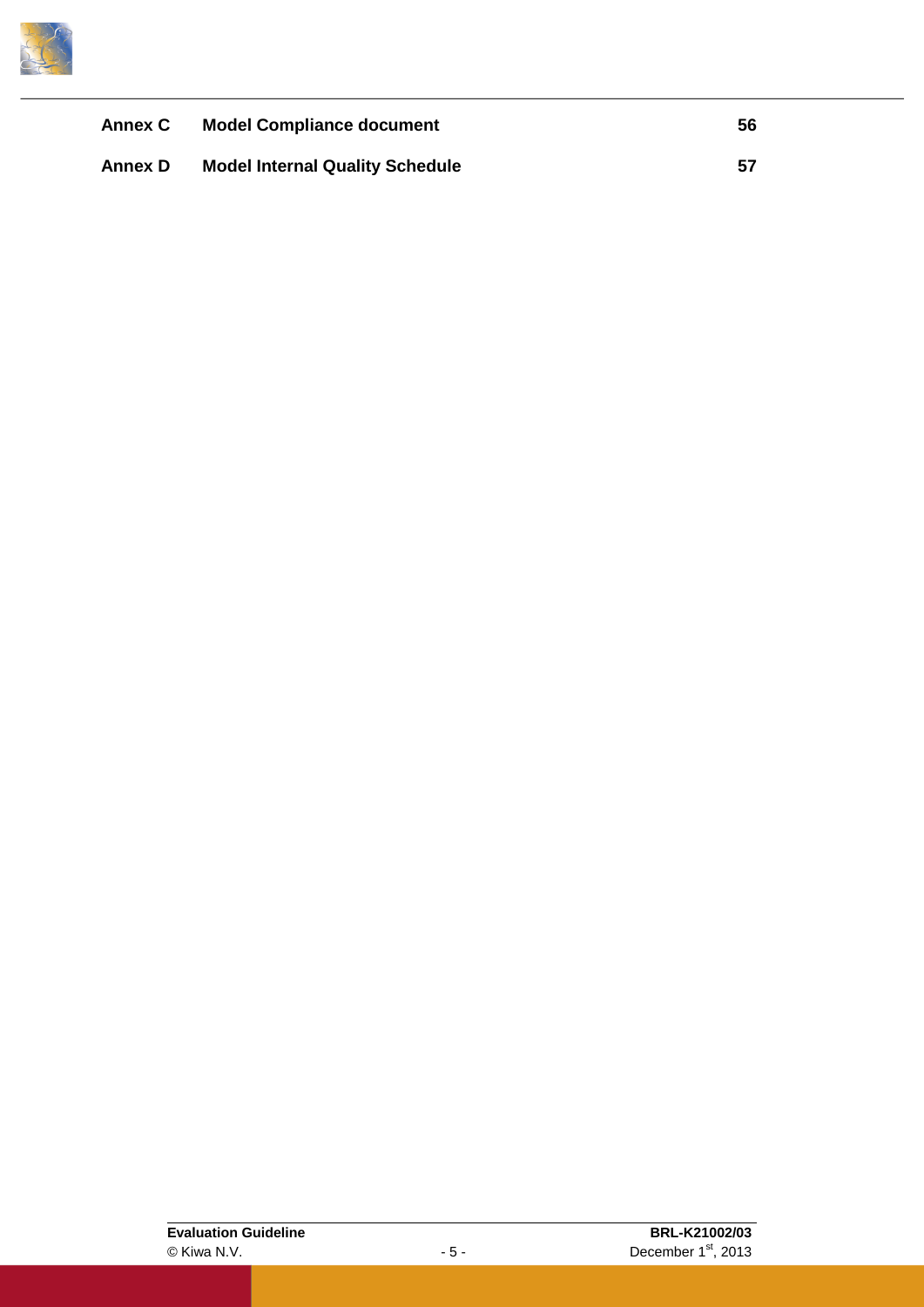<span id="page-9-0"></span>

## **SECTION A:GENERAL**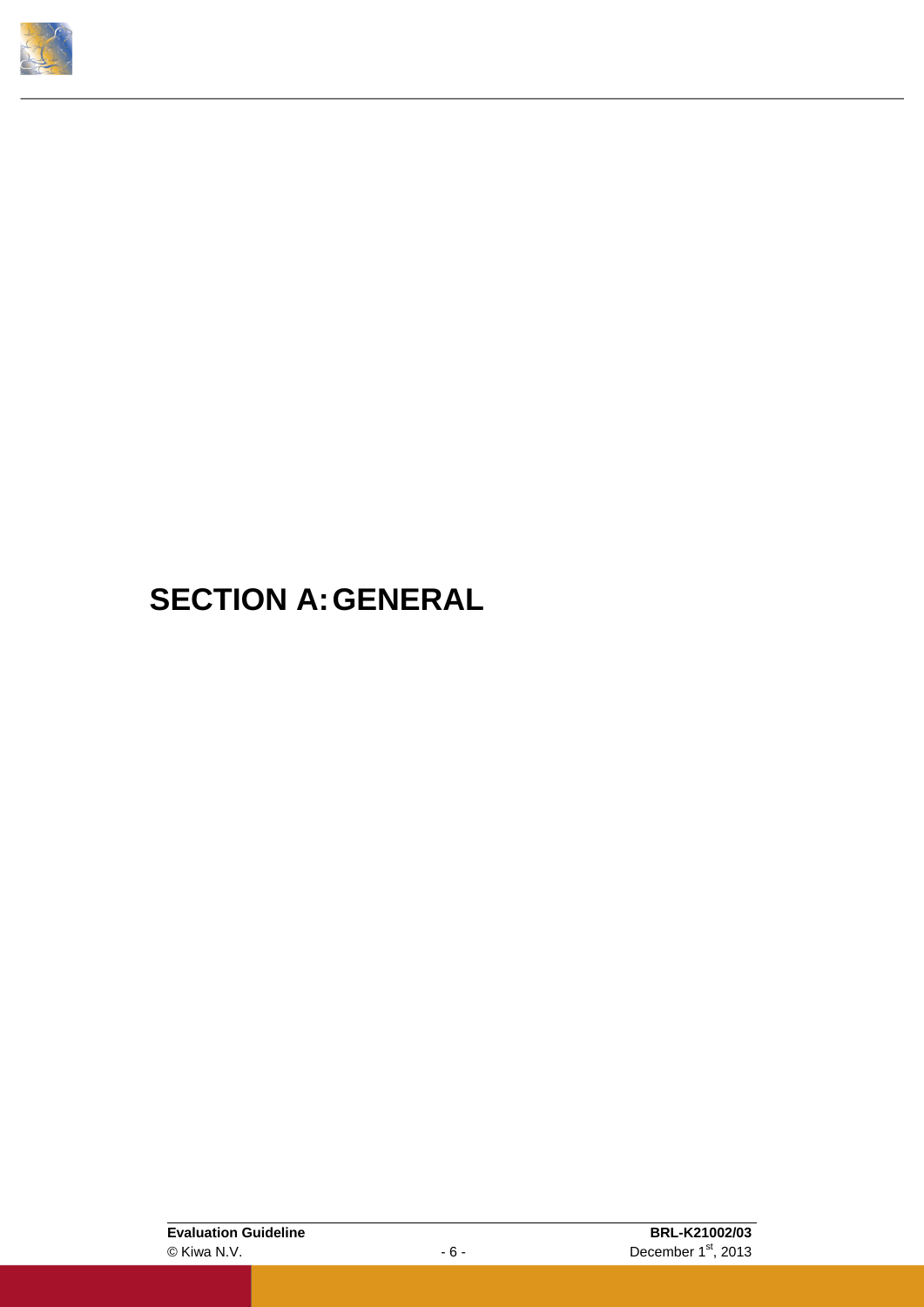

### <span id="page-10-0"></span>**A.1 Introduction**

#### **A.1.1 General**

<span id="page-10-1"></span>This evaluation guideline includes all relevant requirements which are adhered to by Kiwa as the basis for the issue and maintenance of a certificate with technical approval for tanks made from rotational moulded polyethylene (PE), with an integrated spill container, for the above ground storage of kerosene, (bio) diesel fuels, heating oil, waste oil and lubricants.

This Evaluation Guideline replaces BRL-K21002/02 dated 2010-10-01. Manufacturers certified on the basis of the older versions shall be required to conform to this version of the Evaluation Guideline by no later than 6 months after the date of publication.

For the performance of its certification work, Kiwa is bound to the requirements as included in the clause 4.6 "conditions and procedures for granting, maintaining, extending, suspending and withdrawing certification" of NEN-EN-ISO/IEC 17065.

#### **A.1.2 Field of application / scope**

<span id="page-10-2"></span>The tanks and spill containers are designed for the atmospheric above ground storage of kerosene, diesel fuels, domestic heating oils, waste oils and lubricants. The storage tanks are made from rotational moulded PE. The spill containers can be made from rotational moulded PE or from carbon steel. The requirements for these tanks and spill containers are covered in the various sections as follows:

Rotational moulded PE tanks with rotational Section A, Section B and Section D moulded PE spill containers

Rotational moulded PE tanks with steel Section A, Section C and Section D containers

The manufacturer can choose to be certified for either or both of the above options.

The product certificate with technical approval is only applicable if the requirements mentioned in paragraph [B.2.6](#page-28-0) or [C.2.8](#page-40-1) are fulfilled.

*Note: Products with a flash point greater than 55 <sup>0</sup>C, other than kerosene, diesel fuels, heating oils, waste oils and lubricants may be approved by the certification body. This shall be documented and included in the product certificate with technical approval.*

#### **A.1.3 CE-marking**

<span id="page-10-3"></span>Relationship with the European Construction Products Regulations (CPR 305/2011): The storage tanks covered by this product certificate, when used for the storage of domestic heating oil, kerosene and diesel fuels for the supply of building heating/cooling systems, are covered by the European Standard NEN-EN 13341. The essential requirements that pertain to these products are stated in § [A.4.3.1](#page-15-6) of this Evaluation Guideline. These products, when used for the above mentioned application, shall be marked with the CE-marking as stipulated in the relevant harmonised EN.

#### **A.1.4 Acceptance of test reports provided by the supplier**

<span id="page-10-4"></span>When by the manufacturer reports from test Institutions or laboratories are produced in order to demonstrate that the product meets the requirements of this evaluation guideline, the institute or laboratory shall meet one of the applicable accreditation norms, being;

- NEN-EN-ISO/IEC 17025 for laboratories;
- NEN-EN-ISO/IEC 17020 for inspection bodies;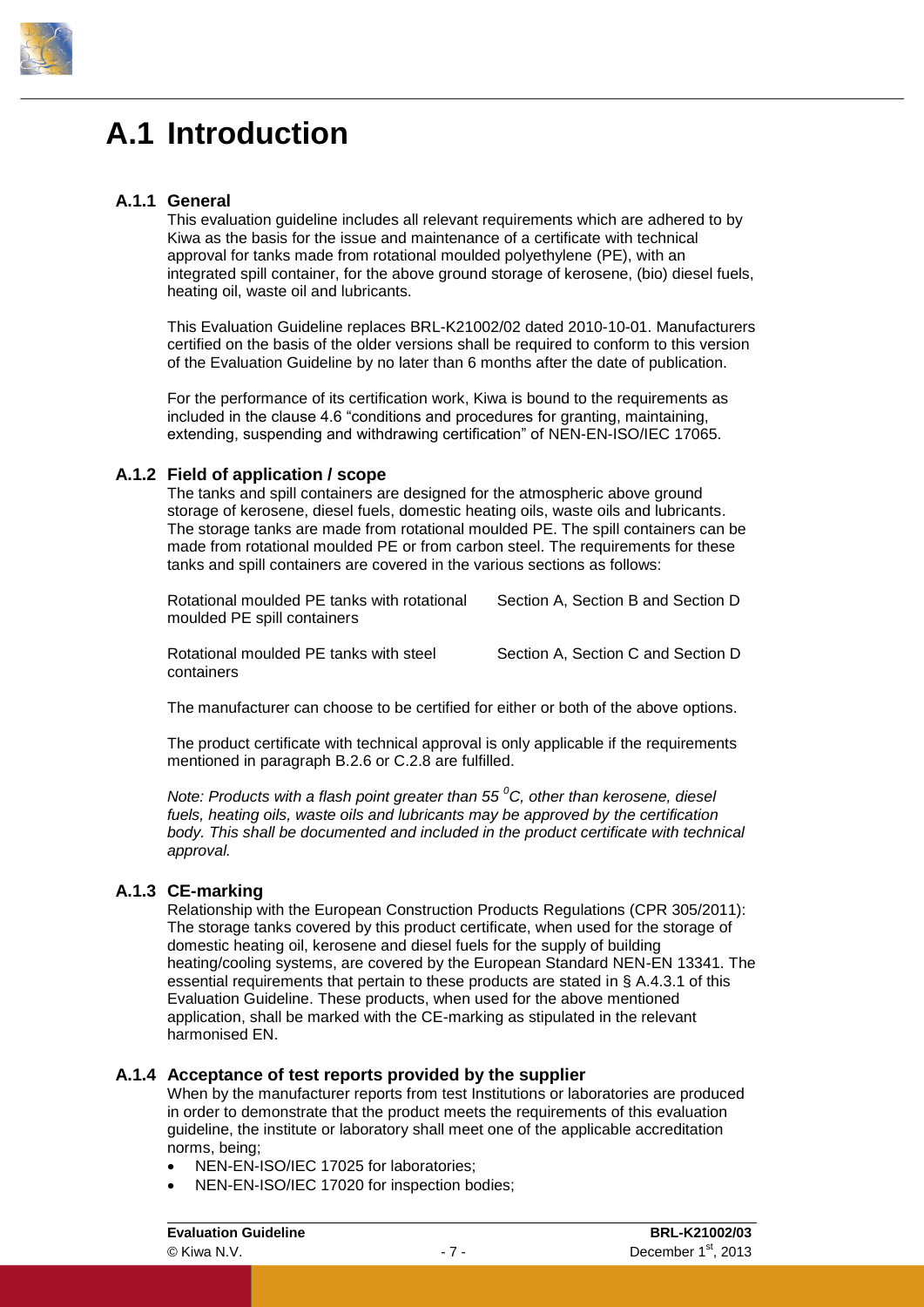

• NEN-EN-ISO/IEC 17065 for certification bodies certifying products;

This requirement is being considered to be fulfilled when a certificate of accreditation can be shown, either issued by the Board of Accreditation (RvA) or one of the institutions with which the RvA an agreement of mutual acceptance has been concluded.

The accreditation shall refer to the examination as required in this BRL. When no certificate of accreditation can be shown, Kiwa will verify whether the accreditation norm is fulfilled.

#### **A.1.5 Quality declaration**

<span id="page-11-0"></span>The quality declarations to be issued by Kiwa are described as Kiwa product certificate. A model of the certificate to be issued on the basis of this Evaluation Guideline has been included as an Annex.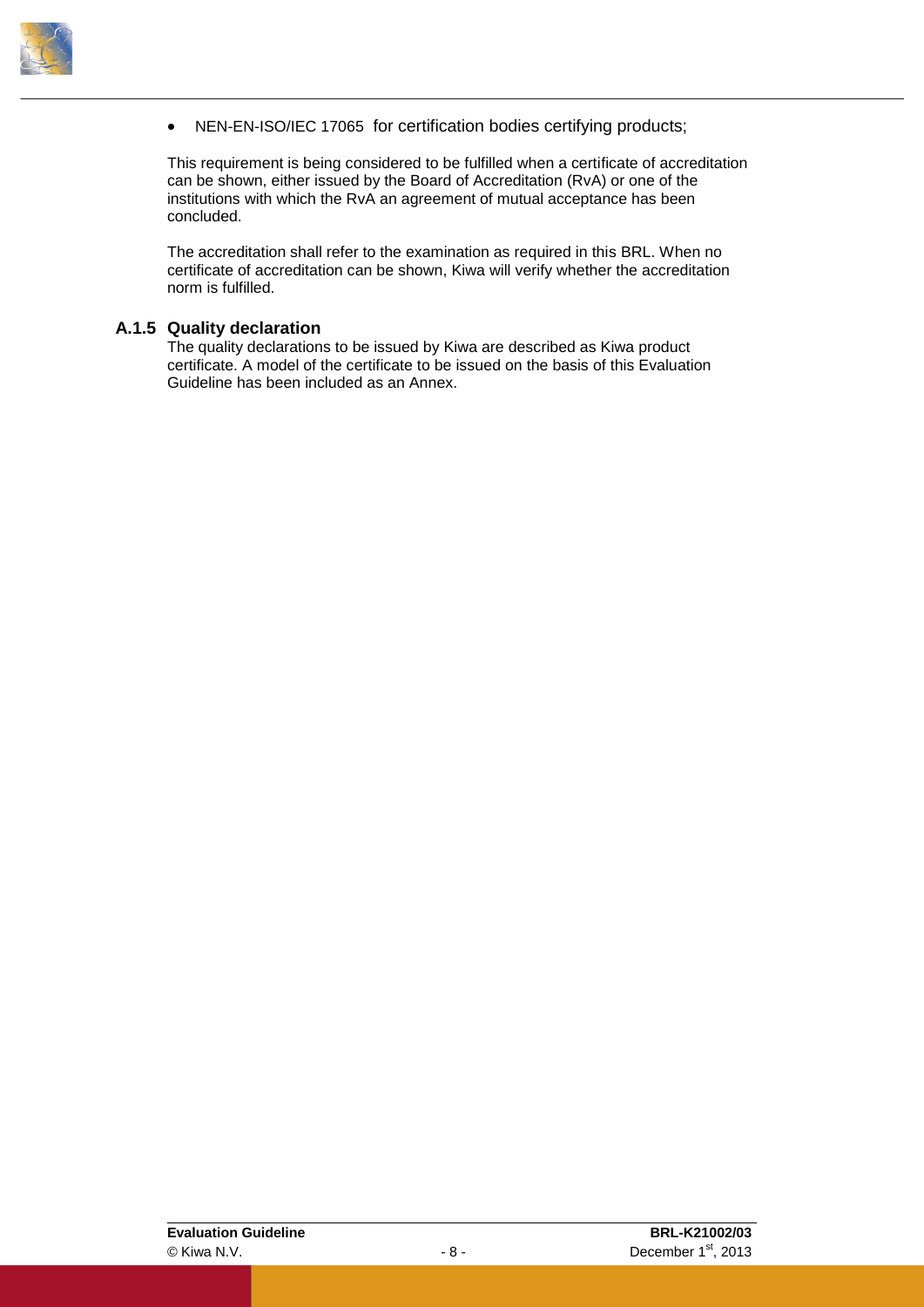

### <span id="page-12-0"></span>**A.2 Terminology**

In this evaluation guideline the following terms and definitions are applicable:

**Evaluation Guideline**: the agreements made within the Board of Experts on the subject of certification.

**Board of Experts**: The Board of Experts "TTA – Tanks, Tank installations & Appendages".

**Supplier**: the party that is responsible for ensuring that the products meet and continue to meet the requirements on which the certification is based.

**IQC schedule**: a description of the quality inspections and tests carried out by the supplier as part of his quality system.

**Product requirements**: requirements made specific by means of measures or figures, focusing on (identifiable) characteristics of products and containing a limiting value to be achieved, which limiting value can be calculated or measured in an unequivocal manner.

**Pre-certification tests**: tests in order to ascertain that all the requirements recorded in the Evaluation Guideline are met.

**Inspection tests**: tests carried out after the certificate has been granted in order to ascertain whether the certified products continue to meet the requirements recorded in the Evaluation Guideline.

#### *Remark*

*The test matrix contains a summary showing what tests the certification body will carry out in the pre-certification stage and in the event of inspections as well as showing the frequency with which the inspection tests will be carried out.*

**Product certificate**: a document, in which the certification body declares that a product may, on delivery, be deemed to comply with the product specification recorded in the product certificate.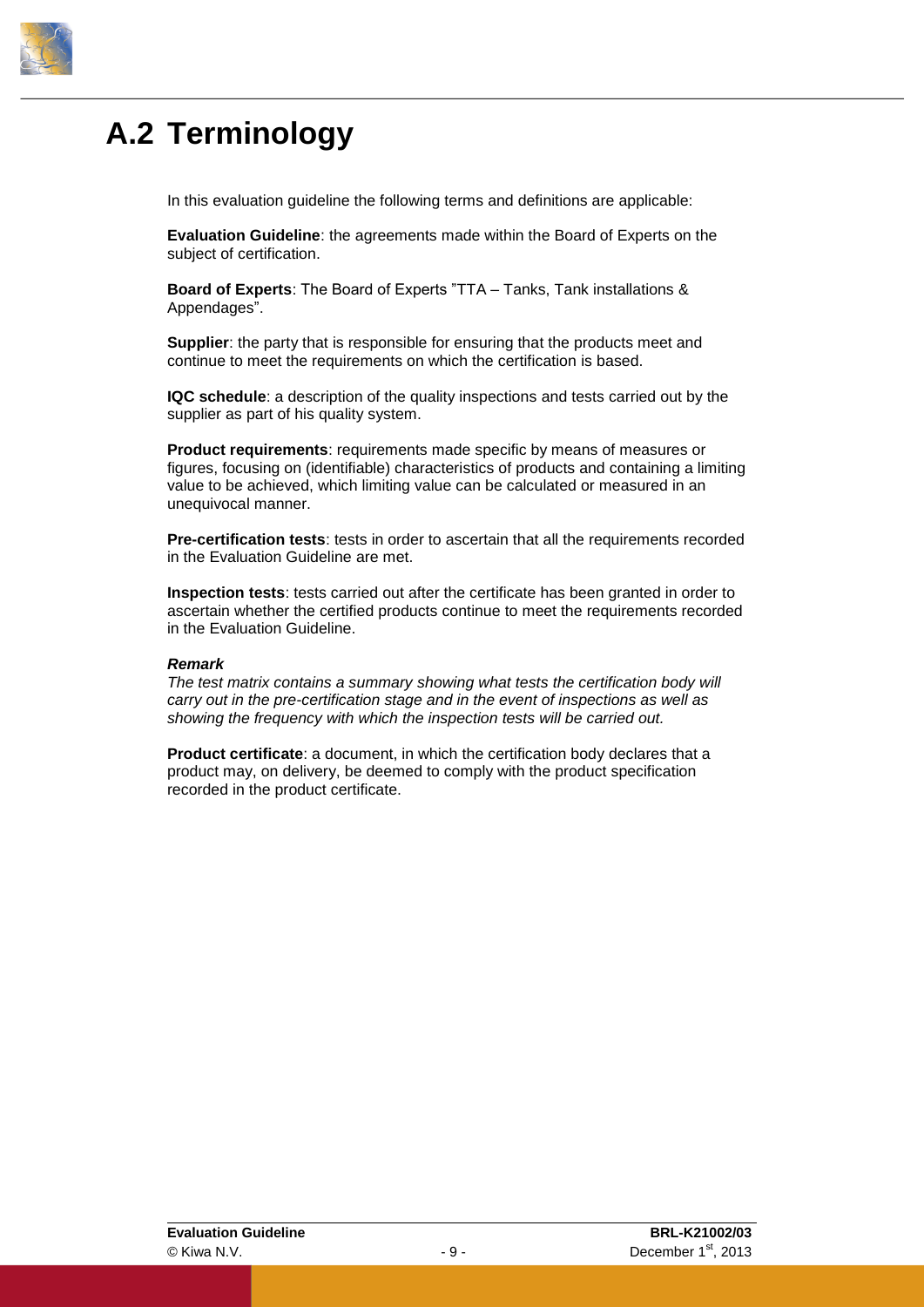

### <span id="page-13-0"></span>**A.3 Terms and definitions**

Within this Evaluation Guideline the following terms and definitions apply:

#### **Basic material**

The basic material is the PE raw material with pigments and additives for processing into a tank or spill container or the cover for the spill container. Only virgin material is used.

#### **Brim full capacity**

Volume of water held by the tank filled through the filling orifice to the point of overflowing.

#### **Cover spill container**

The upper part of the spill container which protects all fittings connected to the storage tank and also to prevent the ingress of water and deleterious material. The cover is made from rotational moulded PE material or from carbon steel.

#### **Maximum filling capacity**

95% of the nominal capacity.

#### **Mobile storage of fluids**

The term mobile storage is applicable to tanks / spill containers which are suitable for transport when filled. These tanks / spill containers shall also comply with the requirements of ADR and therefore have the UN-identification required by ADR. The life expectancy is limited to 5 years from the date of manufacture. Such tanks are **not** included in this Evaluation Guideline.

#### **Nominal capacity**

The nominal capacity of the tank is the capacity specified by the client. This is the value used in the tank calculations.

#### **Operating access lid**

An operating access lid provides access to the fill line of the tank and other equipment. When closed, the operating access lid shall prevent the ingress of rain and any unwanted matter from entering the spill container. The operating access lid will normally form part of the spill container cover.

#### **Spill container**

Container which is designed to enclose a tank to prevent leakage from the tank entering the environment and which can enable the detection of leakage. The spill container can be made from rotational moulded PE material or from carbon steel.

#### **Stationary storage of fluids**

The term stationary storage is applicable when tanks / spill containers are permanently installed in one location and / or are not suitable for transport when filled.

#### **Tank**

A container for fluids, which can retain its designed shape and function in any stage of its designed working life as a stationary storage container. The tank is made from rotational moulded PE material.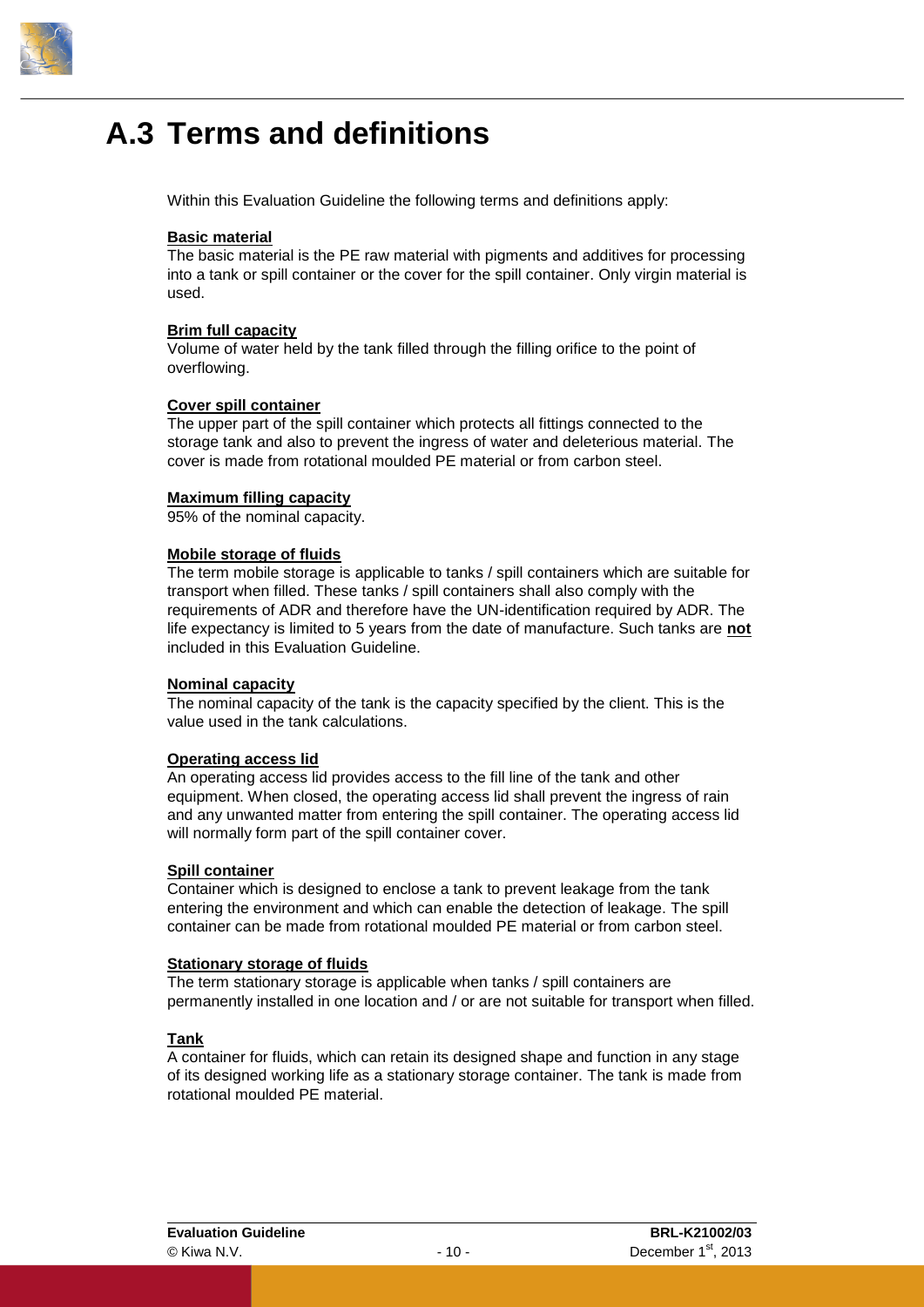

#### **Tank battery**

Two or more tanks installed parallel or in series, whereby use is made of common suction, filling and venting lines without the possibility of isolating any individual tank. A tank battery is **not** included in this Evaluation Guideline.

#### **Virgin material**

This is the raw PE-material with additives, pigments or other substances.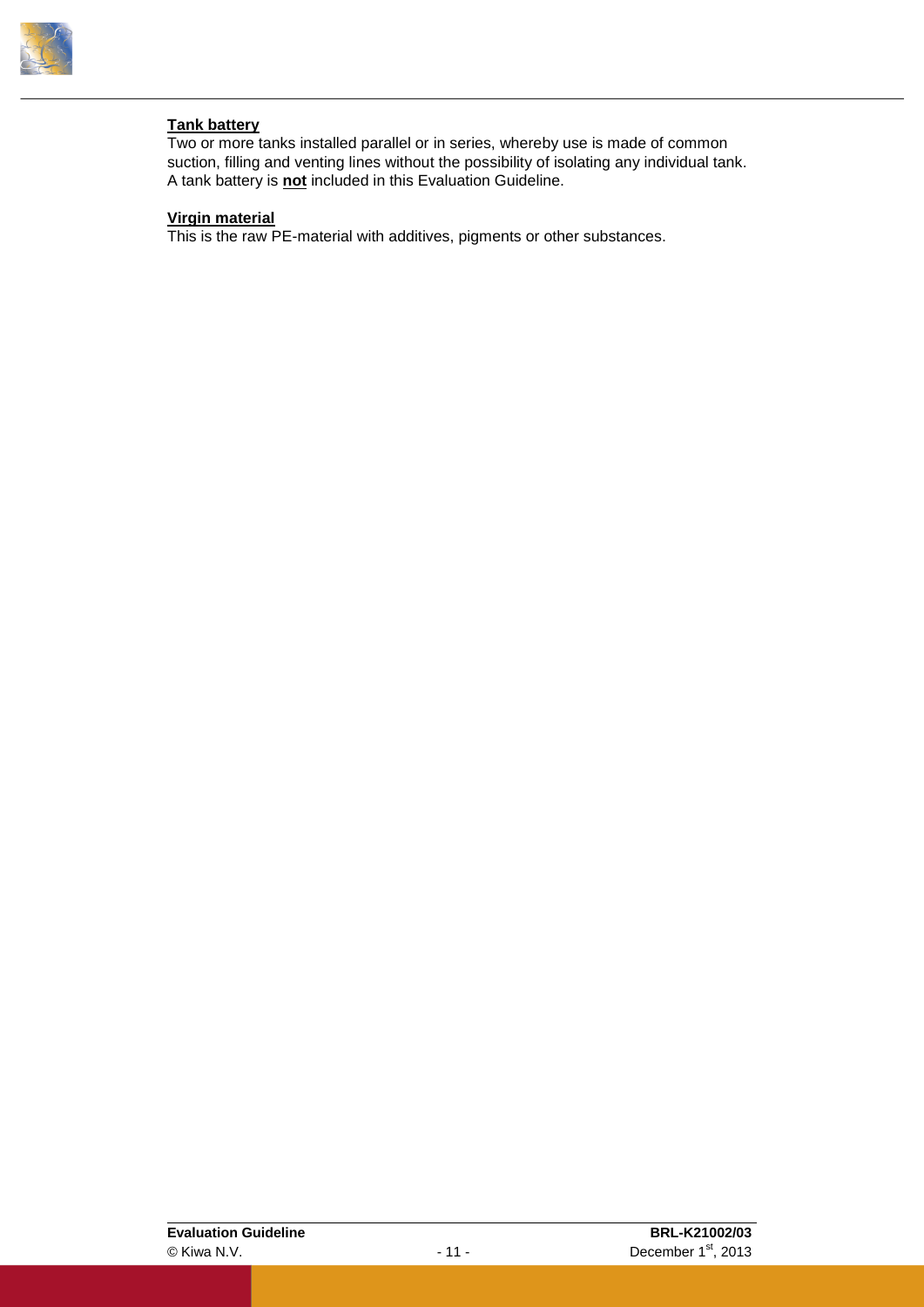

### <span id="page-15-0"></span>**A.4 Legal requirements**

#### **A.4.1 General**

<span id="page-15-2"></span><span id="page-15-1"></span>This chapter refers to the legal requirements in relation to the tanks and spill containers manufactured in accordance with this Evaluation Guideline.

#### **A.4.2 Legal requirements**

#### **A.4.2.1 BARIM/RARIM**

<span id="page-15-3"></span>The tanks and spill containers manufactured in accordance with this Evaluation Guideline fall under the jurisdiction of the Dutch government who has specified the requirements pertaining to various industries with regard to the environment in the BARIM (Besluit Algemene Regels voor Inrichtingen Milieubeheer also known as "Activiteitenbesluit"). The requirements stipulated in the BARIM are further clarified in the RARIM (Regeling Algemene Regels voor Inrichtingen Milieubeheer).

In one of the stipulations of the RARIM it is required that all installations for the above ground storage of fuels shall be installed by an installation company that has been certified in accordance with the requirements of Evaluation Guideline BRL-K903. This requirement pertains to all fuels (except for petrol) and waste oils.

The certified installation company shall then be able to issue an installation certificate stating that the tank installation complies with the requirement of Evaluation Guideline BRL-K903. Compliance with BRL-K903 can be given when an adequate Risk Inventory and Evaluation (RI&E) has been carried out in accordance with the requirements of document PBV-107776. The tanks and spill containers used for the above ground storage of fuels and waste oils will be part of this RI&E. The RI&E shall then be evaluated by the Certification Body. On approval of the RI&E the certified installation company can then issue an installation certificate.

The RI&E of each tank installation can be streamlined when use is made of certified products. In that case the RI&E aspects pertaining to these products will not be required. The tanks and spill containers manufactured in accordance with this Evaluation Guideline will comply with all the requirements stipulated in BARIM, RARIM and Evaluation Guideline BRL-K903.

Some companies do not fall under the jurisdiction of the BARIM/RARIM. The requirements pertaining to the above ground storage of liquid fuels, waste oils and lubricants for these companies are laid down in each individual permit. In such cases the local authority shall define the technical and operational requirements for the storage of these fluids in the individual permit and can in a lot of cases refer via the PGS 30, BRL-K903 to this Evaluation Guideline.

#### **A.4.3 Public requirements**

<span id="page-15-6"></span><span id="page-15-5"></span><span id="page-15-4"></span>This paragraph contains directions to public requirements set up by legislation for this product. These requirements are related to the Construction Products Regulations (CPR), and the requirements relating to dangerous substances.

#### **A.4.3.1 Products with CE marking according to the Construction Products Regulations**

Components covered by the CPR shall be affixed with the CE mark when they are used in an installation defined by the scope specified in Mandate M/131. Mandate M/131 defines the scope as being "Tanks used in fixed installation, underground or above ground, pressurized or not, used for storage and/or supply of fuel/gas for building heating/cooling systems, and of hot or cold water not intended for human consumption." Tanks used in industrial purposes and petrol stations are excluded from this mandate.

**Evaluation Guideline BRL-K21002/03** © Kiwa N.V. - 12 - December 1 st , 2013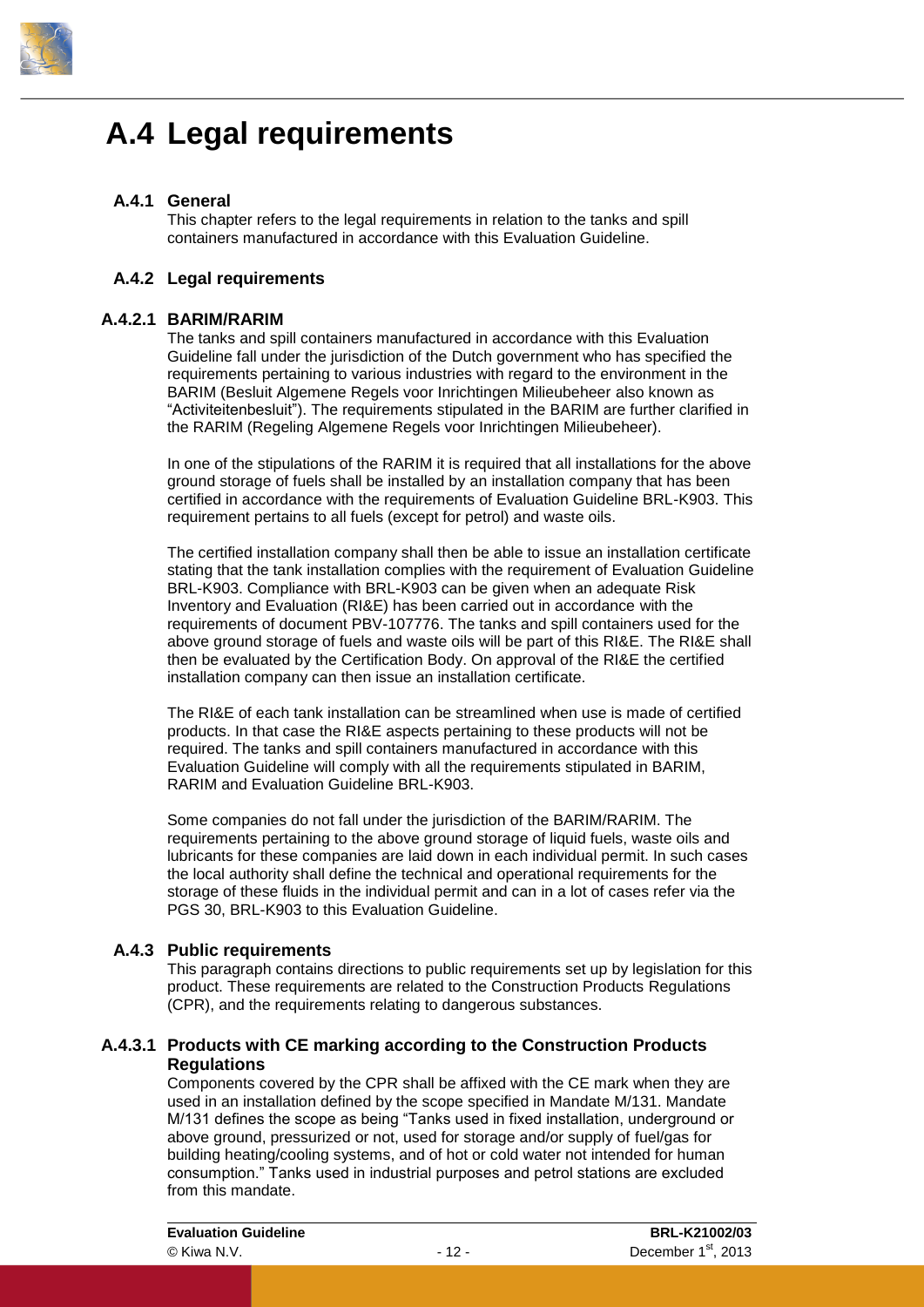

For rotational moulded PE tanks used for the storage for the heating/cooling of buildings solely the requirements of Annex ZA as specified in EN 13341 are applicable. Only tanks complying with these requirements shall be affixed with the CE marking. For other applications the requirements of Annex ZA are not applicable and the use of CE marking is not required.

[Table A.4.1](#page-16-1) is according to table ZA.1.2 of NEN-EN 13341 and contains an overview of essential requirements, which these products have to fulfil in relation to the Construction Products Regulations (CPR) 205/2011:2011-03-09, mandated in M/131.

| <b>Essential Characteristics</b>           | BRL-K21002 clause                    |
|--------------------------------------------|--------------------------------------|
| <b>Mechanical resistance and stability</b> |                                      |
| wall thickness                             | B.2.4.3 / C.2.5.3                    |
| mass                                       | B.2.4.2 / C.2.5.2                    |
| <b>Reaction to fire</b>                    | B.2.3.10 / C.2.3.10                  |
| <b>Internal Pressure</b>                   | B.2.4.6, B.2.4.7 / C.2.5.5, C.2.5.6  |
| Pressure resistance                        |                                      |
| <b>Impact resistance</b>                   | B.2.4.5 / C.2.5.4                    |
| <b>Permeability</b>                        | B.2.4.6, B.2.4.7 / C.2.5.5, C.2.5.6  |
| Pressure resistance                        |                                      |
| Electrostatic behaviour                    | B.2.3.12 / C.2.3.11                  |
| <b>Tightness</b>                           | B.2.4.6 / C.2.5.6                    |
| Leak tightness                             |                                      |
| <b>Durability</b>                          |                                      |
| weather resistance                         | B.2.3.9 / C.2.3.9                    |
| resistance to oil                          | B.2.3.8 / C.2.3.8                    |
| elongation / deformation                   | B.2.4.9, B.2.4.10 / C.2.5.8, C.2.5.9 |

#### <span id="page-16-1"></span><span id="page-16-0"></span>**Table A.4.1: Essential characteristics for rotationally moulded static tanks**

#### **A.4.3.2 Requirements relating to dangerous substances**

The product shall be such that when installed according to the appropriate provisions of The Netherlands, this product shall not cause harmful emission of toxic gases, dangerous particles or radiation to the internal factory environment, or contamination of the external environment (air, soil or water).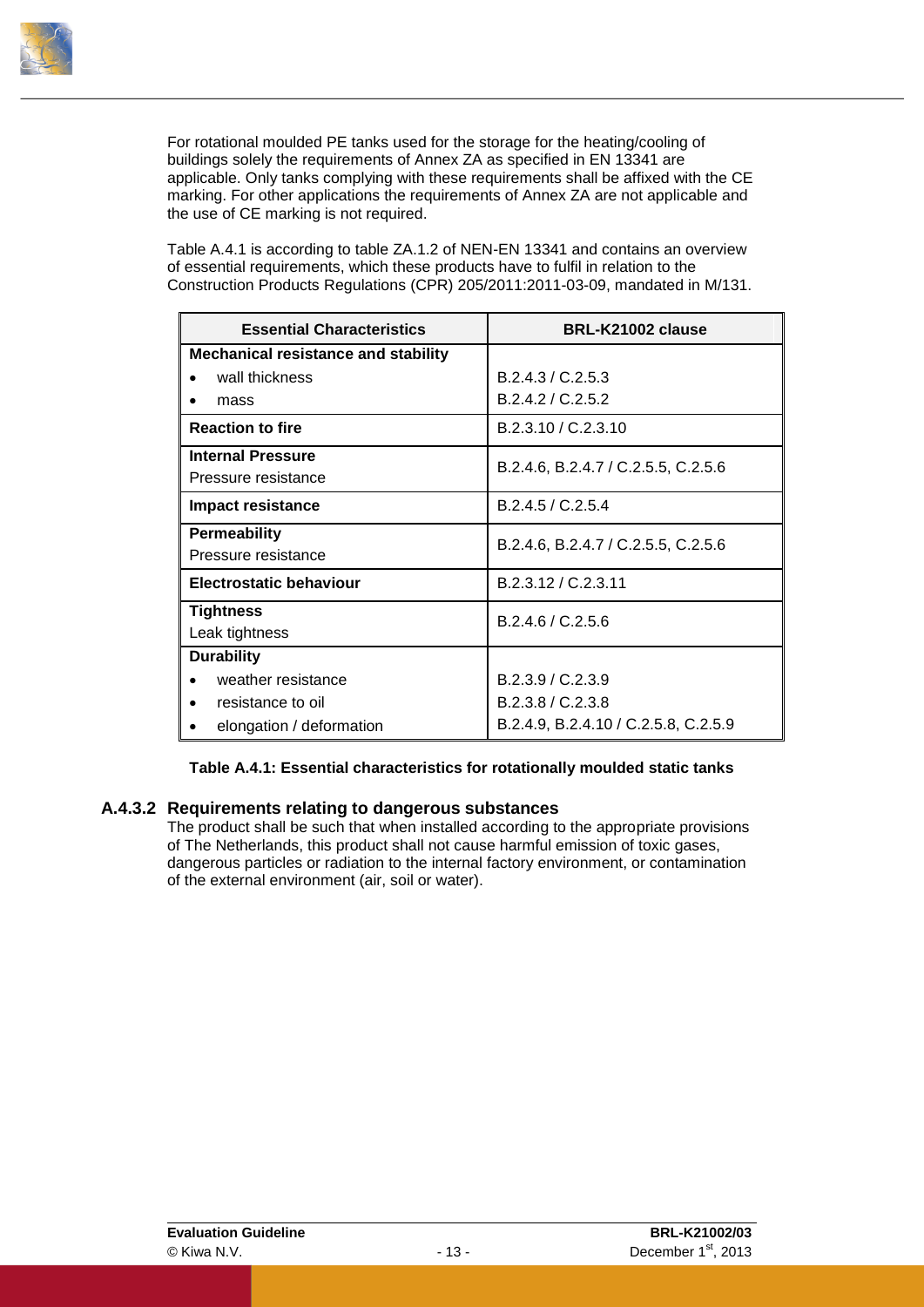

### <span id="page-17-0"></span>**A.5 Procedure for granting the quality declaration**

#### **A.5.1 Pre certification tests**

<span id="page-17-1"></span>The pre certification-tests to be performed are based on the (product) requirements as included in this evaluation guideline including the test methods and contain, de pending on the nature of the product to be certified:

- Type testing to determine whether the products comply with the product and/or functional requirements,
- Production Process Assessment
- Assessment of the quality system and the IQC-schedule,
- <span id="page-17-2"></span>Assessment on the presence and functioning of the remaining procedure

#### **A.5.2 Granting the quality declaration**

After finishing the pre-certification tests the results are presented to the person deciding on granting of certificate. This person evaluates the results and decides whether the certificate can be granted or additional data and/or tests are necessary.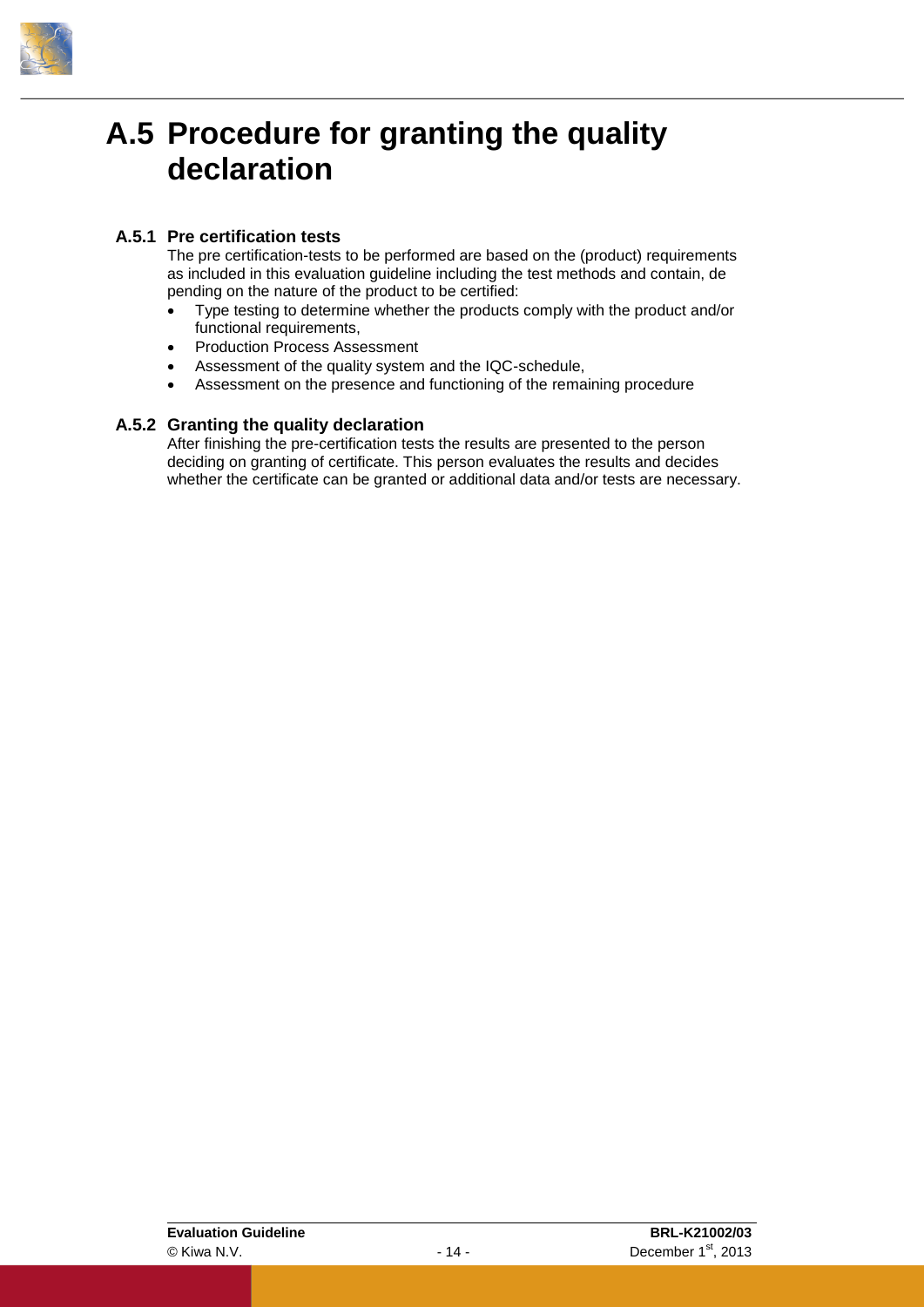<span id="page-18-0"></span>

### **SECTION B:PE tanks with a rotational moulded PE spill container**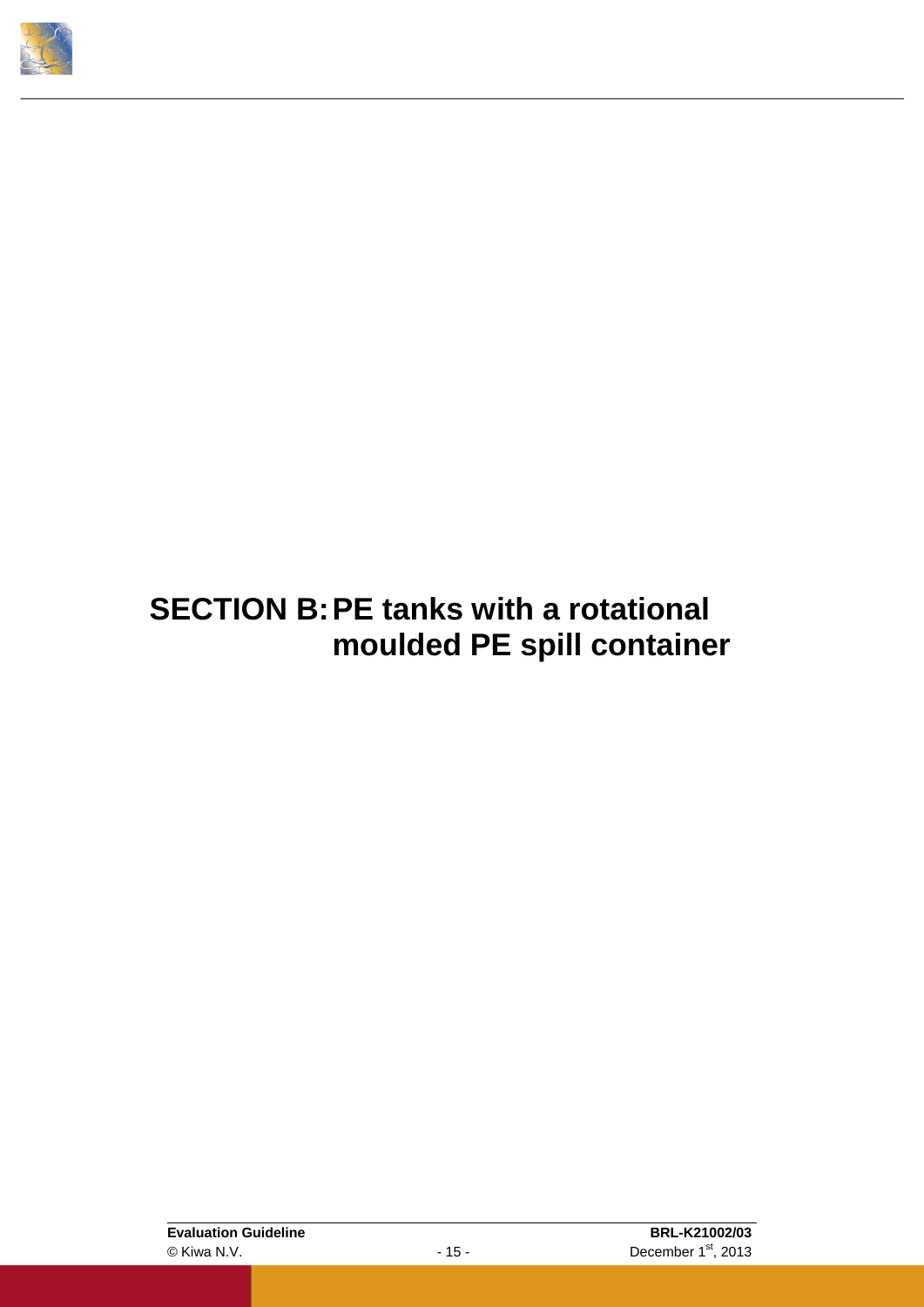

### <span id="page-19-0"></span>**B.1 PE tanks with a rotational moulded PE spill container**

#### **B.1.1 General**

<span id="page-19-2"></span><span id="page-19-1"></span>The requirements in this section pertain to rotational moulded PE tank placed in a rotational moulded PE spill container.

#### **B.1.2 Field of application / scope**

The tanks are designed for:

- Storage of kerosene, diesel fuels, domestic heating oils, waste oils and lubricants;
- Storage of bio diesel fuels with a biological component up to 20% maximum (B20);
- Above ground installation;
- Atmospheric pressure;
- Maximum volume capacity 10,000 litres;
- Maximum filling capacity =  $95\%$  of the nominal capacity.

The tanks are not designed for:

- Storage of products that have to be heated in the tank;
- Combined installation such as a battery arrangement;
- Storage under pressure in excess of approximately 5 kPa;
- Transport, distribution and mobile storage of fluids.

The spill containers with cover are designed for:

- Secondary containment of kerosene, (bio) diesel fuels, domestic heating oils, waste oils and lubricants;
- Above ground, inside or outside installation;
- Atmospheric pressure;
- 110% of the maximum volume of the tank.

The tanks and spill containers are rotational moulded from polyethylene (PE). The spill containers shall be provided with a rotational moulded PE cover.

All tanks shall be installed with an integrated spill container for retaining fluids.

The manufacturer is responsible for the correct functioning of the tank and spill container as a combined unit. The operation of the combined unit shall be documented and approved by the manufacturer.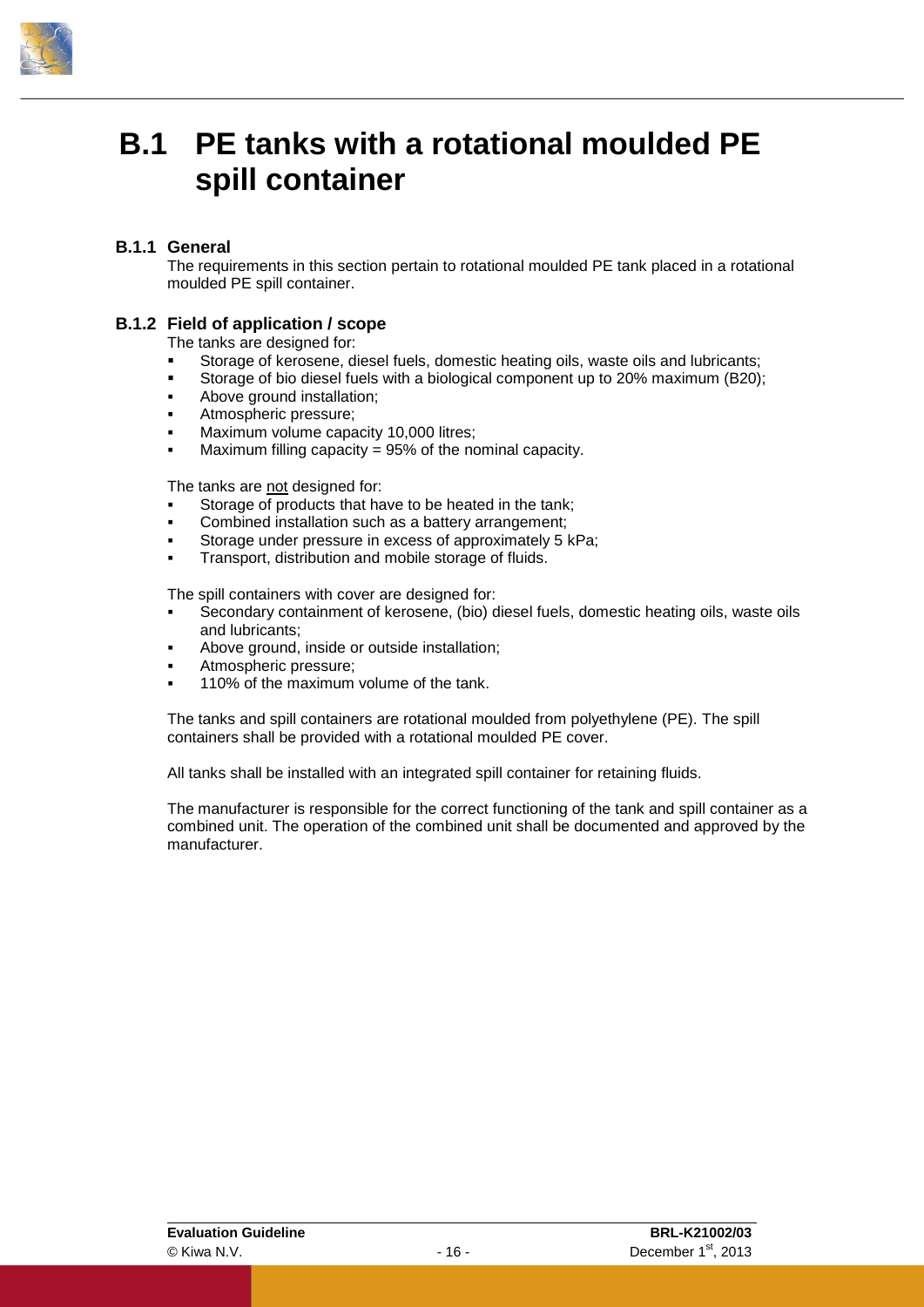

### <span id="page-20-0"></span>**B.2 Requirements and test methods**

#### **B.2.1 General**

<span id="page-20-2"></span><span id="page-20-1"></span>This chapter contains the product / performance requirements to be met by the tanks and spill container made from rotational moulding polyethylene.

#### **B.2.2 Design drawings and calculations**

The design details of the assembled product, materials to be used, lifting instructions, life expectancy of the product and the dimensional tolerances used in production shall be specified by the manufacturer in technical drawings and calculations. The certification body shall evaluate these drawings and design for approval. The design shall be such that the tank can withstand a test pressure of 30 kPa (this is the test pressure used during the installation of the tank) without leakage or permanent deformation.

The manufacturer shall define all nominal sizes including capacities proposed for approval. Furthermore, the design shall be based on the following:

- a life expectancy of a minimum of 20 years
- for outside installation which will be based on:
	- an ambient temperature between  $-20$  to  $+50^{\circ}$ C;
	- a maximum wind speed of 29,5 m/sec ;
	- snow loads of a maximum of 700 N/m<sup>2</sup> on the cover of the spill container.

#### <span id="page-20-3"></span>**B.2.3 Requirements and test methods of PE material characteristics**

#### **B.2.3.1 Materials used**

<span id="page-20-4"></span>Only virgin material shall be used for the manufacturing of the tank, spill container and the cover for the spill container. All 3 components shall be manufactured using the same material type and grade.

#### **B.2.3.2 Density**

<span id="page-20-5"></span>The reference density of the raw material shall not be less than 934 kg/m<sup>3</sup> when determined according to NEN-EN-ISO 1183-1 method B and NEN-EN-ISO 1183-2. Annealing of the specimen shall be in accordance with NEN-EN-ISO 1872-2.

#### **B.2.3.3 Melt Mass-flow rate**

<span id="page-20-6"></span>The melt mass-flow rate (MFR) of the raw material shall be  $4.0 \pm 3.0$  g/10 min at 190 °C when determined according to NEN-EN-ISO 1133, condition D (mass applied is 2,16 kg). The MFR of material taken from the moulded tank and from the spill container shall also be determined and shall not vary by more than 20% of the MFR for the raw material.

#### **B.2.3.4 Tensile strength at yield**

<span id="page-20-7"></span>The tensile strength at yield of the polyethylene material shall not be less than 15 MPa when determined according to NEN-EN-ISO 527-2 on Type 1BA test pieces. A testing speed of 100 mm/min shall be used.

A compression moulded specimen of  $3 \pm 0.2$  mm thickness shall be used for this test. The test specimens shall be taken from a section of the moulded tank and spill container. The specimens shall be prepared using the conditions specified in Table 2 of NEN-EN-ISO 1872-2 except that the moulding temperature used shall be  $200<sup>o</sup>C$ . The moulding press and mould used shall comply with NEN-EN-ISO 293.

The following requirements shall be complied with:

- Elongation at yield shall not be more than 25%
- Elongation at break shall not be less than 200%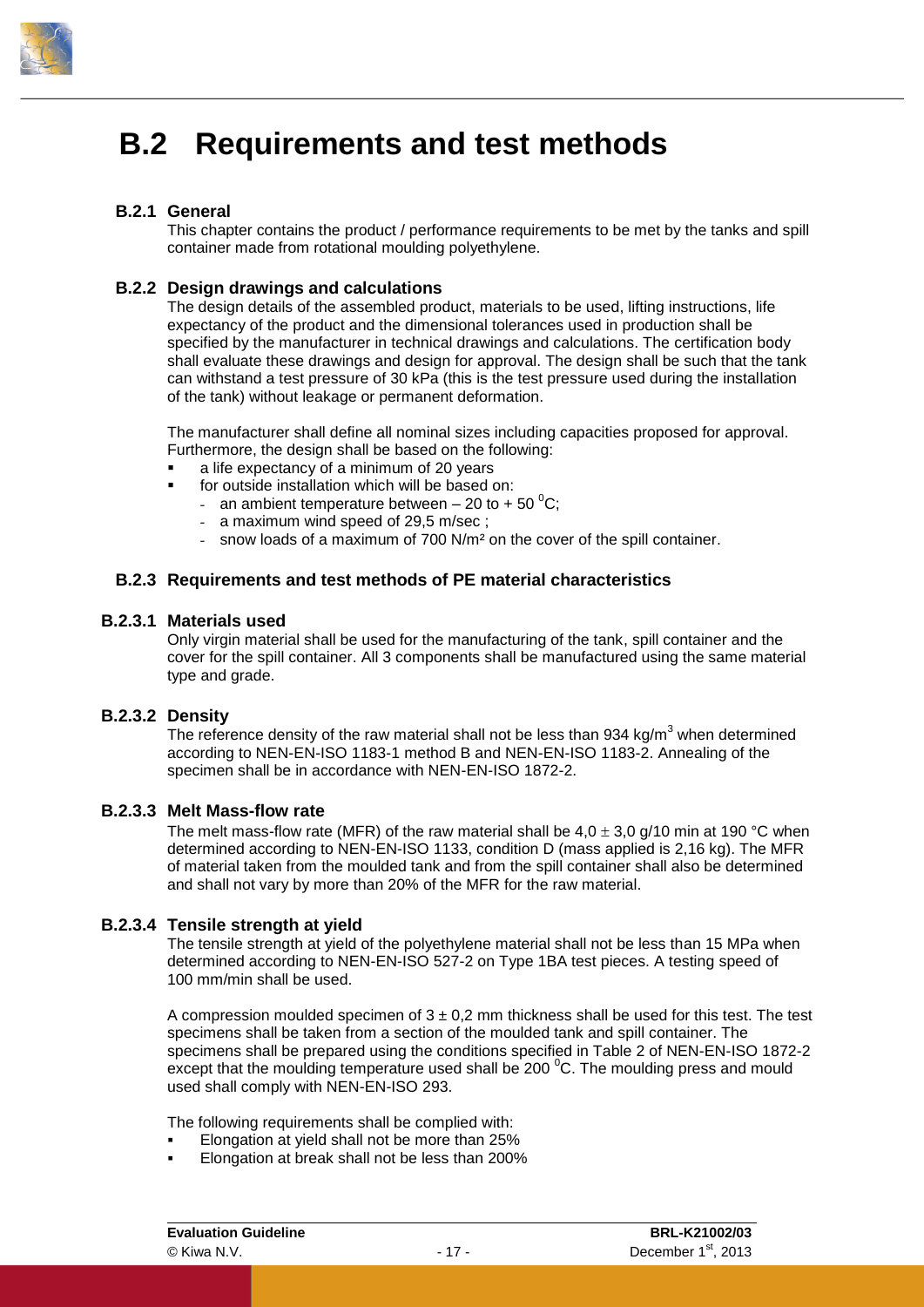

#### **B.2.3.5 Oxidation Induction Time (OIT)**

<span id="page-21-0"></span>This requirement only applies to tanks with welded connections and is not applicable to tanks where solely compression fittings are used.

The isothermal oxidation induction time (OIT) of the polyethylene material, when determined according to NEN-EN-ISO 11357-6 with a test temperature of 200 °C, shall not be less than 20 minutes. Preferably, the tangent method shall be used and when this is not possible the offset method with a trigger value of 0,05 W/g shall be used. The test samples shall be taken from the inside surface of the tank and the test shall be carried out in duplicate.

#### **B.2.3.6 Melt Temperature**

<span id="page-21-1"></span>The polyethylene used for the manufacture of the tank and spill container shall have a minimum melt temperature of + 120 °C when measured by means of the Differential Scanning Calorimetric method in accordance with NEN-ISO 11357-5. This shall be declared by the supplier of the raw material (Certificate of conformity).

#### **B.2.3.7 Dangerous substances**

<span id="page-21-2"></span>The manufacturer shall submit a written declaration stating whether or not the product contains dangerous substances according to the European and national regulations. When and where relevant in the Member States of destination these substances shall be listed.

If the product contains dangerous substances as declared above, the product certificate with technical approval will detail the methods which have been used for demonstrating compliance with the applicable regulations in the Member States of destination, according to the EU data-base (methods of content or release, as appropriate).

#### **B.2.3.8 Resistance to the stored medium of the base material used**

<span id="page-21-3"></span>The test for the resistance to the stored medium of the base material of the tank and the spill container shall be according to NEN-EN 13341. Test specimens shall be taken from a section of the moulded tank and spill container. After exposure the following shall be applicable:

- The mass alteration shall be less than 10%.
- Variation in tensile strength at yield shall not exceed 20% of that measured in paragraph [B.2.3.4.](#page-20-7)
- Change in elongation at break shall be less than 150 % of that measured in paragraph [B.2.3.4.](#page-20-7)

#### Test liquids

The manufacturer can determine which or all of the understated possibilities shall apply to the storage tanks and spill containers. Depending on the application the following test liquids shall be used:

- A) Kerosene: The test liquid shall be kerosene in accordance with BS 2869 Class 2.
- B) Diesel and/or heating oil: The test liquid shall be Diesel Fuel according to ASTM D 975 Grade 2-D S15.
- C) Bio diesel: The test liquid for testing the resistance to bio diesel B20 shall consist of 80% Diesel Fuel according to ASTM D 975 Grade 2-D S15 and 20% Rapeseed oil Methyl Ester (FAME in accordance with NEN-EN 14214). For B5, B10 and B15 bio diesels the composition of the test liquid shall be adjusted appropriately.
- D) Waste oil and/or lubricants: The test liquid for testing the resistance to waste oils and/or lubricants shall be in accordance with [Table B.2.1:](#page-22-4)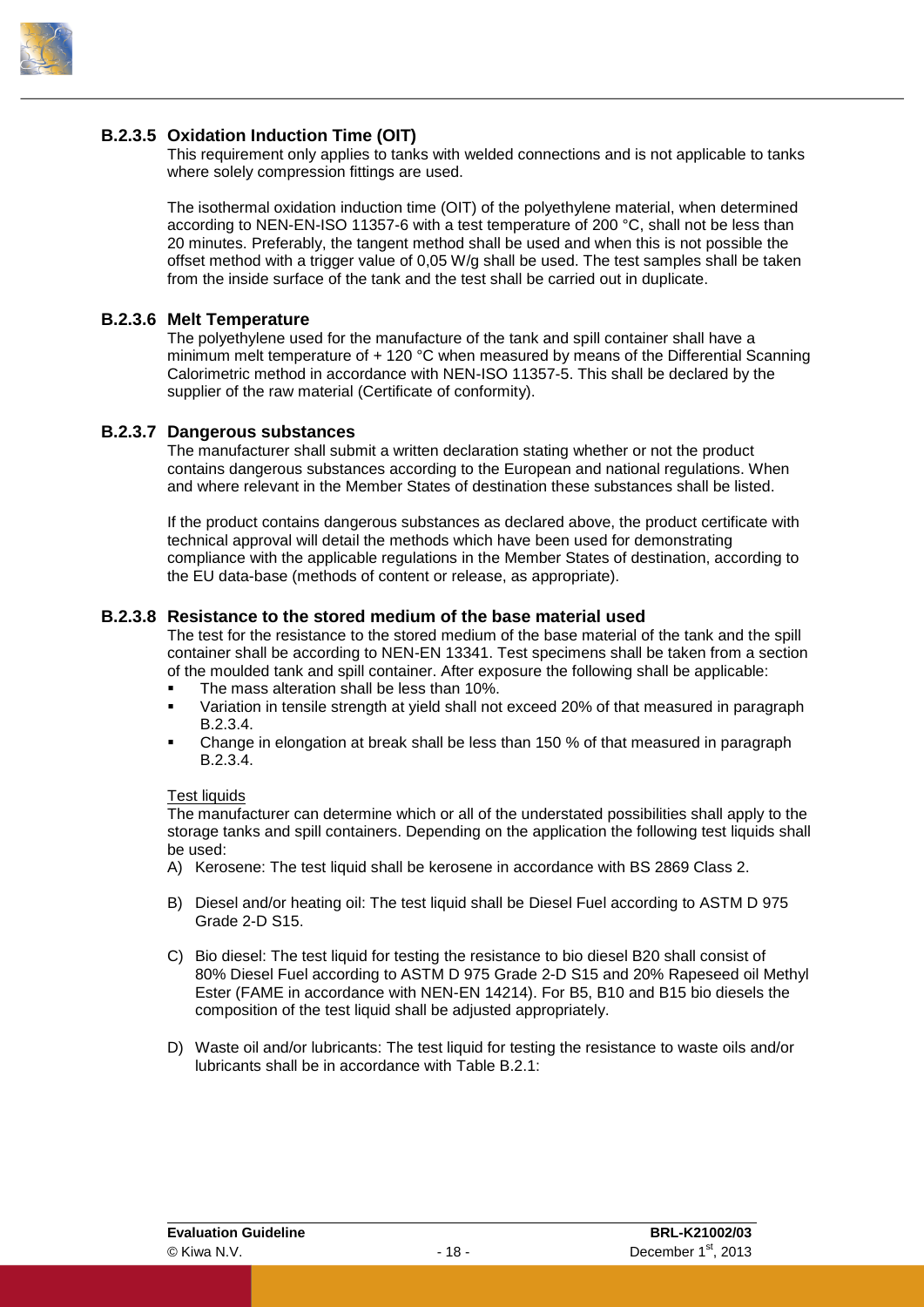

| Liquid                | <b>Specification</b>                                    |
|-----------------------|---------------------------------------------------------|
| 5% Petrol             | <b>ASTM Fuel B diesel</b>                               |
| 5% Ethanol            | <b>GPR Ethanol</b>                                      |
| 5% Battery Acid       | GPR 96% Sulphuric Acid                                  |
| 5% Transmission Fluid | Ford Auto Transmission Fluid: 5 014 519: A85SX 19547 AA |
| 5% Brake Fluid        | DOT4 brake oil                                          |
| 75% Engine Oil        | ASTM Oil No 3 lubrication oil                           |

#### **Table B.2.1: Test liquid for waste oils and/or lubricants**

<span id="page-22-4"></span><span id="page-22-0"></span>The test liquid used for testing shall be stipulated on both the tank compliance document (see § [B.2.6.2\)](#page-28-2) as well as the tank identification plate (see § [B.2.6.3\)](#page-28-3).

#### **B.2.3.9 Resistance against UV-ageing**

The tank, spill container and cover shall be resistant against UV-ageing. The test shall be carried out in accordance with NEN-EN-ISO 4892-1 and NEN-EN-ISO 4892-2 using the following conditions:

- Xenon arc lamp;
- Black standard temperature, 65 °C:
- Relative humidity 65%;
- Spray cycle:
	- duration of spray : 18 minutes,
	- dry interval between spraying: 102 minutes.

#### For outside installation

The elongation at break of the polyethylene material, after exposure to a global irradiance of 34 GJ/m<sup>2</sup> (corresponding to an irradiance of 2,3 GJ/m<sup>2</sup> from the band of 300 nm to 400 nm), shall be greater than 50% of the initial elongation at break, as determined in paragraph [B.2.3.4.](#page-20-7) Test specimens shall be taken from a section of the moulded tank and spill container.

#### For inside installation

The elongation at break of the polyethylene material, after exposure to a global irradiance of 3,4 GJ/m<sup>2</sup> (corresponding to an irradiance of 0,23 GJ/m<sup>2</sup> from the band of 300 nm to 400 nm), shall be greater than 50% of the initial elongation at break, as determined in paragraph [B.2.3.4.](#page-20-7) Test specimens shall be taken from a section of the moulded tank and spill container.

#### **B.2.3.10 Reaction to fire**

<span id="page-22-1"></span>The reaction to fire expresses the contribution of the tank material in the event of fire when tested according using the test methods relevant to the class claimed by the manufacturer. The result shall be classified according to EN 13501-1.

#### **B.2.3.11 Resistance against heat effects**

<span id="page-22-2"></span>The tank with integrated spill container shall be resistant to heat effects to prevent leakage from entering the environment when they are exposed to heat. The test shall be carried out in accordance with [Annex A.](#page-54-0) No leakage shall occur below the water level of the tank with integrated spill container after 60 min.

In the event that this is not achievable the manufacturer shall ensure that adequate construction measures can be taken by the installer so that this requirement can be complied with. To this end the manufacturer shall provide the installer of the tank with adequate product information.

#### **B.2.3.12 Electrostatic behaviour**

<span id="page-22-3"></span>This requirement only applies to tanks used for the storage of fuels with a flash point  $\leq 55 \degree C$ . The manufacturer shall provide durable notices on all tanks drawing the attention of the user to the appropriate filling procedures which shall be in accordance with NPR-CLC/TR 50404.

| <b>Evaluation Guideline</b> |        | BRL-K21002/03                   |  |
|-----------------------------|--------|---------------------------------|--|
| © Kiwa N.V.                 | $-19-$ | December 1 <sup>st</sup> , 2013 |  |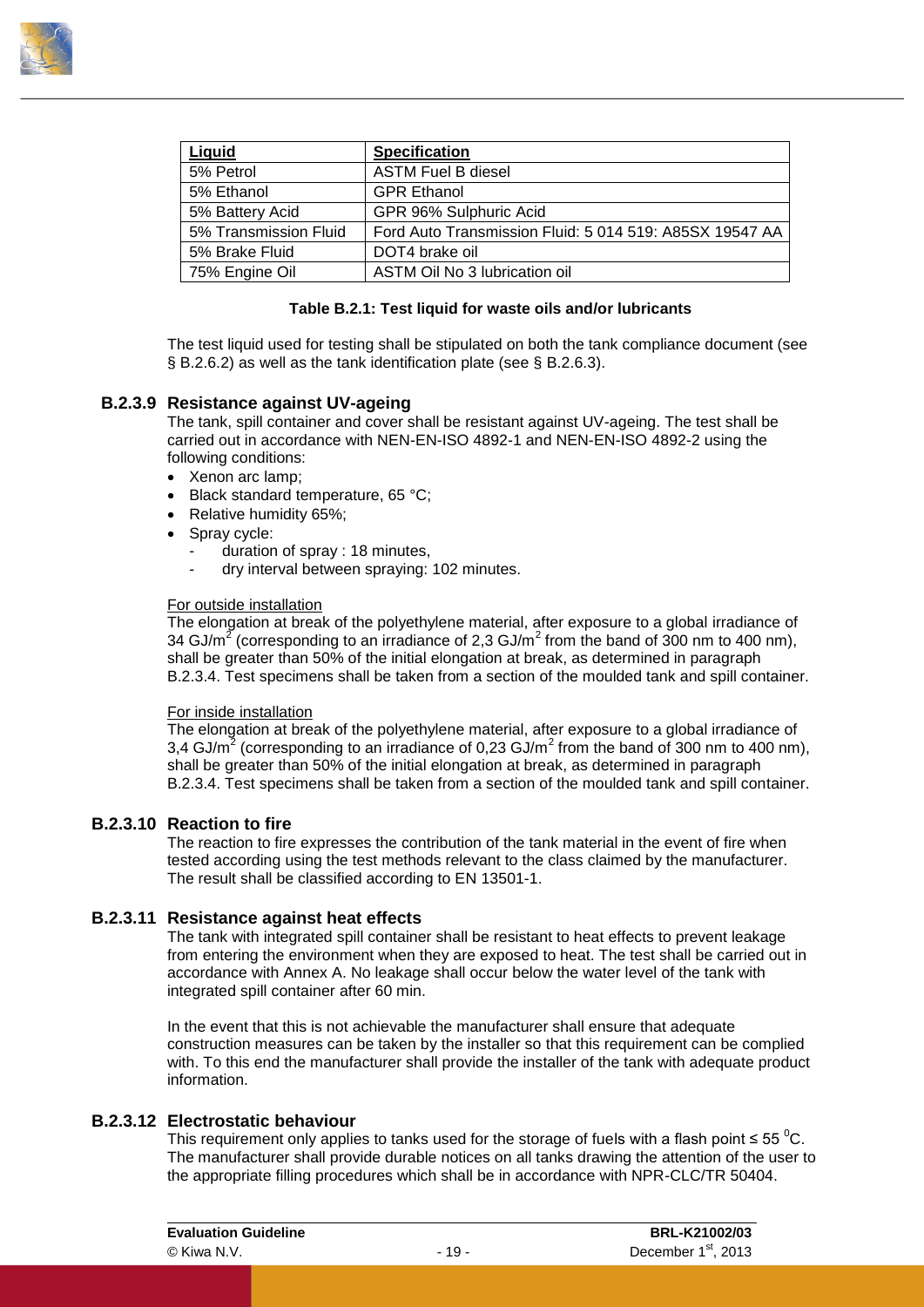

#### <span id="page-23-0"></span>**B.2.4 Requirements and test methods of the tank and spill container**

#### **B.2.4.1 Visual inspection / appearance**

<span id="page-23-1"></span>The inner and outer surface of all tanks and spill containers shall be smooth and flawless, without holes, blisters or other defects. The material shall be free of contamination. The manufacturer's quality system shall include clear procedures for approval and rejection.

#### **B.2.4.2 Mass of tank**

<span id="page-23-2"></span>The minimum mass shall be the mass of the lightest tank as determined during the initial type test. The mass shall be determined with all moulded-in inserts but without reinforcements and accessories to an accuracy of  $\pm$  0,5%. The mass of the tank shall be recorded.

#### **B.2.4.3 Wall thickness**

<span id="page-23-3"></span>The wall thickness of the tank and spill container shall be in accordance with [Table B.2.2:](#page-23-6)

| <b>Maximum filling capacity</b>        | <b>Nominal wall thickness</b><br>according to BRL-K21002 | <b>Minimum wall thickness</b><br>according EN 13341 (note 1) |  |
|----------------------------------------|----------------------------------------------------------|--------------------------------------------------------------|--|
|                                        |                                                          |                                                              |  |
| $> 450$ litre $< 1000$ litre           | $5,2 \text{ mm}$                                         | $3,3$ mm                                                     |  |
| $\geq$ 1 000 litre < 1 500 litre       | $5,5 \, \text{mm}$                                       | $3,5 \text{ mm}$                                             |  |
| $\geq$ 1 500 litre < 2 000 litre       | $6,0$ mm                                                 | $3,9$ mm                                                     |  |
| $\geq$ 2 000 litre < 2 500 litre       | $6,0$ mm                                                 | $4,1$ mm                                                     |  |
| $\geq$ 2 500 litre < 3 000 litre       | $6,2 \, \text{mm}$                                       | $4,3 \text{ mm}$                                             |  |
| $\geq$ 3 000 litre < 3 500 litre       | $6,2 \, \text{mm}$                                       | $4,4$ mm                                                     |  |
| $\geq$ 3 500 litre < 5 000 litre       | $6,2 \, \text{mm}$                                       | $4,8 \text{ mm}$                                             |  |
| $\geq$ 5 000 litre < 7 500 litre       | $7,0$ mm                                                 | $5,1$ mm                                                     |  |
| $\geq$ 7 500 litre $\leq$ 10 000 litre | $8,0$ mm                                                 | $5.4 \text{ mm}$                                             |  |

<span id="page-23-6"></span>*Note 1: For tanks intended for storage of kerosene, the minimum wall thickness shall be 4,5 mm.*

#### **Table B.2.2: Wall thickness of tanks and spill containers**

The nominal wall thickness of the tank and spill container is the wall thickness at the critical areas of the tank i.e. at the lower knuckle radius with a lower tolerance of - 1,5 mm. At the less critical areas i.e. the upper part of the tank the minimum wall thicknesses as specified in the table, shall be met. Critical areas are areas where the design analyses show the stresses to be the highest.

#### **B.2.4.4 Lifting lugs or handles**

<span id="page-23-4"></span>The spill container shall be provided with at least two lifting lugs or handles in order to enable the handling of the tank and spill container assembly without causing permanent damage to the spill container.

#### **B.2.4.5 Resistance to impact**

<span id="page-23-5"></span>Two different tests shall be performed:

#### Impact test according to ISO 7892

The aim of the test is to determine whether the tank is able to withstand an impact from a large hard body. The impact test has to be performed only on the spill container. The tank and spill container have to be assembled to simulate the situation in the field. The spill container of the assembled combination will be tested according to ISO 7892, paragraph 4.3 performed at ambient temperature (Test ball of 1 kg) and with a fall height suitable to impart an impact energy of 30 J.

During the test the tank and spill container have to be assembled as a combination. The test shall be performed on the wall of the spill container with and without ribs and at locations that have a low flexibility and are vulnerable to impact.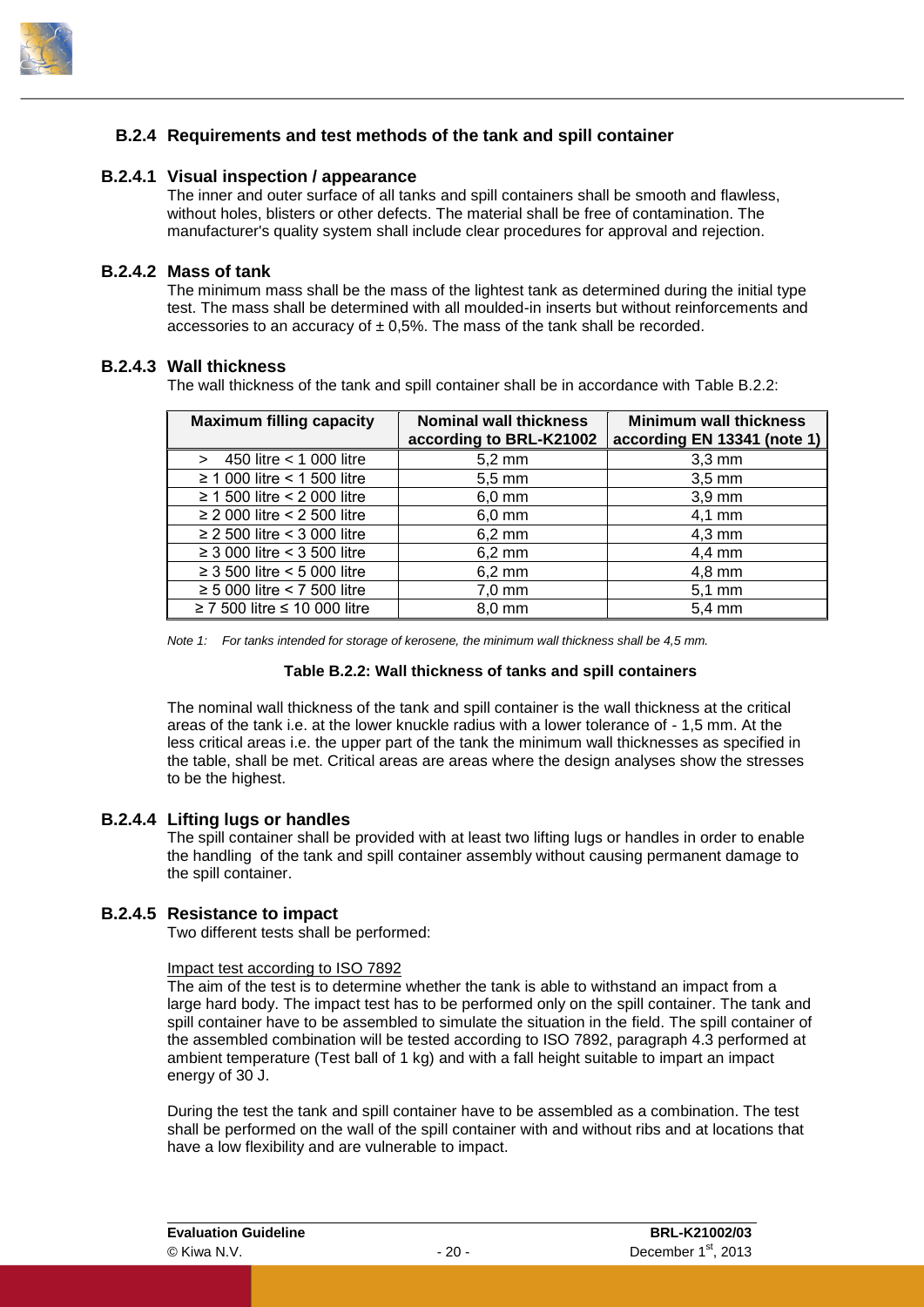

The impact test shall initially be performed on an empty tank and spill container assembly i.e. no water in the tank. Thereafter, test shall be repeated when the tank is half filled with water i.e. water in the tank but not in the spill container.

After both tests the spill container shall be visually inspected for leak tightness and shall be free of cracks.

#### Impact test according to NEN-EN 13341

The tank and spill container will be tested separately according to NEN-EN 13341. The test shall be performed on the wall of the construction with and without ribs and at locations that have a low flexibility and are vulnerable to impact.

The tank shall be filled to the point of overflow according to the test procedure of NEN-EN 13341. The tank shall be visually inspected for leak tightness and shall be free of cracks.

<span id="page-24-0"></span>The spill container shall be half filled with water. The spill container shall be visually inspected for leak tightness and shall be free of cracks.

#### **B.2.4.6 Resistance to pressure (type test)**

The test is performed according to NEN-EN 13341. The minimum pressure for the test is 50 kPa. After testing the tank shall be leak tight. All types/sizes shall be tested. All connections on the tank shall be properly closed before this test. All connections shall be checked for leaks.

<span id="page-24-1"></span>Additionally, all types of tanks shall be leak tight to pneumatic pressure of 30 kPa for at least 30 minutes.

#### **B.2.4.7 Leak tightness (production test)**

All connections on the tank shall be properly closed before performing this test. All connections shall be checked for leaks (for example using a soap solution).

All tanks shall be leak tight to pneumatic pressure of 30 kPa for at least 15 seconds

#### **OR**

All tanks shall be leak tight to pneumatic pressure of 10 kPa for at least 60 seconds

#### **OR**

<span id="page-24-2"></span>All tanks shall be leak tight when completely filled with water for a period of at least 24 hours. It should be noted that this option is not available for tanks with a CE marking.

#### **B.2.4.8 Resistance to pressure of the filling line connection (type test)**

All connections of the filling line shall be properly closed before this test. The filling line of the tank shall be tested with a positive pressure of 15 bar\* for 30 minutes. Additionally it shall be subjected to a short positive pressure of 20 bar\* for 1 minute. The filling line connection shall be leak tight after the test.

\* = Test pressure can be built up by using water or air. With respect to safety the use of water is recommended.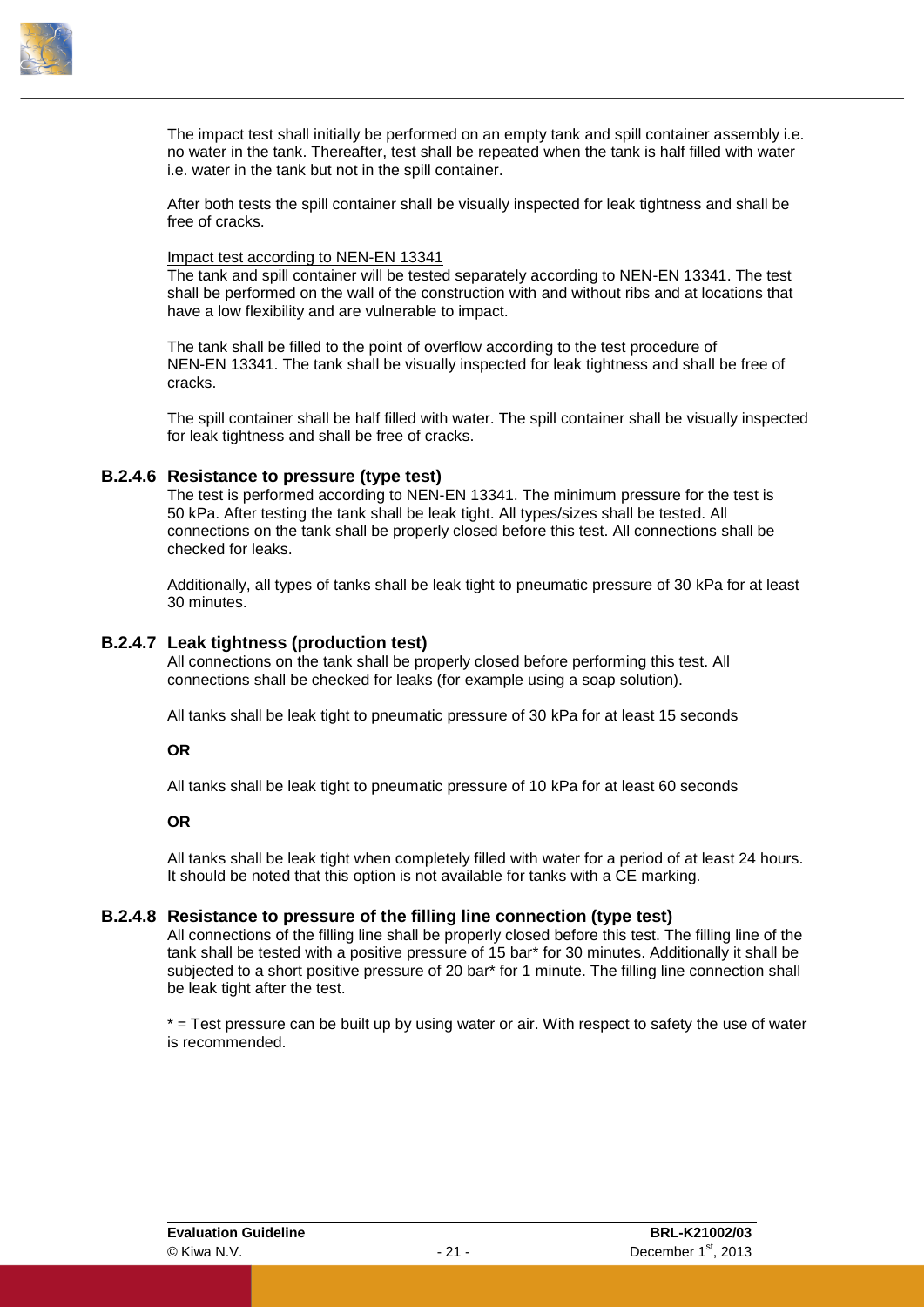

#### **B.2.4.9 Elongation**

<span id="page-25-0"></span>This test is only required in the event that a tank manufacturer would want to obtain the CE marking for his product. In that event the test shall be carried out according to NEN-EN 13341.

This test is not required for certification in accordance with this Evaluation Guideline.

#### Test procedure

The test for the determination of the elongation is according to NEN-EN 13341. The tank and spill container shall be leak proof. Elongation of the surface shall not exceed 1,5% after 1 000 h.

#### **B.2.4.10 Deformation**

<span id="page-25-1"></span>The tank and the spill container shall be tested for deformation as follows:

#### **B.2.4.10.1 Deformation of the tank**

The test shall be performed according to NEN-EN 13341.

#### **B.2.4.10.2 Deformation of the spill container**

Test procedure

- The spill container and tank shall be set up under normal assembled conditions.
- The tank and spill container shall be conditioned for 48 hours at  $23 \pm 2^{\circ}$  C.
- The tank and spill container shall be located on a flat surface with reference to a measuring grid.
- The initial width  $(W_i)$  and the length  $(L_i)$  shall be measured while the tank and spill container are still empty and taken as the original dimensions.
- A volume of water at a temperature of  $16 \pm 6^{\circ}$  C and equal to 110% of the brim full capacity of the tank shall be 'filled' in the assembled combination of tank and spill container so that the liquid level in the tank and in the spill container are equal in height measured from the flat surface.

*Note: The tank does not have to be perforated for this test to ensure that the liquid levels are the same in the tank and the spill container. However, both tank and spill container have to be filled at the same time while ensuring that the difference in the separate liquid levels is minimised during filling.*

- When filled the width  $(W_i)$  and the length  $(L_i)$  are measured at day 5, 10 and 15.
- At day 15 the final width  $(W_i)$  and length  $(L_i)$  are measured.
- The change in width and length of the spill container is calculated by deriving the percentage of change from the final width and length with respect to the initial width and length.

The deformation shall comply with the following:

- Maximum increase of width 13.5 %
- <span id="page-25-2"></span>Maximum increase of length 12,5 %

#### **B.2.4.11 Lifting test**

The tank and spill container shall be resistance to the lifting forces during transport and installation. The tank shall be filled with 10% of its maximum volume and the spill container shall be lifted by its lifting lugs or handles for a period of 48 hours. After this test the lugs or handles shall show no visible signs of deformation.

#### **B.2.4.12 Connections on the tank**

<span id="page-25-3"></span>Each assembled tank shall be equipped with at least the connections as detailed in [Table](#page-26-2)  [B.2.3.](#page-26-2) All connections shall be installed at the top of the tank and above the maximum fluid level except in those cases as mentioned in § [B.2.4.14.](#page-26-1)

| <b>Evaluation Guideline</b> | BRL-K21002/03 |                                 |  |
|-----------------------------|---------------|---------------------------------|--|
| © Kiwa N.V.                 | - 22 -        | December 1 <sup>st</sup> , 2013 |  |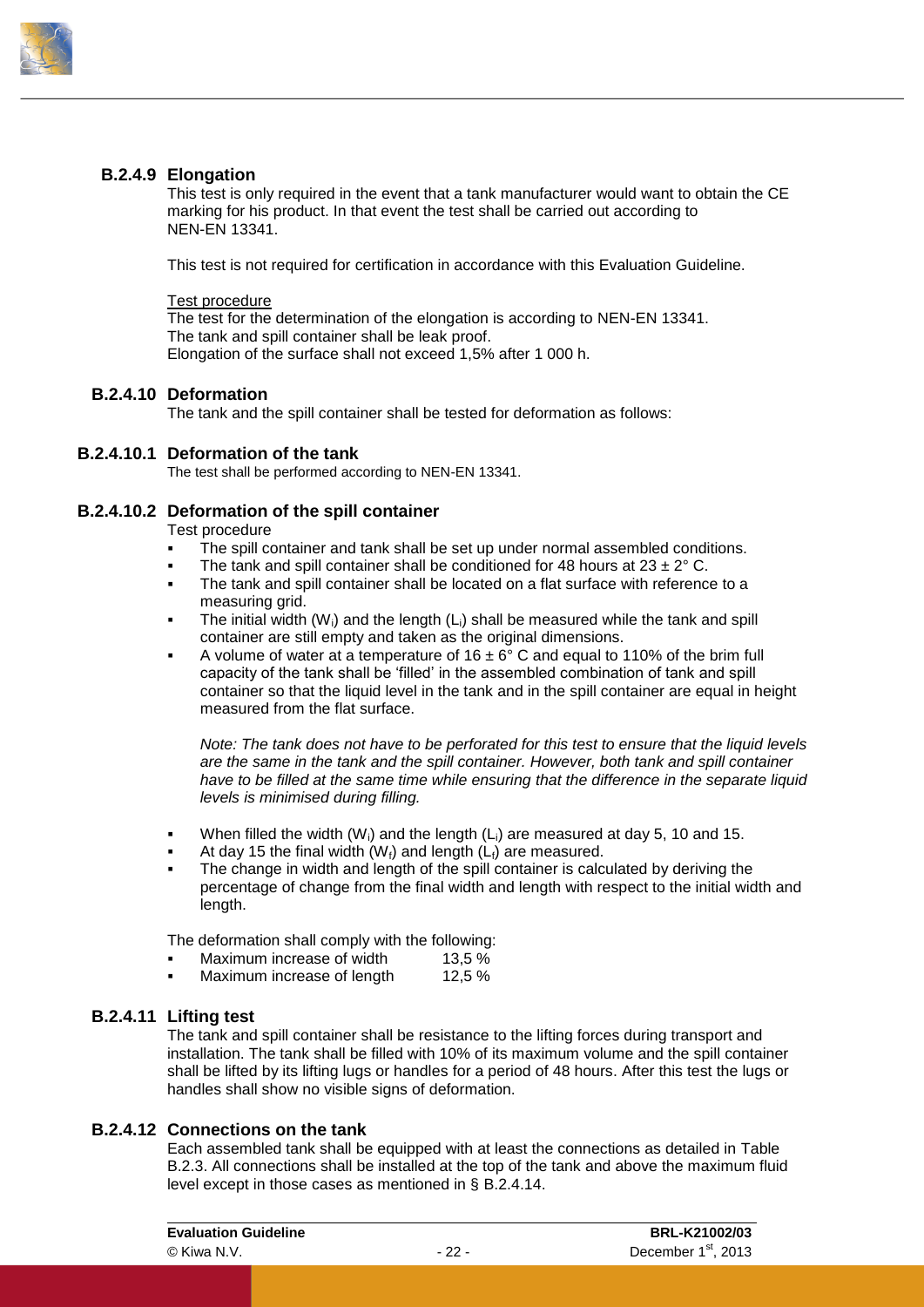

| <b>Connection</b>     | Minimum size  | Position on top of the tank                   |
|-----------------------|---------------|-----------------------------------------------|
| Filling line          | 50 mm         | Opposite to the vent, as far away as possible |
| Suction               | Not specified | Not specified                                 |
| Water drain           | 38 mm         | Directly above the lowest point of the tank   |
| Fluid level indicator | 38 mm         | Not specified                                 |
| Vent                  | 38 mm         | Highest point of the tank                     |

#### **Table B.2.3: Tank connections**

<span id="page-26-2"></span><span id="page-26-0"></span>The connections on the tank shall be according to NEN-EN 10241 table 12 (socket) with an internal pipe thread according to ISO 7-1.

#### **B.2.4.13 Internal piping in the tank**

The internal piping shall form an integral part of the assembled product. The manufacturer shall test the pipes after assembly.

| <b>Piping</b>         | <b>Requirements</b>                                                           |
|-----------------------|-------------------------------------------------------------------------------|
| Fill pipe             | If provided, this pipe shall have a 3 mm diameter hole as high as possible    |
| Suction               | The distance of the lowest point of this pipe to the bottom of the tank shall |
|                       | be at least the diameter of this pipe                                         |
| Fluid level indicator | If provided, this pipe shall have a 3 mm diameter hole as high as possible    |
|                       | (see note)                                                                    |
| Vent                  | No internal pipe allowed                                                      |

#### **Table B.2.4: Tank piping**

*Note: When storing a PGS Class 2 product (e.g. Kerosene) an internal pipe for the fluid level indicator connection is mandatory.*

<span id="page-26-1"></span>Due to the hydraulic cyclical pressure all piping shall be at least PN 16.

#### **B.2.4.14 Connections below the maximum fluid level**

Connections on the tank below the maximum fluid level are normally not allowed – see § [B.2.4.12.](#page-25-3) Only in those cases where all of the under mentioned criteria have been met may connections below the maximum fluid level be installed:

- Tank is of single wall construction;
- Tank is for the storage of lubricants;
- Tank is meant for intermediate storage e.g. for emergency generators where it is mandatory to subject the filling line to static pressure in order to ensure a continuous flow of the medium stored in the case of emergencies;
- The maximum volume to be stored is limited to 1,000 litres;
- The connections used are welded to the tank and are provided with flanged connections in accordance with NEN-EN-ISO 15494. Threaded sockets are not allowed;
- The spill container shall be dimensioned such that it is at least 50 mm bigger on all sides than the horizontal projection of the tank.

In such cases the following requirements shall have to be complied with:

- The installation is carried out by an installer certified in accordance with BRL-K903 Category D:
- The certified installer shall inventory and evaluate all the risks involved for this installation in accordance with document PBV-107776;
- This risk evaluation shall be evaluated and approved by the certification body;
- The compliance document (see [Annex C\)](#page-59-0) shall mention the name of the installer and the approved risk evaluation.

*Note: The tank manufacturer is not responsible for the complete installation. Therefore, the risks involved with a connection below the maximum fluid level must be evaluated by the*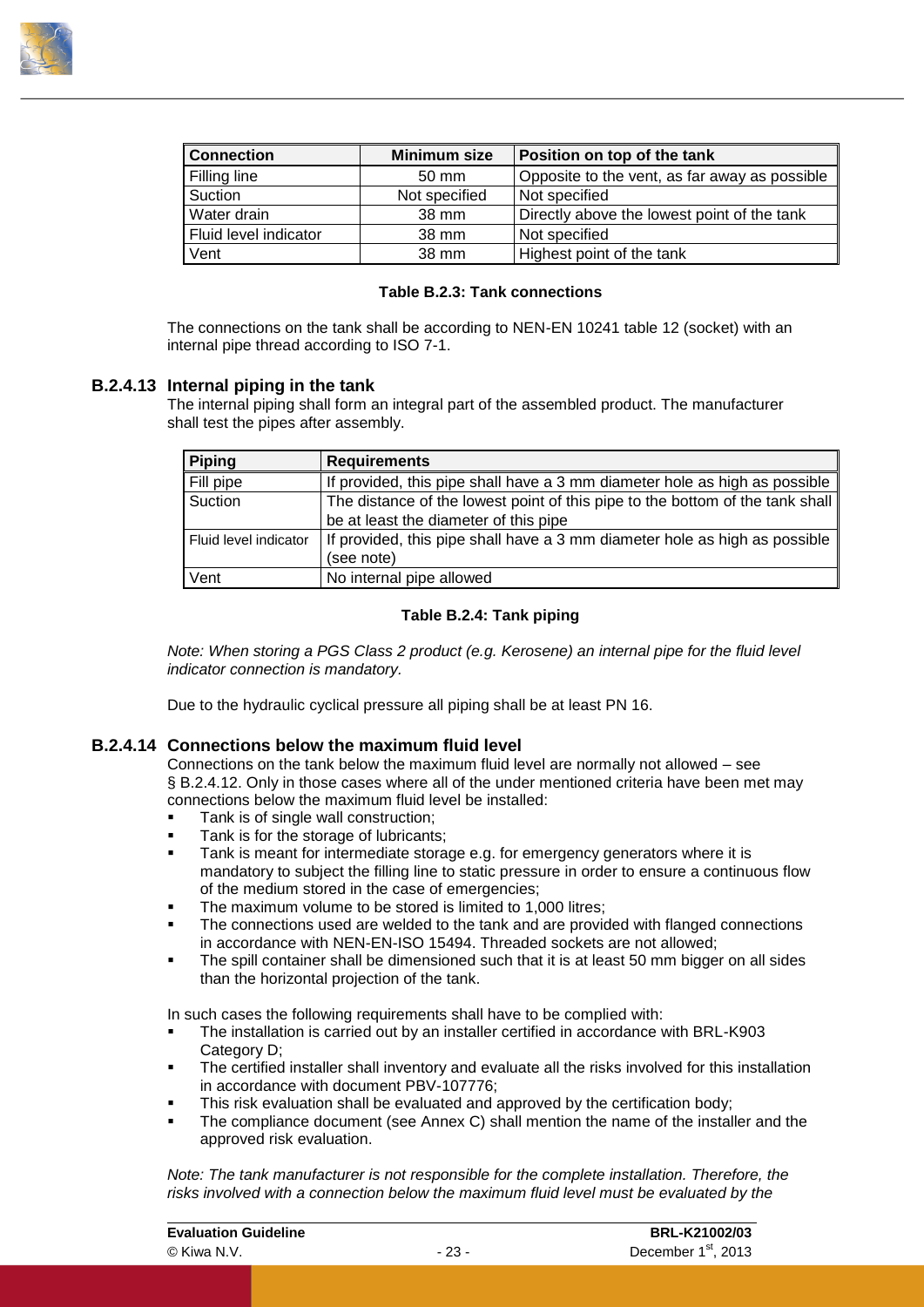

*certified installer. Tanks are normally not equipped with a connection below the maximum fluid level since this increases the risk to the environment. Mistakes made during operation could result in the tank running dry. Small leakages could go unnoticed and lead to the same result. Accordingly, connections below the maximum fluid level are only allowed in the above mentioned situation. By carrying out the risk evaluation the tank is limited to the installation location and may not be relocated. Should this exception in the future become standard practice in BRL-K903 then the risk evaluation will not be required.*

#### **B.2.4.15 Manholes and inspection openings**

<span id="page-27-0"></span>Tanks can be equipped with a manhole for accessing the tank. The manhole opening shall have a minimum internal diameter of 600 mm and shall be located on the top of the tank.

The inspection opening shall have a diameter of not less than 100 mm, and shall be provided with a means of being secured in place so that it can only be used for the intended purpose.

*Note: National regulations may require the re-qualification of a tank at periodic intervals. If these regulations stipulate that an internal inspection of the tank has to be carried out by a qualified inspector then a manhole is recommended.*

#### **B.2.4.16 Elastomeric sealing elements**

<span id="page-27-1"></span>Elastomeric sealing elements shall be resistant to the medium to be stored. This shall be demonstrated in writing by the manufacturer of the sealing element based on the test reports of the actual compound supplied. The testing shall be based on the requirements of NEN-EN 682 type G (or equivalent).

When no information is available regarding the resistance of the elastomeric sealing element to the medium to be stored then this shall be subjected to testing. The testing shall be based on the requirements of NEN-EN 682 (or equivalent) whereby the testing shall be done with the medium to be stored. After performing the swelling test there shall be no visual deterioration of the elastomeric seal.

<span id="page-27-2"></span>The suitability of the elastomeric sealing element for the medium to be stored shall be evaluated by the certification body.

#### **B.2.4.17 Provision for spillage caused during filling**

The spill container shall have a permanent provision to catch any spillage caused during filling. The size of this permanent provision shall be at least 5 litres. This provision is not needed in the case of offset filling.

#### **B.2.4.18 Cover for spill container**

<span id="page-27-3"></span>The spill container shall be provided with a rotational moulded PE cover. This cover shall be firmly fixed to the spill container such that it can only be removed with the appropriate tools. The cover shall be provided with an operating access lid in order to provide access to the filling line and other equipment.

#### **B.2.5 Periodic recertification of tank installations**

<span id="page-27-4"></span>All tank installations used for the storage of fuels, waste oils and lubricants require to be recertified every 15 years in accordance with the requirements of document KC-111 "Recertification of above ground tank installations (Plastic and steel)". This document forms a part of Evaluation Guideline BRL-K903. In order to facilitate this recertification the tank shall be provided with two test strips made of the parent polyethylene material of 30 cm length x 10 cm width x same thickness as the tank wall and shall be obtained from the material from the manhole or inspection opening. Alternatively, the test strips can be rotational moulded in a separate mould that is subjected to the same production cycle and is produced simultaneously with the storage tank. The test strips shall be foreseen with two notches in order to facilitate the breaking off of the test strip in 3 equal pieces of 10 x 10 cm. The test strips shall be affixed by means of a polyethylene thread or equivalent to the suction pipe. One test strip shall be at an approximate distance of 5 cm from the tank bottom in order to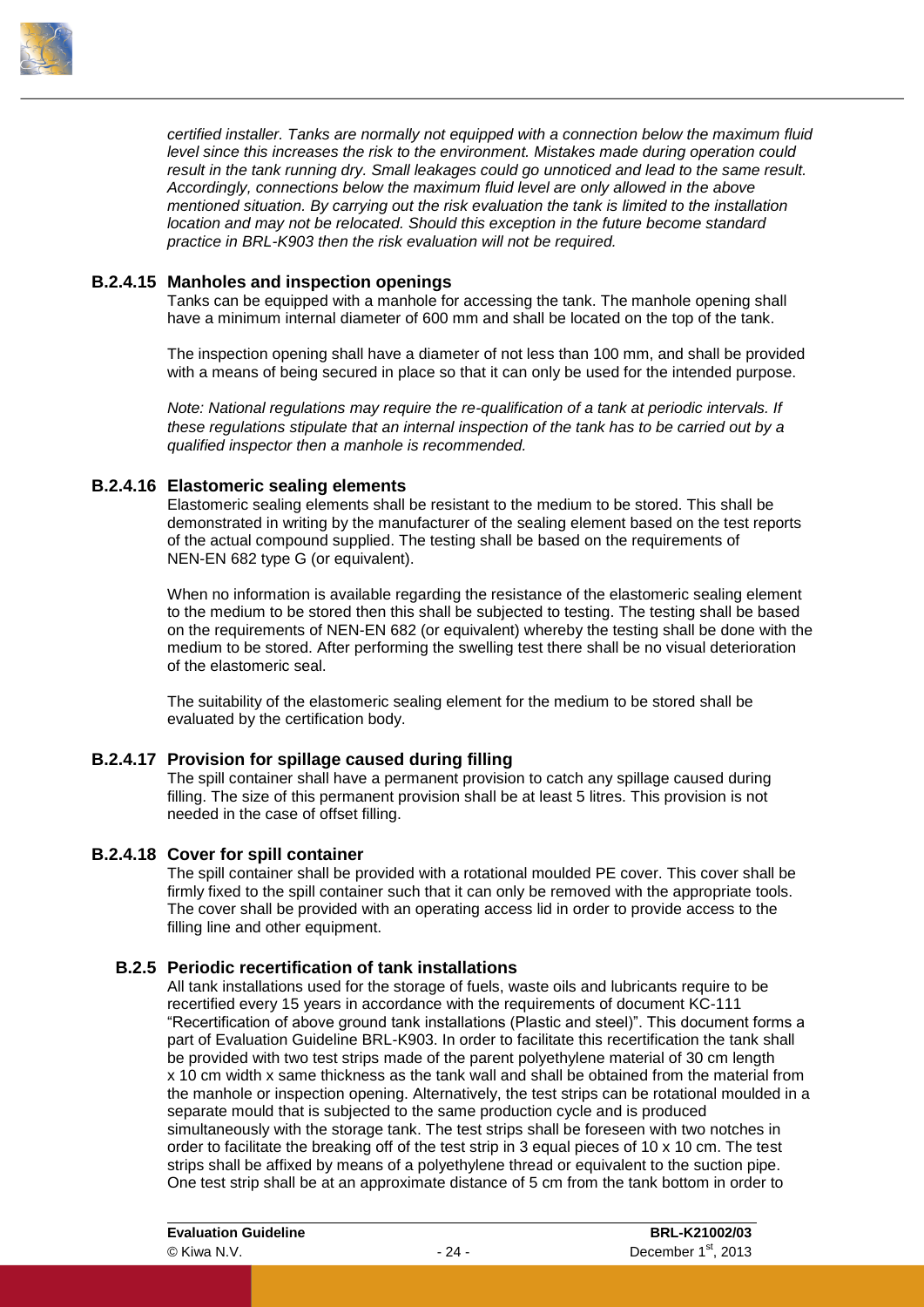

ensure it is continuously exposed to the medium stored. The other test strip shall be at an approximate distance of 5 cm from the top of the tank in order to ensure that it is continuously exposed to the vapours of the medium stored. The test strips shall be indelibly marked with the tank serial number and the original wall thickness. Measures shall be taken to ensure that the test strips can only be removed from the tank by an approved body.

#### <span id="page-28-0"></span>**B.2.6 Documentation and marking**

#### **B.2.6.1 Installation and user instructions**

<span id="page-28-1"></span>The manufacturer shall provide proper written installation and user instructions in the language of the country where the tank is to be installed and used. These instructions shall reference compliance with the national environmental regulations pertaining to the storage of fuels. National regulations can stipulate requirements for preventing accidental impact to the tank and spill container, overfill prevention and anti-siphon devices. They shall furthermore refer to compliance to national regulations on the storage of flammable liquids in or near buildings. National regulations can stipulate that installation be carried out by certified installers. For The Netherlands the installer of the tank and spill container shall be certified in accordance with the requirements of Evaluation Guideline BRL-K903. Additional information is available in:

- Guideline BRL-K636 gives requirements for overfill prevention devices.
- Guideline BRL-K903 gives requirements for the installation of tanks and appendages.
- Guideline BRL-K916 gives requirements for anti-siphon devices.

<span id="page-28-2"></span>In all cases the appendages used shall be resistant to the medium stored and this shall be suitably demonstrated by the tank installer.

#### **B.2.6.2 Documentation**

Every PE-tank / spill container shall be supplied with at least the following documents:

- Installation / user instructions in the language of the country where the tank is to be installed and used in. The certification body shall approve these instructions.
- <span id="page-28-3"></span> A unique tank / spill container compliance document with the approval of the certification body in relation to the product certificate with technical approval (see [Annex C\)](#page-59-0).

#### **B.2.6.3 Certification mark**

Each PE-tank and spill container shall be indelibly marked with the following items:

- Manufacturers name and trade mark;
- Kiwa certification mark;
- Serial number of the tank and spill container
- Month and year of manufacture;
- Medium to be stored in tank;
- Location of the tank: Inside or Outside;
- Nominal volume of tank in litres or m<sup>3</sup>.

A combination of markings can be made if tanks are CE marked according to the requirements of NEN-EN 13341 ANNEX ZA paragraph ZA.3.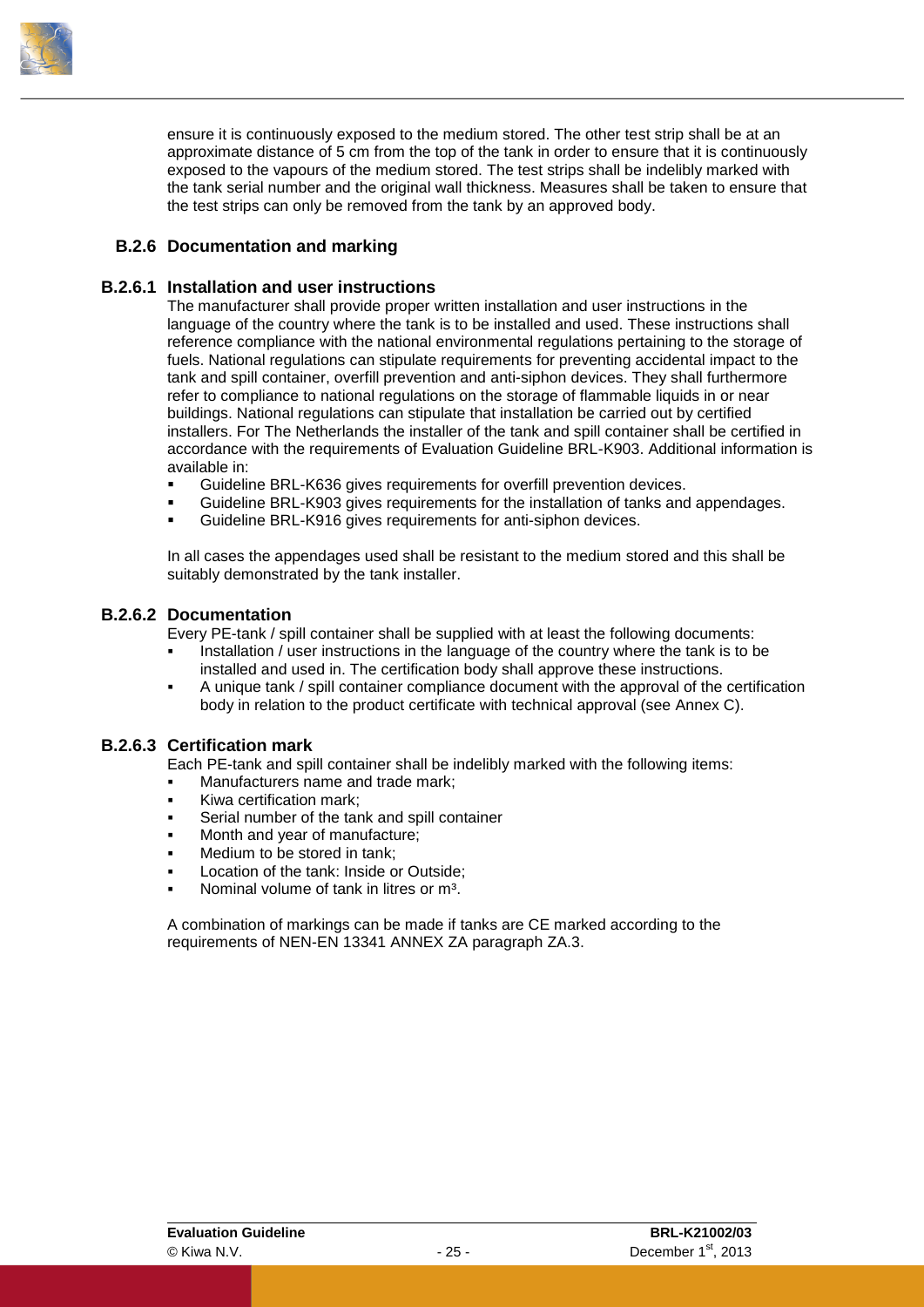<span id="page-29-0"></span>

### **SECTION C:PE tanks with a steel spill container**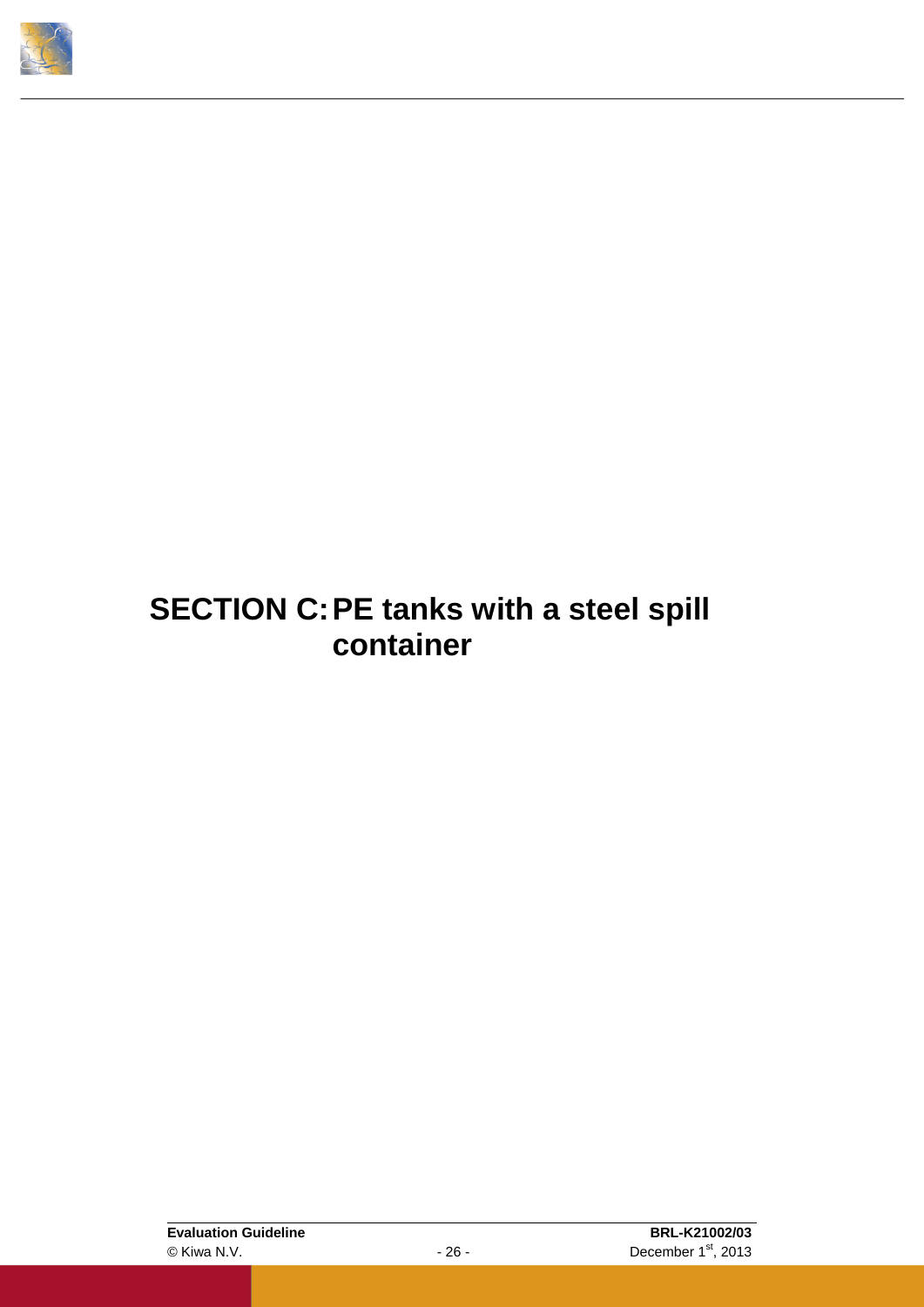

### <span id="page-30-0"></span>**C.1 PE tanks with a steel spill container**

#### **C.1.1 General**

<span id="page-30-2"></span><span id="page-30-1"></span>The requirements in this section pertain to rotational moulded PE tank placed in a carbon steel spill container.

#### **C.1.2 Field of application / scope**

The tanks are designed for:

- Storage of kerosene, diesel fuels, domestic heating oils, waste oils and lubricants;
- Storage of bio diesel fuels with a biological component up to 20% maximum (B20);
- Above ground installation;
- Atmospheric pressure;
- Maximum volume capacity 10,000 litres;
- Maximum filling capacity = 95% of the nominal capacity.

The tanks are not designed for:

- Storage of products that have to be heated in the tank:
- Combined installation such as a battery arrangement;
- Storage under pressure in excess of approximately 5 kPa;
- Transport, distribution and mobile storage of fluids.

The spill containers with cover are designed for:

- Secondary containment of kerosene, (bio) diesel fuels, domestic heating oils, waste oils and lubricants;
- Above ground, inside or outside installation;
- Atmospheric pressure;
- 110% of the maximum volume of the tank.

The tanks are made from rotational moulded polyethylene (PE). The spill containers are made from carbon steel and are provided with a rotational moulded PE or carbon steel cover.

All tanks shall be installed with an integrated spill container for retaining fluids.

The manufacturer is responsible for the correct functioning of the tank and spill container as a combined unit. The operation of the combined unit shall be documented and approved by the manufacturer.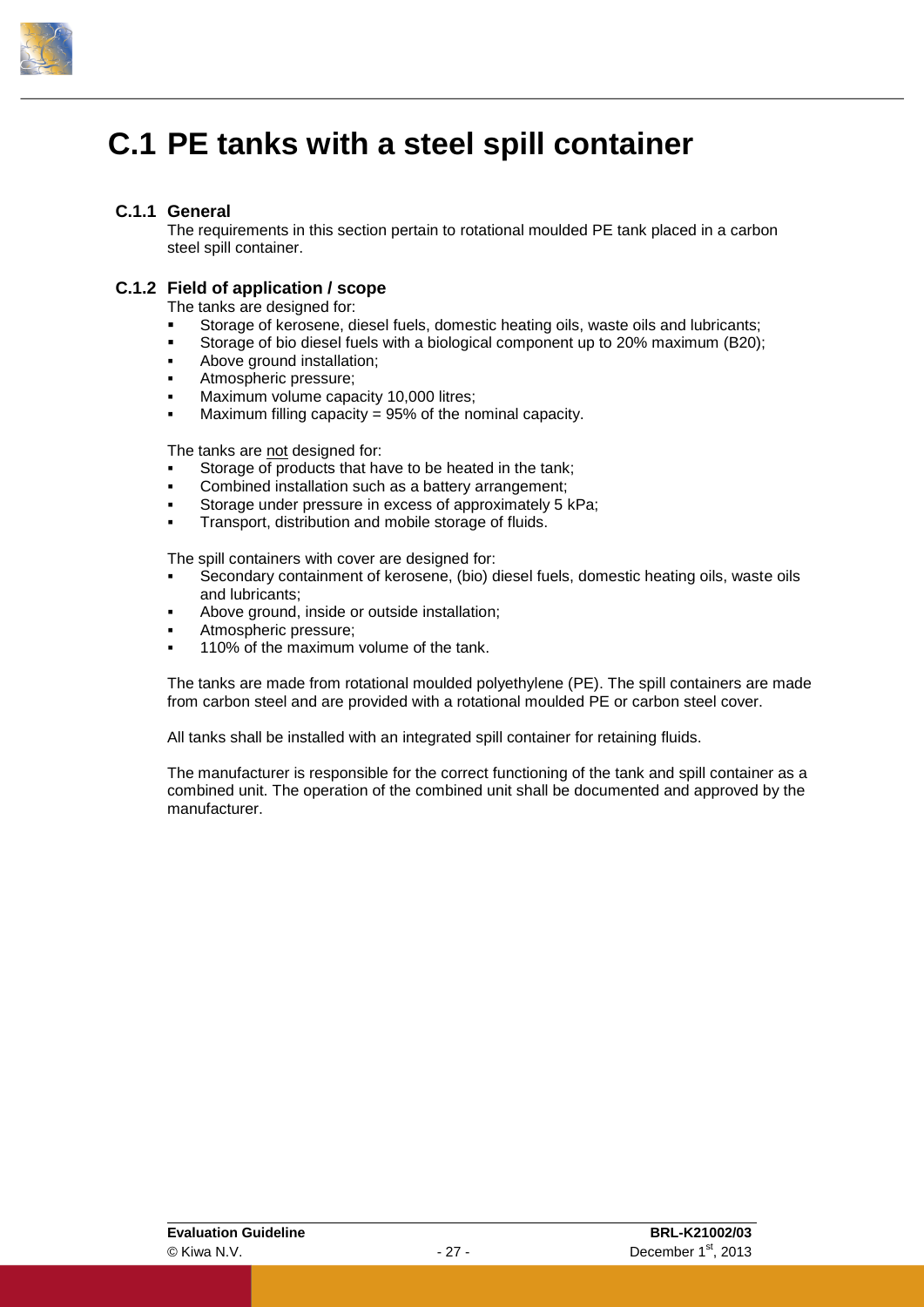

### <span id="page-31-0"></span>**C.2 Requirements and test methods**

#### **C.2.1 General**

<span id="page-31-1"></span>This chapter contains the product / performance requirements to be met by the tanks made from rotational moulding polyethylene and spill containers made from carbon steel with a rotational moulded PE or carbon steel cover.

#### **C.2.2 Design drawings and calculations**

The design details of the assembled product, materials to be used, lifting instructions, life expectancy of the product and the dimensional tolerances used in production shall be specified by the manufacturer in technical drawings and calculations. The certification body shall evaluate these drawings and design for approval. The design shall be such that the tank can withstand a test pressure of 30 kPa (this is the test pressure used during the installation of the tank) without leakage or permanent deformation.

The manufacturer shall define all nominal sizes including capacities proposed for approval. Furthermore, the design shall be based on the following:

- a life expectancy of 20 years
- for outside installation which will be based on:
	- an ambient temperature between  $-20$  to  $+50$  °C;
	- a maximum wind speed of 29,5 m/sec ;
	- snow loads of a maximum of 700 N/m² on the cover of the spill container.

#### <span id="page-31-3"></span>**C.2.3 Requirements and test methods of PE material characteristics**

#### **C.2.3.1 Materials used**

<span id="page-31-5"></span><span id="page-31-4"></span>Only virgin material shall be used for the manufacturing of the tank and spill container cover. Both components shall be manufactured using the same material type and grade.

#### **C.2.3.2 Density**

The reference density of the raw material shall not be less than 934 kg/m<sup>3</sup> when determined according to NEN-EN-ISO 1183-1 method B and NEN-EN-ISO 1183-2. Annealing of the specimen shall be in accordance with NEN-EN-ISO 1872-2.

#### **C.2.3.3 Melt Mass-flow rate**

<span id="page-31-6"></span>The melt mass-flow rate (MFR) of the raw material shall be  $4.0 \pm 3.0$  g/10 min at 190 °C when determined according to NEN-EN-ISO 1133, condition D (mass applied is 2,16 kg). The MFR of material taken from the moulded tank shall also be determined and shall not vary by more than 20% of the MFR for the raw material.

#### **C.2.3.4 Tensile strength at yield**

<span id="page-31-7"></span>The tensile strength at yield of the polyethylene material shall not be less than 15 MPa when determined according to NEN-EN-ISO 527-2 on Type 1BA test pieces. A testing speed of 100 mm/min shall be used.

A compression moulded specimen of  $3 \pm 0.2$  mm thickness shall be used for this test. The test specimens shall be taken from a section of the moulded tank. The specimens shall be prepared using the conditions specified in Table 2 of NEN-EN-ISO 1872-2 except that the moulding temperature used shall be 200 $\degree$ C. The moulding press and mould used shall comply with NEN-EN-ISO 293.

<span id="page-31-2"></span>*Note: The inner tank may also be of such a construction that the top of the tank functions as the cover.*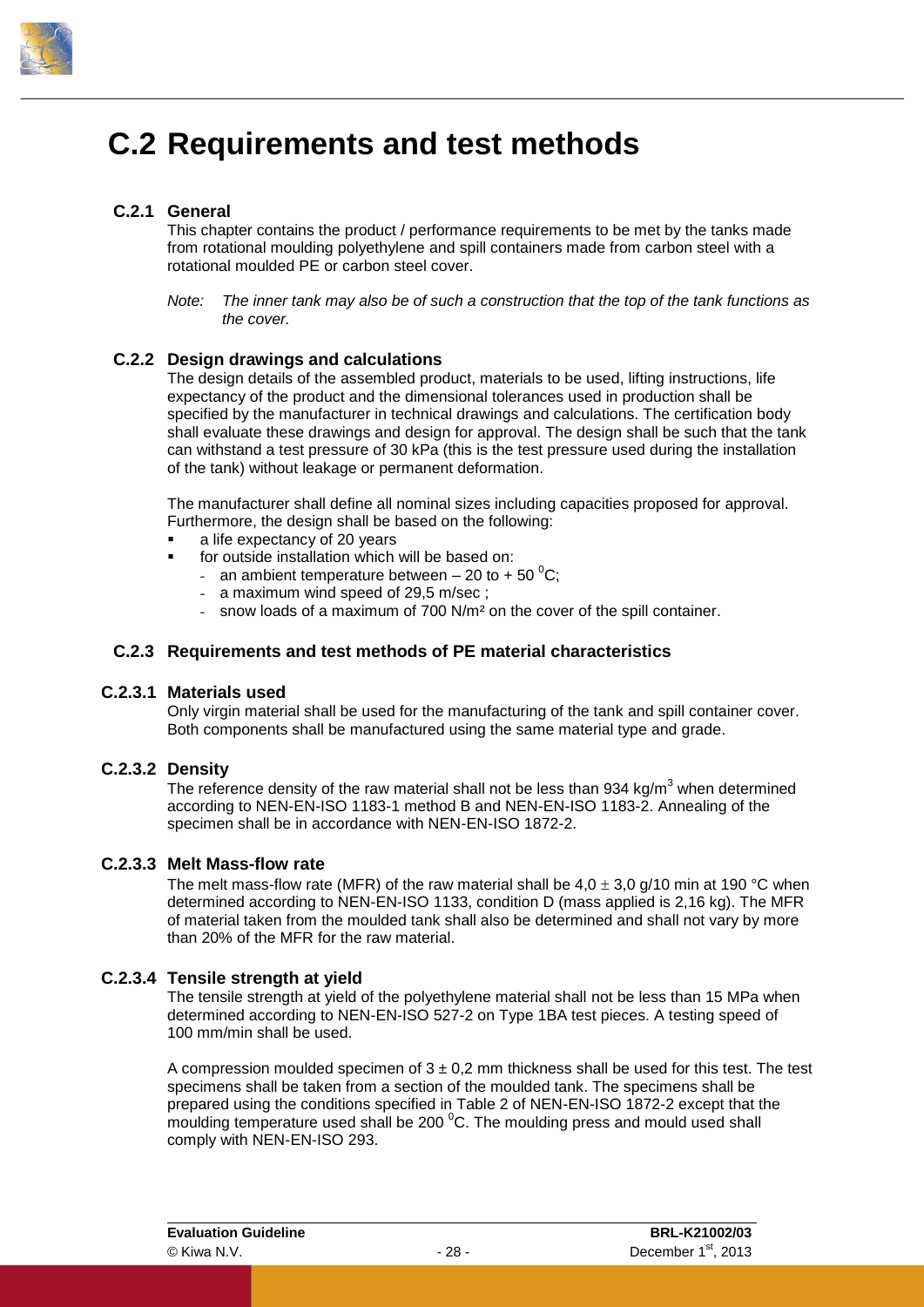

The following requirements shall be complied with:

- Elongation at yield shall not be more than 25%
- <span id="page-32-0"></span>Elongation at break shall not be less than 200%

#### **C.2.3.5 Oxidation Induction Time (OIT)**

This requirement only applies to tanks with welded connections and is not applicable to tanks where solely compression fittings are used.

The isothermal oxidation induction time (OIT) of the polyethylene material, when determined according to NEN-EN-ISO 11357-6 with a test temperature of 200 °C, shall not be less than 20 minutes. Preferably, the tangent method shall be used and when this is not possible the offset method with a trigger value of 0,05 W/g shall be used. The test samples shall be taken from the inside surface of the tank and the test shall be carried out in duplicate.

#### **C.2.3.6 Melt Temperature**

<span id="page-32-1"></span>The polyethylene used for the manufacture of the tank and spill container cover shall have a minimum melt temperature of + 120 °C when measured by means of the Differential Scanning Calorimetric method in accordance with NEN-ISO 11357-5. This shall be declared by the supplier of the raw material (Certificate of conformity).

#### **C.2.3.7 Dangerous substances**

<span id="page-32-2"></span>The manufacturer shall submit a written declaration stating whether or not the product contains dangerous substances according to the European and national regulations. When and where relevant in the Member States of destination these substances shall be listed.

If the product contains dangerous substances as declared above, the product certificate with technical approval will detail the methods which have been used for demonstrating compliance with the applicable regulations in the Member States of destination, according to the EU data-base (methods of content or release, as appropriate).

#### **C.2.3.8 Resistance to the stored medium of the base material used**

<span id="page-32-3"></span>The test for the resistance to the stored medium of the base material of the tank shall be according to NEN-EN 13341. Test specimens shall be taken from a section of the moulded tank. After exposure the following shall be applicable:

- The mass alteration shall be less than 10%.
- Variation in tensile strength at yield shall not exceed 20% of that measured in paragraph [C.2.3.4.](#page-31-7)
- Change in elongation at break shall be less than 150 % of that measured in paragraph [C.2.3.4.](#page-31-7)

#### Test liquids

The manufacturer can determine which or all of the understated possibilities shall apply to the storage tanks. Depending on the application the following test liquids shall be used:

- A) Kerosene: The test liquid shall be kerosene in accordance with BS 2869 Class 2.
- B) Diesel and/or heating oil: The test liquid shall be Diesel Fuel according to ASTM D 975 Grade 2-D S15.
- C) Bio diesel: The test liquid for testing the resistance to bio diesel B20 shall consist of 80% Diesel Fuel according to ASTM D 975 Grade 2-D S15 and 20% Rapeseed oil Methyl Ester (FAME in accordance with NEN-EN 14214). For B5, B10 and B15 bio diesels the composition of the test liquid shall be adjusted appropriately.
- D) Waste oil and/or lubricants: The test liquid for testing the resistance to waste oils and/or lubricants shall be in accordance with [Table C.2.1:](#page-33-6)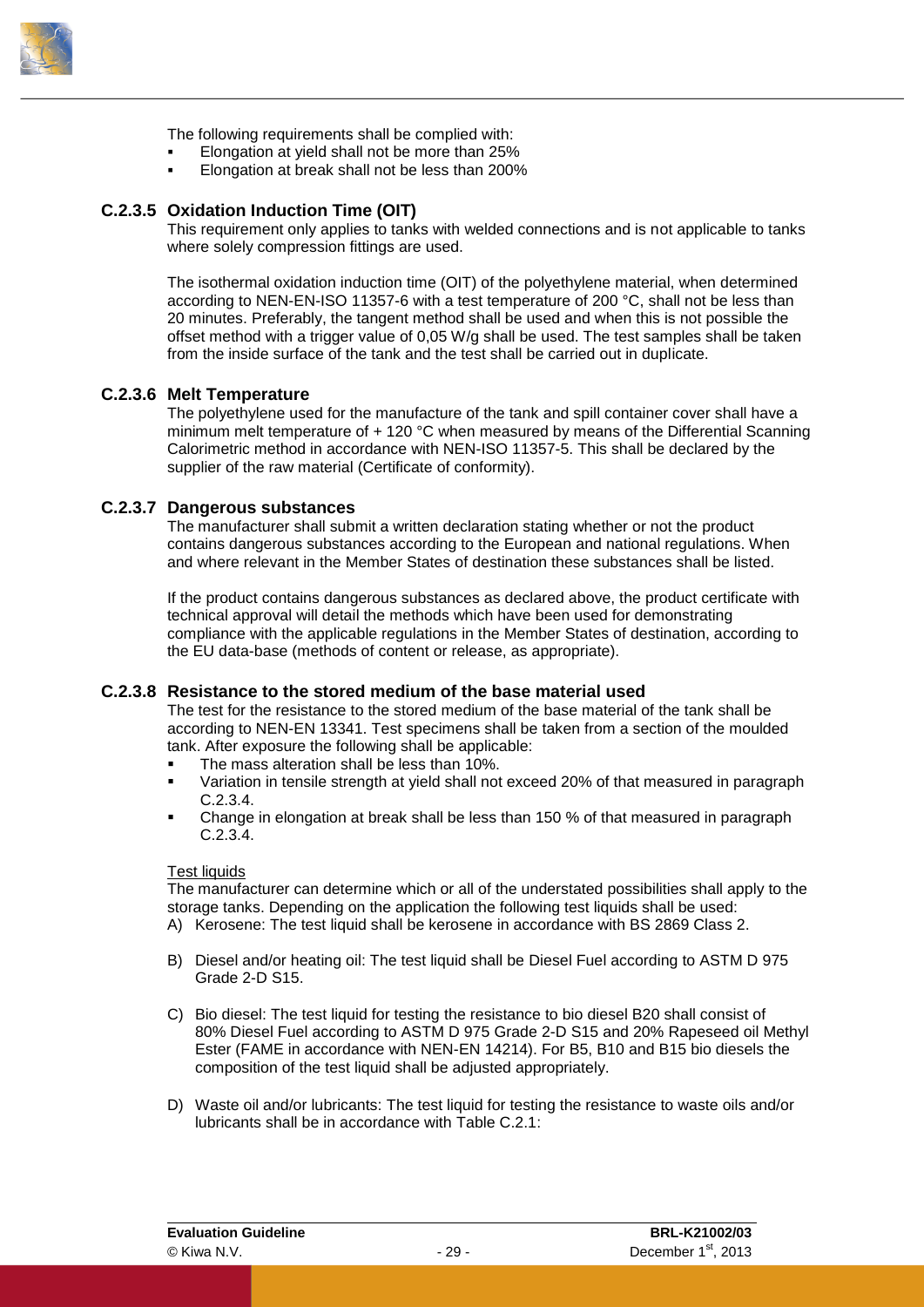

| Liquid                | <b>Specification</b>                                    |
|-----------------------|---------------------------------------------------------|
| 5% Petrol             | <b>ASTM Fuel B diesel</b>                               |
| 5% Ethanol            | <b>GPR Ethanol</b>                                      |
| 5% Battery Acid       | GPR 96% Sulphuric Acid                                  |
| 5% Transmission Fluid | Ford Auto Transmission Fluid: 5 014 519: A85SX 19547 AA |
| 5% Brake Fluid        | DOT4 brake oil                                          |
| 75% Engine Oil        | ASTM Oil No 3 lubrication oil                           |

#### **Table C.2.1: Test liquid for waste oils and/or lubricants**

<span id="page-33-6"></span><span id="page-33-0"></span>The test liquid used for testing shall be stipulated on both the tank compliance document (see § [C.2.8.2\)](#page-40-3) as well as the tank identification plate (see § [C.2.8.3\)](#page-40-4).

#### **C.2.3.9 Resistance against UV-ageing**

The tank and spill container cover shall be resistant against UV-ageing. The test shall be carried out in accordance with NEN-EN-ISO 4892-1 and NEN-EN-ISO 4892-2 using the following conditions:

- Xenon arc lamp;
- Black standard temperature, 65 °C;
- Relative humidity 65%;
- Spray cycle:
	- duration of spray : 18 minutes,
	- dry interval between spraying: 102 minutes.

#### For outside installation

The elongation at break of the polyethylene material, after exposure to a global irradiance of 34 GJ/m<sup>2</sup> (corresponding to an irradiance of 2,3 GJ/m<sup>2</sup> from the band of 300 nm to 400 nm), shall be greater than 50% of the initial elongation at break, as determined in paragraph [C.2.3.4.](#page-31-7) Test specimens shall be taken from a section of the moulded tank and spill container.

#### For inside installation

The elongation at break of the polyethylene material, after exposure to a global irradiance of 3,4 GJ/m<sup>2</sup> (corresponding to an irradiance of 0,23 GJ/m<sup>2</sup> from the band of 300 nm to 400 nm), shall be greater than 50% of the initial elongation at break, as determined in paragraph [C.2.3.4.](#page-31-7) Test specimens shall be taken from a section of the moulded tank and spill container.

#### **C.2.3.10 Reaction to fire**

<span id="page-33-1"></span>The reaction to fire expresses the contribution of the tank material in the event of fire when tested according using the test methods relevant to the class claimed by the manufacturer. The result shall be classified according to EN 13501-1.

#### **C.2.3.11 Electrostatic behaviour**

<span id="page-33-3"></span><span id="page-33-2"></span>This requirement only applies to tanks used for the storage of fuels with a flash point  $\leq 55$  °C. The manufacturer shall provide durable notices on all tanks drawing the attention of the user to the appropriate filling procedures which shall be in accordance with NPR-CLC/TR 50404.

#### **C.2.4 Requirements and test methods of steel material characteristics**

#### **C.2.4.1 Material used**

<span id="page-33-5"></span><span id="page-33-4"></span>The material used for the manufacture of the spill container, the supports and the carbon steel cover shall at least comply with the requirements NEN-EN 10025-2 type S 235 JR.

#### **C.2.4.2 Corrosion protection**

The surface of the steel spill container and steel cover shall be protected by means of a paint system. This paint system shall be certified to the requirements of BRL-K21012 and applied by a company certified in accordance with the requirements of BRL-K790 Scope 6. The paint

| <b>Evaluation Guideline</b> |        | <b>BRL-K21002/03</b>            |  |  |
|-----------------------------|--------|---------------------------------|--|--|
| © Kiwa N.V.                 | - 30 - | December 1 <sup>st</sup> , 2013 |  |  |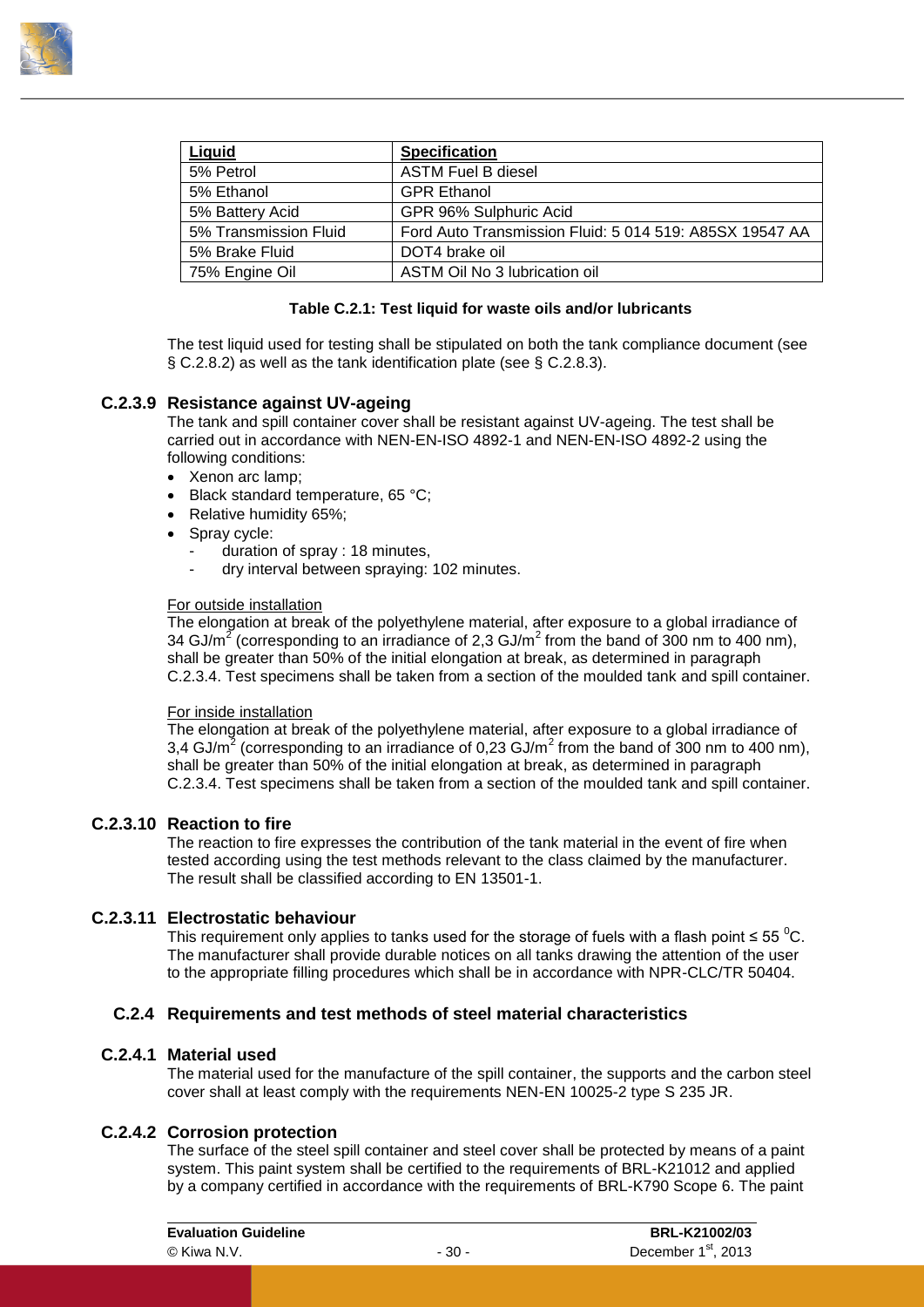

<span id="page-34-0"></span>system used shall be suitable for the corrosion category as determined by the tank installation company in accordance with the requirements of NEN-EN-ISO 12944-2.

#### **C.2.4.3 Resistance against heat effects**

The tank with integrated spill container shall be resistant to heat effects to prevent leakage from entering the environment when they are exposed to heat. The test shall be carried out in accordance with [Annex A.](#page-54-0) No leakage shall occur below the water level of the tank with integrated spill container after 60 min.

#### <span id="page-34-1"></span>**C.2.5 Requirements and test methods of the PE tank and PE spill container cover**

#### **C.2.5.1 Visual inspection / appearance**

<span id="page-34-2"></span>The inner and outer surface of all tanks and covers for the spill container shall be smooth and flawless, without holes, blisters or other defects. The material shall be free of contamination. The manufacturer's quality system shall include clear procedures for approval and rejection.

#### **C.2.5.2 Mass of tank**

<span id="page-34-3"></span>The minimum mass shall be the mass of the lightest tank as determined during the initial type test. The mass shall be determined with all moulded-in inserts but without reinforcements and accessories to an accuracy of  $\pm$  0.5%. The mass of the tank shall be recorded.

#### **C.2.5.3 Wall thickness**

<span id="page-34-4"></span>The wall thickness of the tank and cover for the spill container shall be in accordance with [Table C.2.2:](#page-34-7)

| <b>Maximum filling capacity</b>        | <b>Nominal wall thickness</b><br>according to BRL-K21002 | <b>Minimum wall thickness</b><br>according EN 13341 (note 1) |
|----------------------------------------|----------------------------------------------------------|--------------------------------------------------------------|
| 450 litre < 1 000 litre                | $5,2 \text{ mm}$                                         | $3,3$ mm                                                     |
| $\geq$ 1 000 litre < 1 500 litre       | $5,5 \text{ mm}$                                         | $3,5 \text{ mm}$                                             |
| $\geq$ 1 500 litre < 2 000 litre       | $6,0$ mm                                                 | $3,9$ mm                                                     |
| $\geq$ 2 000 litre < 2 500 litre       | $6,0$ mm                                                 | $4,1$ mm                                                     |
| $\geq$ 2 500 litre < 3 000 litre       | $6,2 \, \text{mm}$                                       | $4,3 \text{ mm}$                                             |
| $\geq$ 3 000 litre < 3 500 litre       | $6,2 \text{ mm}$                                         | $4,4$ mm                                                     |
| $\geq$ 3 500 litre $<$ 5 000 litre     | $6,2 \text{ mm}$                                         | $4,8 \text{ mm}$                                             |
| $\geq$ 5 000 litre < 7 500 litre       | $7,0$ mm                                                 | $5,1$ mm                                                     |
| $\geq$ 7 500 litre $\leq$ 10 000 litre | $8.0 \text{ mm}$                                         | $5.4 \text{ mm}$                                             |

<span id="page-34-7"></span>*Note 1: For tanks intended for storage of kerosene, the minimum wall thickness shall be 4,5 mm.*

#### **Table C.2.2: Wall thickness of tanks**

The nominal wall thickness of the tank is the wall thickness at the critical areas of the tank i.e. at the lower knuckle radius with a lower tolerance of – 1,5 mm. At the less critical areas i.e. the upper part of the tank the minimum wall thicknesses as specified in the table, shall be met. Critical areas are areas where the design analyses show the stresses to be the highest.

#### **C.2.5.4 Resistance to impact**

<span id="page-34-5"></span>The tank will be tested according to NEN-EN 13341. The test shall be performed on the wall of the construction with and without ribs and at locations that have a low flexibility and are vulnerable to impact.

The tank shall be filled to the point of overflow according to the test procedure of NEN-EN 13341. The tank shall be visually inspected for leak tightness and shall be free of cracks.

#### **C.2.5.5 Resistance to pressure (type test)**

<span id="page-34-6"></span>The test is performed according to NEN-EN 13341. The minimum pressure for the test is

| <b>Evaluation Guideline</b> |        | BRL-K21002/03                   |
|-----------------------------|--------|---------------------------------|
| © Kiwa N.V.                 | $-31-$ | December 1 <sup>st</sup> , 2013 |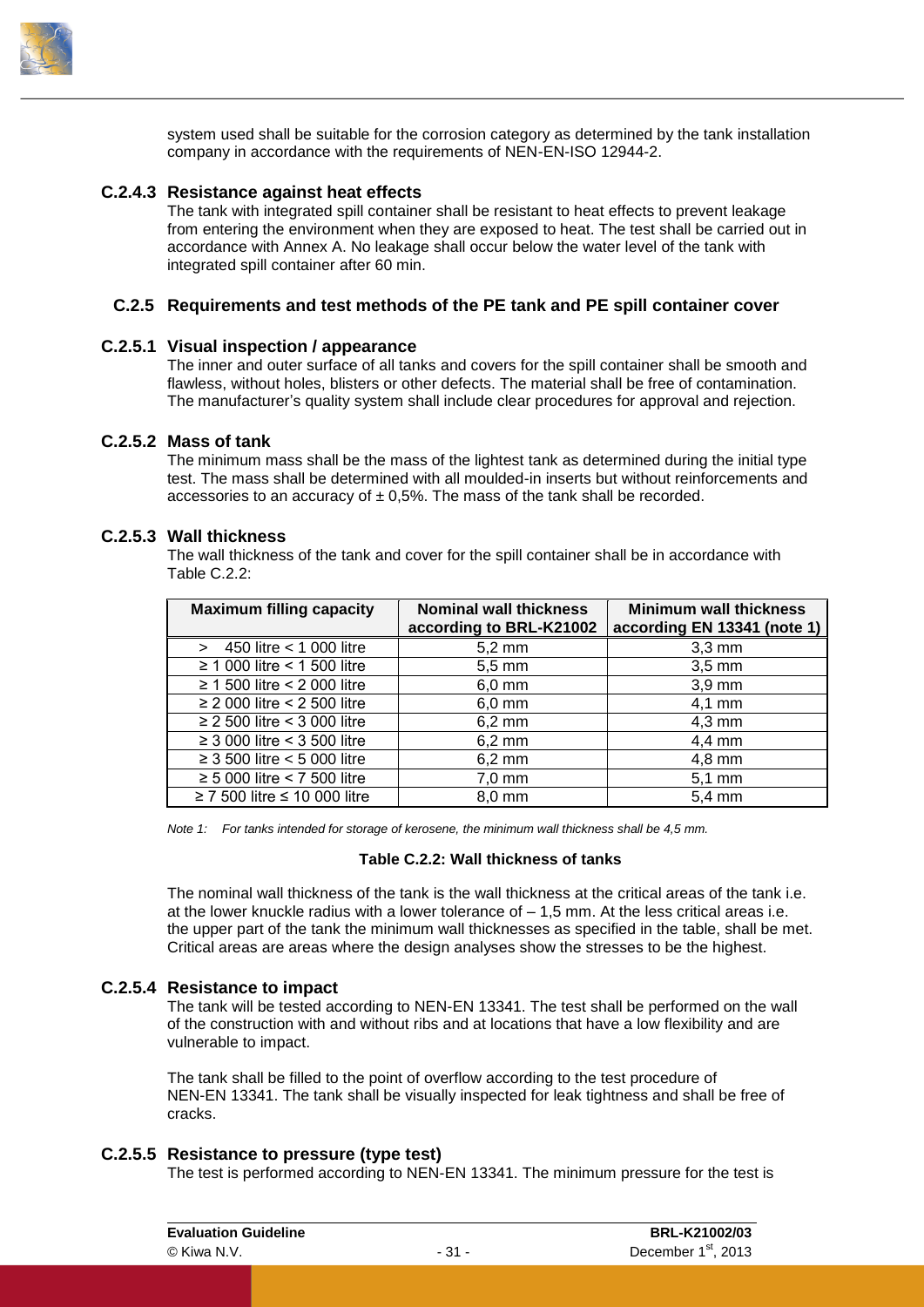

50 kPa. After testing the tank shall be leak tight. All types/sizes shall be tested. All connections on the tank shall be properly closed before this test. All connections shall be checked for leaks.

<span id="page-35-0"></span>Additionally, all types of tanks shall be leak tight to pneumatic pressure of 30 kPa for at least 30 minutes.

#### **C.2.5.6 Leak tightness (production test)**

All connections on the tank shall be properly closed before performing this test. All connections shall be checked for leaks (for example using a soap solution).

All tanks shall be leak tight to pneumatic pressure of 30 kPa for at least 15 seconds

**OR**

All tanks shall be leak tight to pneumatic pressure of 10 kPa for at least 60 seconds

**OR**

<span id="page-35-1"></span>All tanks shall be leak tight when completely filled with water for a period of at least 24 hours. It should be noted that this option is not available for tanks with a CE marking.

#### **C.2.5.7 Resistance to pressure of the filling line connection (type test)**

All connections of the filling line shall be properly closed before this test. The filling line of the tank shall be tested with a positive pressure of 15 bar\* for 30 minutes. Additionally it shall be subjected to a short positive pressure of 20 bar\* for 1 minute. The filling line connection shall be leak tight after the test.

<span id="page-35-2"></span> $*$  = Test pressure can be built up by using water or air. With respect to safety the use of water is recommended.

#### **C.2.5.8 Elongation**

This test is only required in the event that a tank manufacturer would want to obtain the CE marking for his product. In that event the test shall be carried out according to NEN-EN 13341.

This test is not required for certification in accordance with this Evaluation Guideline.

#### Test procedure

The test for the determination of the elongation is according to NEN-EN 13341. The tank and spill container shall be leak proof. Elongation of the surface shall not exceed 1,5% after 1 000 h.

#### **C.2.5.9 Deformation**

<span id="page-35-4"></span><span id="page-35-3"></span>The tank shall be tested for deformation in accordance with NEN-EN 13341.

#### **C.2.5.10 Connections on the tank**

Each assembled tank shall be equipped with at least the connections as detailed in [Table](#page-35-5)  [C.2.3.](#page-35-5) All connections shall be installed at the top of the tank and above the maximum fluid level.

<span id="page-35-5"></span>

| <b>Connection</b>                                                                                        | <b>Minimum size</b> | Position on top of the tank                   |  |
|----------------------------------------------------------------------------------------------------------|---------------------|-----------------------------------------------|--|
| <b>Filling line</b>                                                                                      | $50 \text{ mm}$     | Opposite to the vent, as far away as possible |  |
| Suction                                                                                                  | Not specified       | Not specified                                 |  |
| Water drain                                                                                              | 38 mm               | Directly above the lowest point of the tank   |  |
| Fluid level indicator                                                                                    | 38 mm               | Not specified                                 |  |
| Vent                                                                                                     | 38 mm               | Highest point of the tank                     |  |
| $T_{\rm eff}$ $\sim$ $\sim$ $\sim$ $\sim$ $T_{\rm eff}$ $\sim$ $\sim$ $\sim$ $\sim$ $\sim$ $\sim$ $\sim$ |                     |                                               |  |

#### **Table C.2.3: Tank connections**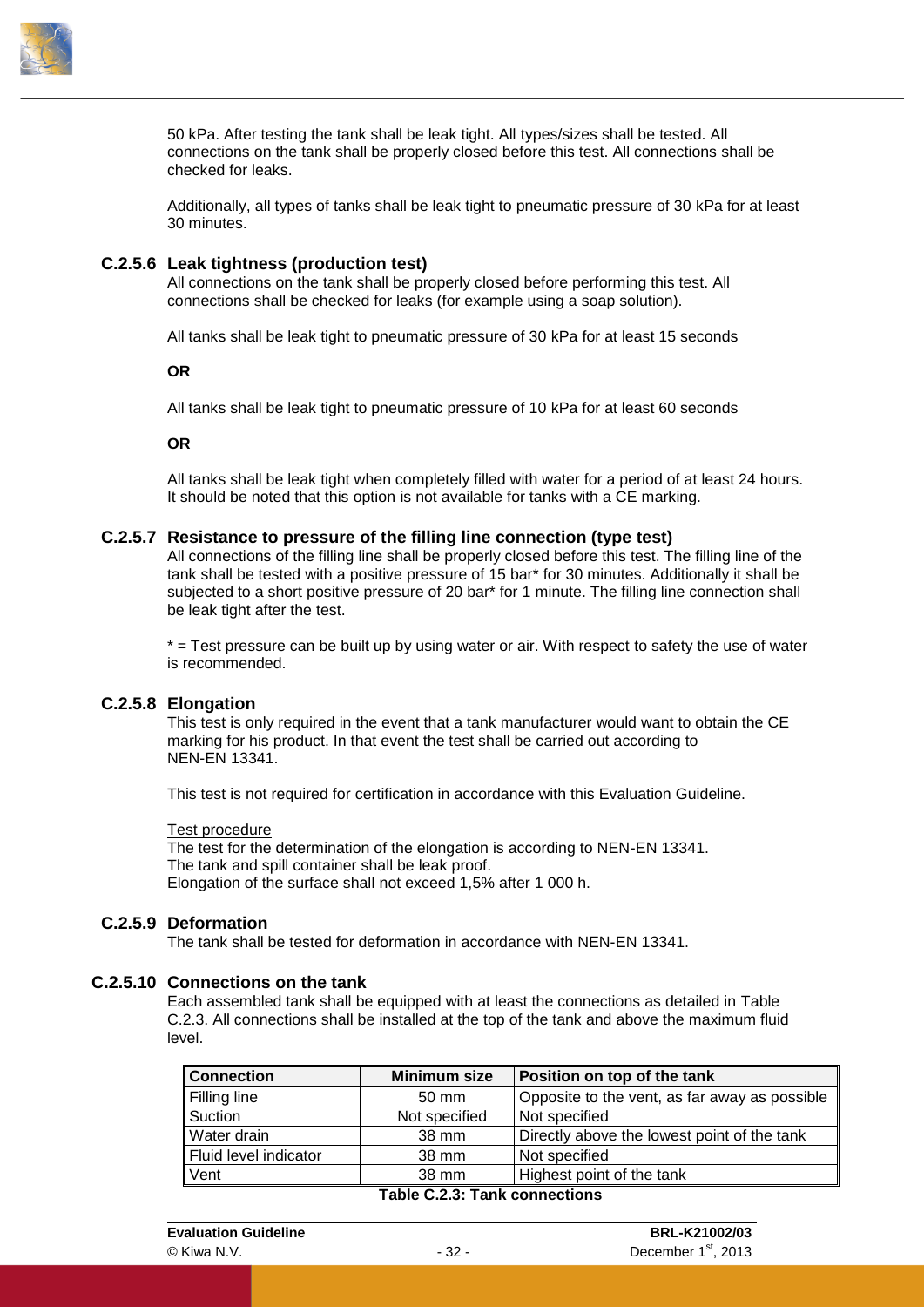

<span id="page-36-0"></span>The connections on the tank shall be according to NEN-EN 10241 table 12 (socket) with an internal pipe thread according to ISO 7-1.

#### **C.2.5.11 Internal piping in the tank**

The internal piping shall form an integral part of the assembled product. The manufacturer shall test the pipes after assembly.

| <b>Piping</b>         | <b>Requirements</b>                                                           |
|-----------------------|-------------------------------------------------------------------------------|
| Fill pipe             | If provided, this pipe shall have a 3 mm diameter hole as high as possible    |
| Suction               | The distance of the lowest point of this pipe to the bottom of the tank shall |
|                       | be at least the diameter of this pipe                                         |
| Fluid level indicator | If provided, this pipe shall have a 3 mm diameter hole as high as possible    |
|                       | (see note)                                                                    |
| Vent                  | No internal pipe allowed                                                      |

#### **Table C.2.4: Tank piping**

*Note: When storing a PGS Class 2 product (e.g. Kerosene) an internal pipe for the fluid level indicator connection is mandatory.*

<span id="page-36-1"></span>Due to the hydraulic cyclical pressure all piping shall be at least PN 16.

#### **C.2.5.12 Manholes and inspection openings**

Tanks can be equipped with a manhole for accessing the tank. The manhole opening shall have a minimum internal diameter of 600 mm and shall be located on the top of the tank.

The inspection opening shall have a diameter of not less than 100 mm, and shall be provided with a means of being secured in place so that it can only be used for the intended purpose.

*Note: National regulations may require the re-qualification of a tank at periodic intervals. If these regulations stipulate that an internal inspection of the tank has to be carried out by a qualified inspector then a manhole is recommended.*

#### **C.2.5.13 Elastomeric sealing elements**

<span id="page-36-2"></span>Elastomeric sealing elements shall be resistant to the medium to be stored. This shall be demonstrated in writing by the manufacturer of the sealing element based on the test reports of the actual compound supplied. The testing shall be based on the requirements of NEN-EN 682 type G (or equivalent).

When no information is available regarding the resistance of the elastomeric sealing element to the medium to be stored then this shall be subjected to testing. The testing shall be based on the requirements of NEN-EN 682 (or equivalent) whereby the testing shall be done with the medium to be stored. After performing the swelling test there shall be no visual deterioration of the elastomeric seal.

<span id="page-36-3"></span>The suitability of the elastomeric sealing element for the medium to be stored shall be evaluated by the certification body.

#### **C.2.6 Requirements and test methods of the steel spill container or steel cover**

#### **C.2.6.1 Visual inspection / appearance**

<span id="page-36-4"></span>The inner and outer surface of all spill containers and steel covers shall be smooth and flawless, without pinholes, blisters or other defects.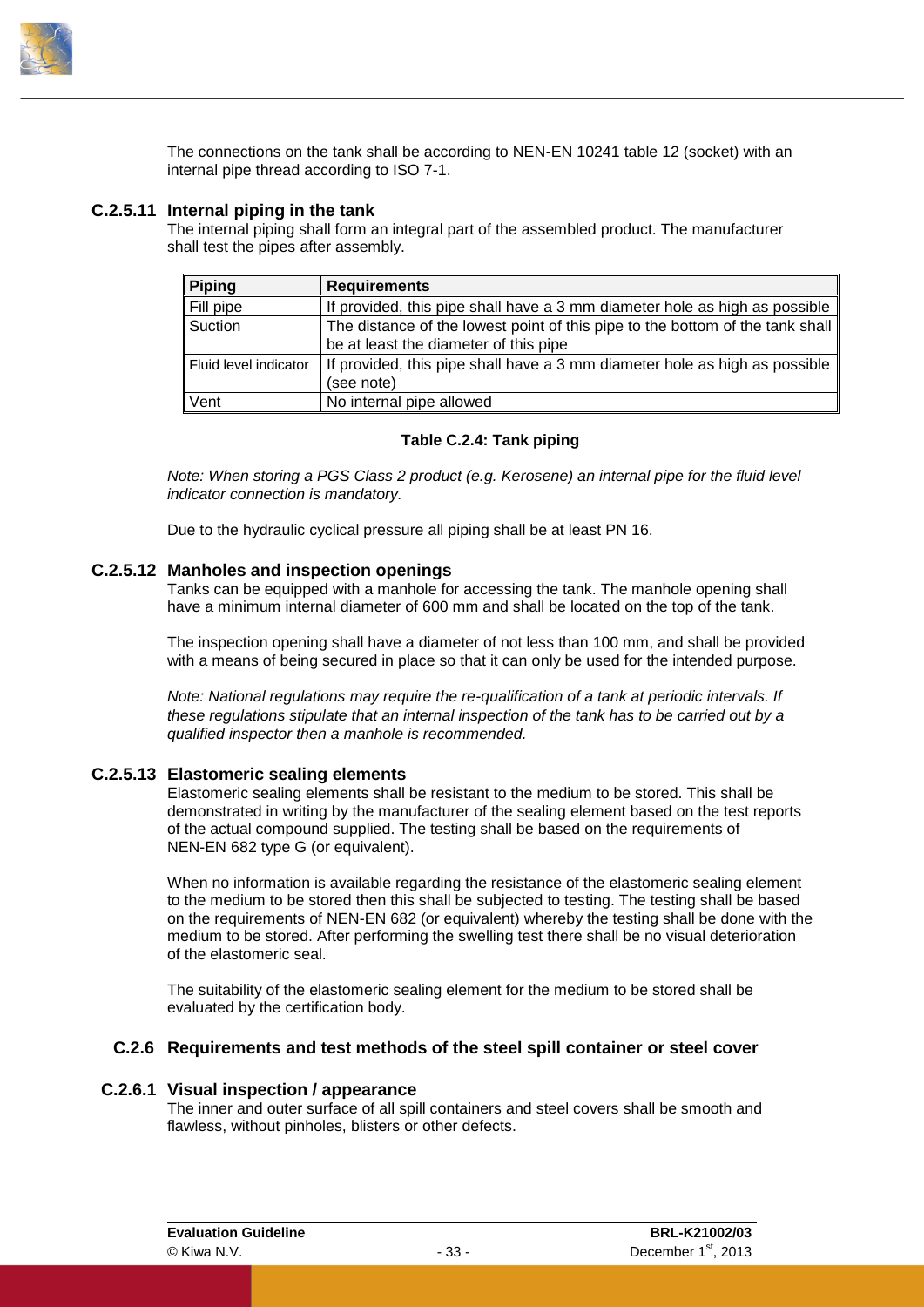

#### **C.2.6.2 Wall thickness**

<span id="page-37-1"></span><span id="page-37-0"></span>The wall thickness of the spill container and the steel cover shall, after fabrication, be a minimum of 3 mm with a lower tolerance of – 10% of the nominal plate thickness.

#### **C.2.6.3 Construction of the spill container**

The construction of the spill container shall be such that no permanent deformation can occur in the event that the tank should leak. This can be demonstrated by filling the spill container with water to the nominal capacity of the tank whereby no leakage or permanent deformation occurs.

The spill container shall not be provided with a drain connection.

The spill container shall be provided with a rotational moulded PE or carbon steel cover in order to prevent the ingress of water or deleterious material. The cover shall be affixed to the spill container such that the spill container can be installed outside.

#### **C.2.6.4 Construction of the spill container bottom**

<span id="page-37-2"></span>The bottom of the spill container shall be constructed such that it can support the full weight of the tank when fully filled. The manufacturer shall provide supporting calculations in order to prove this. The spill container shall be supported on (loose) consoles or legs such that the bottom is at least 50 mm above the ground.

#### **C.2.6.5 Welding**

<span id="page-37-3"></span>The spill container shall be welded on both sides or on one side only provided full penetration is achieved. The welding method shall be in compliance with NEN-EN-ISO 15607, NEN-EN-ISO 15609-1 and NEN-EN-ISO 15614-1. Previous qualification of the welding method to one of the older standards (NEN-EN 288-1, NEN-EN 288-2 and NEN-EN 288-3 respectively) are also acceptable. The welders shall be qualified in accordance with NEN-EN 287-1.

The welds obtained shall be examined visually in accordance with NEN-EN-ISO 5817 Level D and shall be free of undercuts and porosity. With the exception of the welding of the consoles or extra reinforcements only continuous welds are allowed.

#### **C.2.6.6 Lifting lugs or handles**

<span id="page-37-4"></span>The spill container shall be provided with at least two lifting lugs or handles in order to enable the handling of the tank and spill container assembly without causing permanent damage to the spill container or the paint system.

#### **C.2.6.7 Resistance to impact**

<span id="page-37-5"></span>Two different tests shall be performed:

#### Impact test according to ISO 7892

The aim of the test is to determine whether the tank is able to withstand an impact from a large hard body. The impact test has to be performed only on the spill container. The tank and spill container have to be assembled to simulate the situation in the field. The spill container of the assembled combination will be tested according to ISO 7892, paragraph 4.3 performed at ambient temperature (Test ball of 1 kg).

During the test the tank and spill container have to be assembled as a combination. The test shall be performed on the wall of the spill container with and without ribs and at locations that have a low flexibility and are vulnerable to impact.

The impact test shall initially be performed on an empty tank and spill container assembly i.e. no water in the tank. Thereafter, test shall be repeated when the tank is half filled with water i.e. water in the tank but not in the spill container.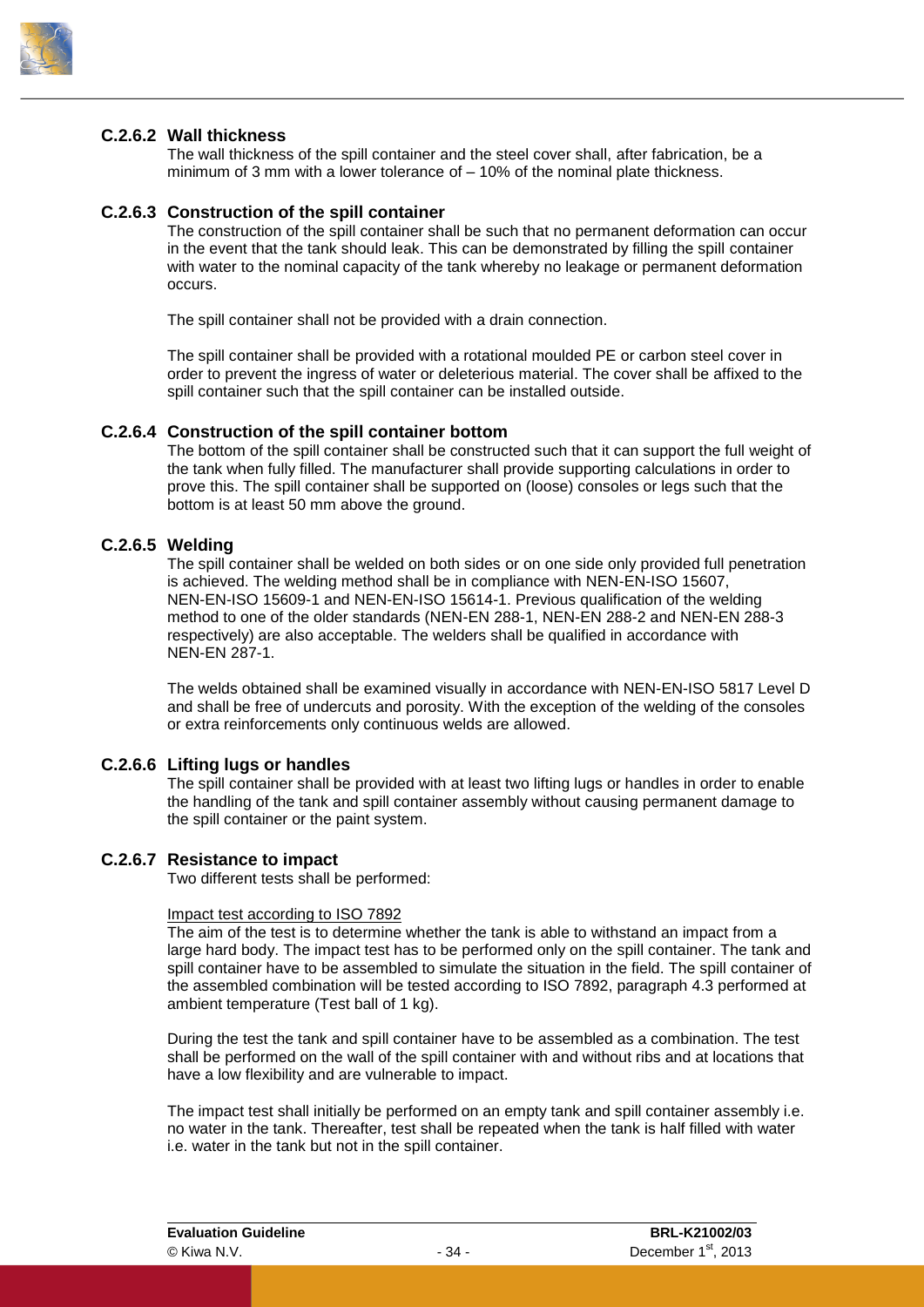

After both tests the spill container shall be visually inspected for leak tightness and shall be free of cracks.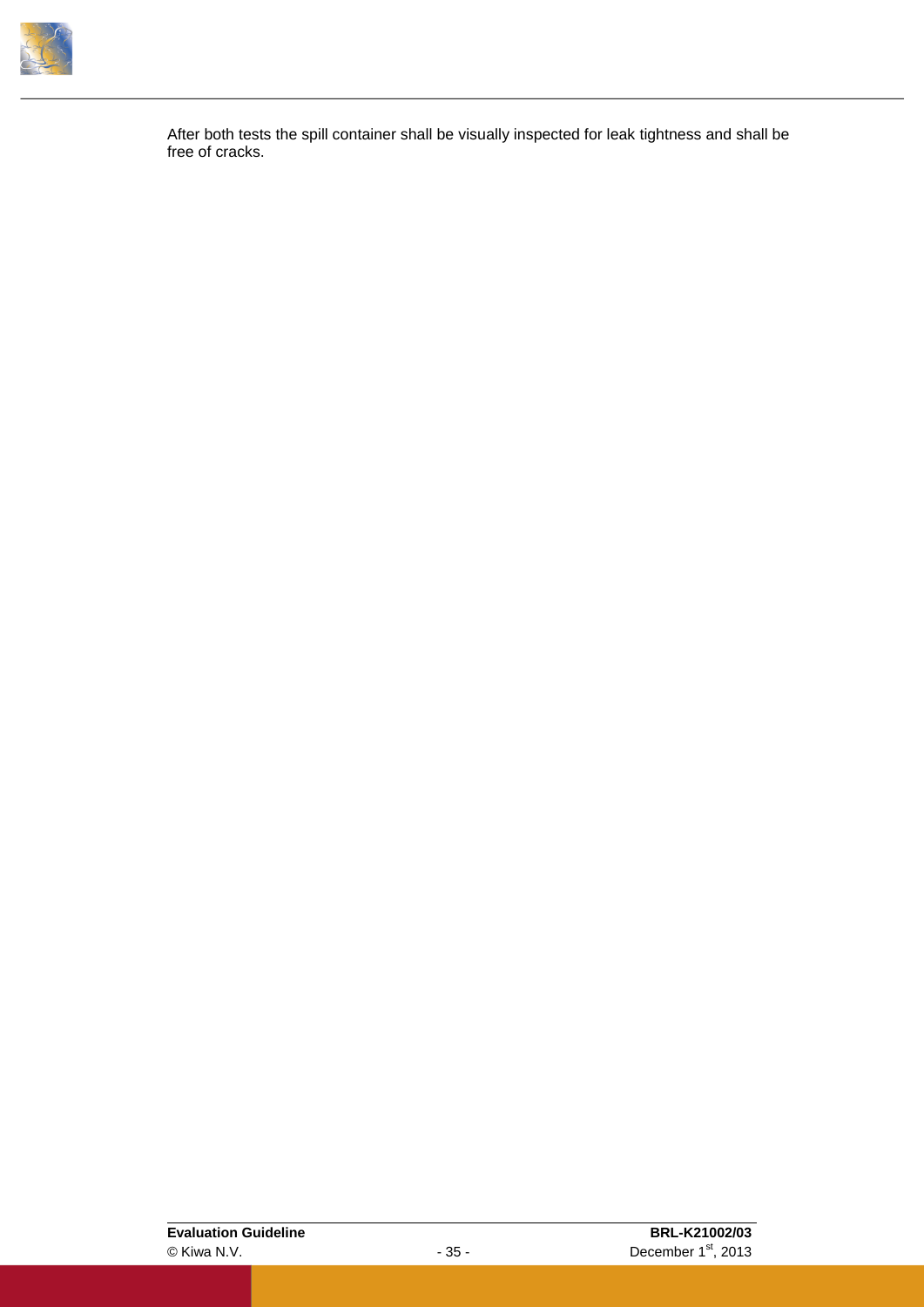

#### Impact test according to NEN-EN 13341

The spill container will be tested according to NEN-EN 13341. The test shall be performed on the wall of the construction with and without ribs and at locations that have a low flexibility and are vulnerable to impact.

<span id="page-39-0"></span>The spill container shall be half filled with water. The spill container shall be visually inspected for leak tightness and shall be free of cracks after the test.

#### **C.2.6.8 Deformation**

The spill container shall be tested for deformation as follows:

- The spill container and tank shall be set up under normal assembled conditions.
- The tank and spill container shall be conditioned for 48 hours at  $23 \pm 2^{\circ}$  C.
- The tank and spill container shall be located on a flat surface with reference to a measuring grid.
- The initial width  $(W_i)$  and the length  $(L_i)$  shall be measured while the tank and spill container are still empty and taken as the original dimensions.
- A volume of water at a temperature of  $16 \pm 6^{\circ}$  C and equal to 110% of the brim full capacity of the tank shall be 'filled' in the assembled combination of tank and spill container so that the liquid level in the tank and in the spill container are equal in height measured from the flat surface.

*Note: The tank does not have to be perforated for this test to ensure that the liquid levels are the same in the tank and the spill container. However, both tank and spill container have to be filled at the same time while ensuring that the difference in the separate liquid levels is minimised during filling.*

- When filled the width (W<sub>i</sub>) and the length (L<sub>i</sub>) are measured at day 5, 10 and 15.
- At day 15 the final width  $(W_i)$  and length  $(L_i)$  are measured.
- The change in width and length of the spill container is calculated by deriving the percentage of change from the final width and length with respect to the initial width and length.

The deformation shall comply with the following:

- Maximum increase of width 13.5 %
- <span id="page-39-1"></span>Maximum increase of length 12,5 %

#### **C.2.6.9 Lifting test**

The tank and spill container shall be resistance to the lifting forces during transport and installation. The tank shall be filled with 10% of its maximum volume and the spill container shall be lifted by its lifting lugs or handles for a period of 48 hours. After this test the lugs or handles shall show no visible signs of deformation.

#### **C.2.6.10 Leak tightness**

<span id="page-39-2"></span>Each spill container shall be checked for leak tightness prior to the application of the paint system. This can be achieved by completely filling the spill container with water or by partially filling the spill container with water such that all welds are submerged. Alternatively, dye penetrant inspection may also be used. Any leaks shall be repaired by welding and the spill container retested for leak tightness.

#### **C.2.6.11 Provision for spillage caused during filling**

<span id="page-39-3"></span>The spill container shall have a permanent provision to catch any spillage caused during filling. The size of this permanent provision shall be at least 5 litres. This provision is not needed in the case of offset filling.

#### **C.2.6.12 Cover for spill container**

<span id="page-39-4"></span>The spill container shall be provided with a rotational moulded PE or carbon steel cover. This cover shall be firmly fixed to the spill container such that it can only be removed with the appropriate tools. The cover shall be provided with an operating access lid in order to provide access to the filling line and other equipment.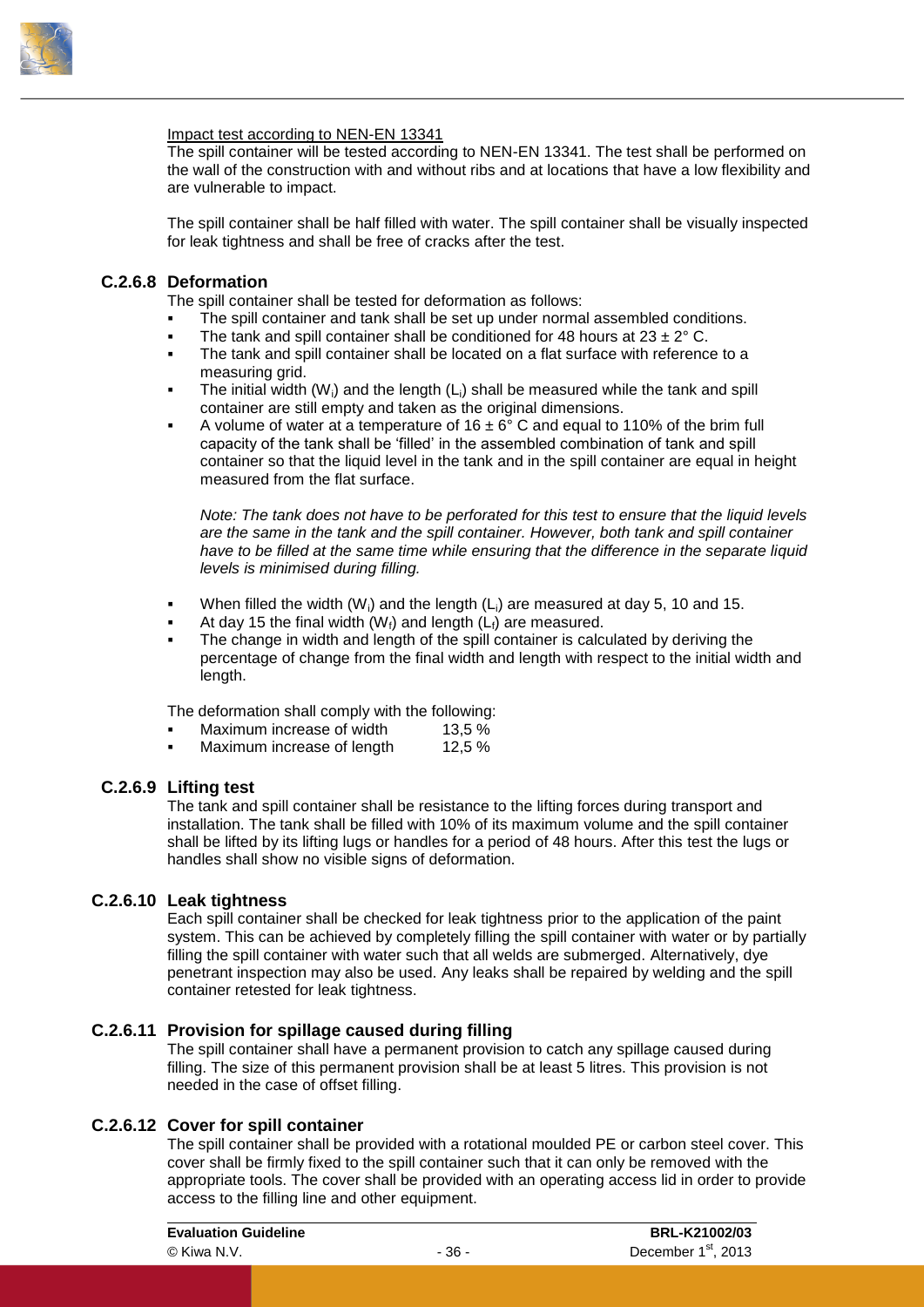

#### **C.2.7 Periodic recertification of tank installations**

<span id="page-40-0"></span>All tank installations used for the storage of fuels, waste oils and lubricants require to be recertified every 15 years in accordance with the requirements of document KC-111 "Recertification of above ground tank installations (Plastic and steel)". This document forms a part of Evaluation Guideline BRL-K903. In order to facilitate this recertification the tank shall be provided with two test strips made of the parent polyethylene material of 30 cm length x 10 cm width x same thickness as the tank wall and shall be obtained from the material from the manhole or inspection opening. Alternatively, the test strips can be rotational moulded in a separate mould that is subjected to the same production cycle and is produced simultaneously with the storage tank. The test strips shall be foreseen with two notches in order to facilitate the breaking off of the test strip in 3 equal pieces of 10 x 10 cm. The test strips shall be affixed by means of a polyethylene thread or equivalent to the suction pipe. One test strip shall be at an approximate distance of 5 cm from the tank bottom in order to ensure it is continuously exposed to the medium stored. The other test strip shall be at an approximate distance of 5 cm from the top of the tank in order to ensure that it is continuously exposed to the vapours of the medium stored. The test strips shall be indelibly marked with the tank serial number and the original wall thickness. Measures shall be taken to ensure that the test strips can only be removed from the tank by an approved body.

#### <span id="page-40-1"></span>**C.2.8 Documentation and marking**

#### **C.2.8.1 Installation and user instructions**

<span id="page-40-2"></span>The manufacturer shall provide proper written installation and user instructions in the language of the country where the tank is to be installed and used. These instructions shall reference compliance with the national environmental regulations pertaining to the storage of fuels. National regulations can stipulate requirements for preventing accidental impact to the tank and spill container, overfill prevention and anti-siphon devices. They shall furthermore refer to compliance to national regulations on the storage of flammable liquids in or near buildings. National regulations can stipulate that installation be carried out by certified installers. For The Netherlands the installer of the tank and spill container shall be certified in accordance with the requirements of Evaluation Guideline BRL-K903. Additional information is available in:

- Guideline BRL-K636 gives requirements for overfill prevention devices.
- Guideline BRL-K903 gives requirements for the installation of tanks and appendages.
- Guideline BRL-K916 gives requirements for anti siphon devices.

<span id="page-40-3"></span>In all cases the appendages used shall be resistant to the medium stored and this shall be suitably demonstrated by the tank installer.

#### **C.2.8.2 Documentation**

Every PE-tank / steel spill container shall be supplied with at least the following documents:

- Installation / user instructions in the language of the country where the tank is to be installed and used in. The certification body shall approve these instructions.
- <span id="page-40-4"></span> A unique tank / spill container compliance document with the approval of the certification body in relation to the product certificate with technical approval (see [Annex C\)](#page-59-0).

#### **C.2.8.3 Certification mark**

Each PE-tank and steel spill container shall be indelibly marked with the following items:

- Manufacturers name and trade mark;
- Kiwa certification mark;
- Serial number of the tank and spill container
- Month and year of manufacture;
- Medium to be stored in tank;
- Location of the tank: Inside or Outside;
- Maximum volume of tank in litres or m<sup>3</sup>;
- Corrosion category of the spill container.

A combination of markings can be made if tanks are CE marked according to the requirements of NEN-EN 13341 ANNEX ZA paragraph ZA.3.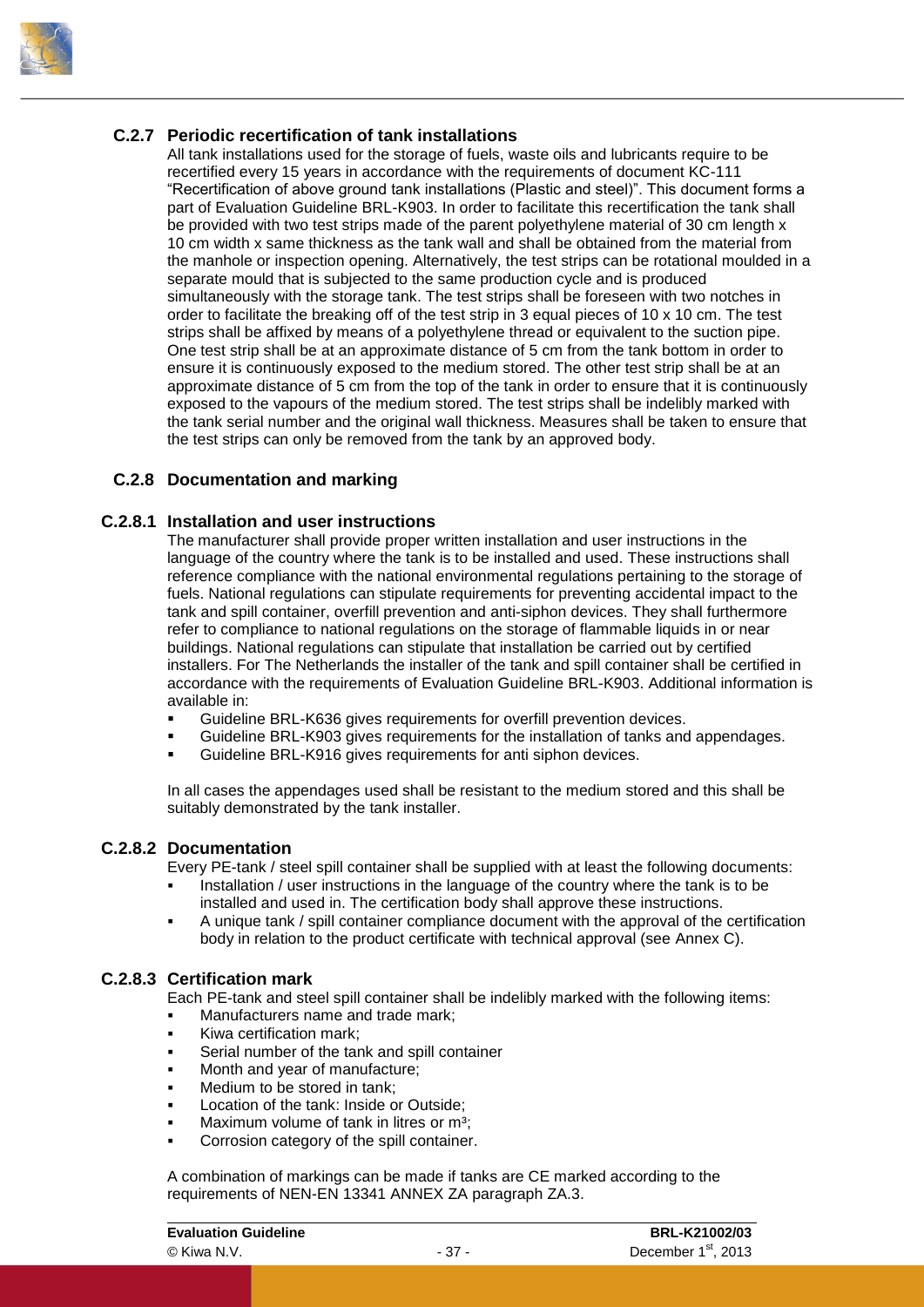<span id="page-41-0"></span>

### **SECTION D:QUALITY, CERTIFICATION & ANNEXES**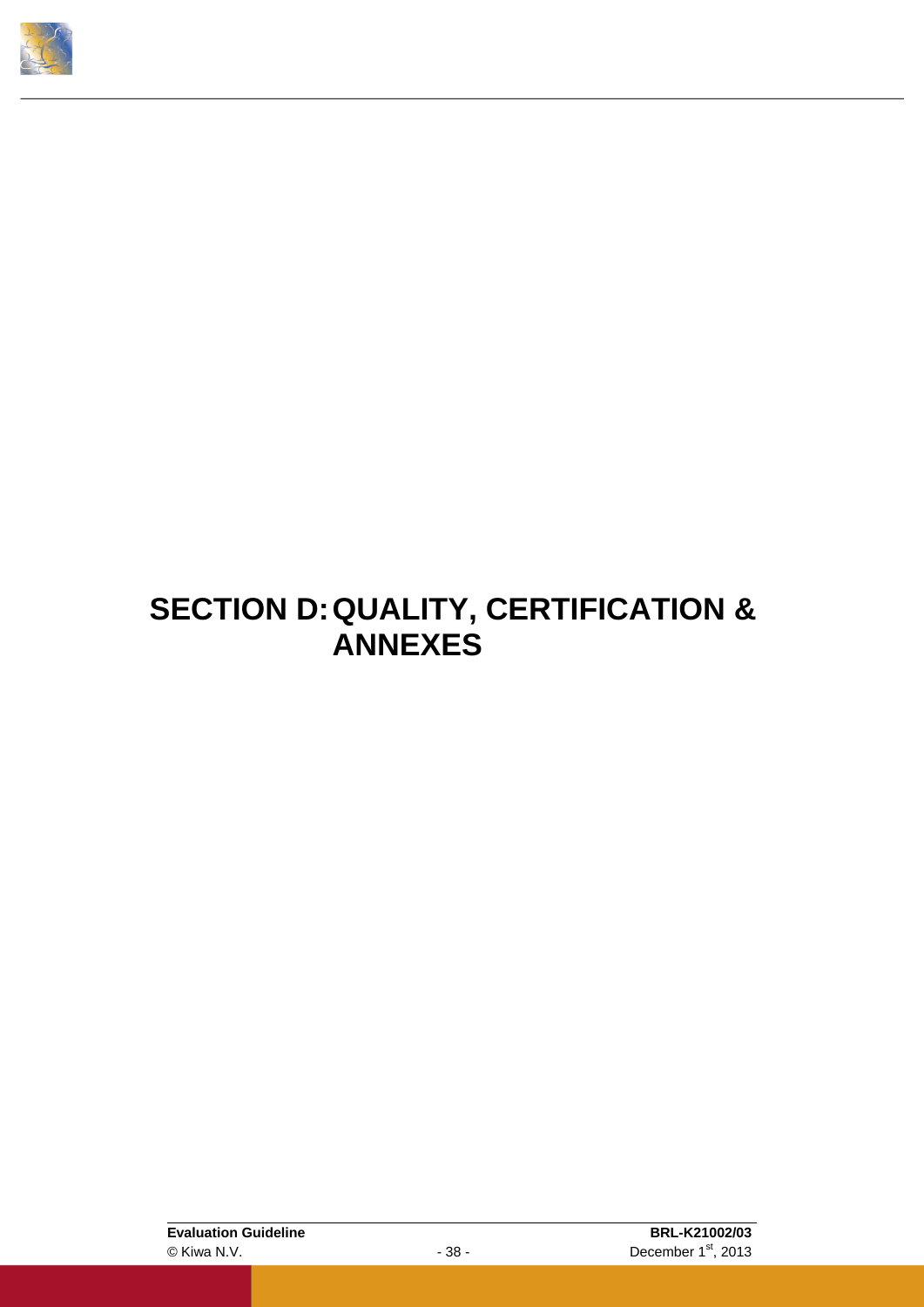

### <span id="page-42-0"></span>**D.1 Quality system requirements**

#### **D.1.1 General**

<span id="page-42-2"></span><span id="page-42-1"></span>This chapter contains the requirements that have to be fulfilled by the manufacturer's quality system.

#### **D.1.2 Manager of the quality system**

<span id="page-42-3"></span>Within the manufacturer's organisational structure an employee shall be responsible for managing the manufacturer's quality system.

#### **D.1.3 Internal quality control schedule / quality plan**

As part of the quality system the manufacturer must implement an internal quality control schedule (IQC schedule).

In this IQC-schedule the following must be demonstrably recorded:

- which aspects are inspected by the manufacturer;
- according to which methods these inspections are carried out;
- how often these inspections are carried out;
- how the inspection results are registered and stored.

This IQC schedule shall be in the format as shown in the [Annex D.](#page-60-0) The schedule must be detailed in such a way that it provides Kiwa sufficient confidence that requirements will be continuously fulfilled.

Static process control by the manufacturing shall be performed according to ISO 2859-1, with an inspection and AQL-level to be approved by the certification body.

#### **D.1.4 Qualification of personnel**

<span id="page-42-4"></span>All welders involved in the production of the tanks and spill containers shall be qualified for this work in accordance with the procedures of the tank manufacturer. This also applies to the personnel carrying out the dye penetrant inspection, if applicable. The procedures used and the scope of the qualification of each person shall be documented. The manufacturer shall review and renew this documentation on a half yearly basis.

#### **D.1.5 Qualification/approval of special processes**

<span id="page-42-5"></span>All welding procedures shall be approved by the manufacturer prior to releasing these procedures for production purposes. This also applies to the personnel operating the rotational moulding machines. The qualification of personnel shall be in accordance with these approved procedures. The approvals shall be documented and the manufacturer shall review and renew this documentation on a yearly basis.

#### **D.1.6 Procedures and working instructions**

<span id="page-42-6"></span>The supplier shall be able to submit the following:

- Procedures for:
	- Dealing with products showing deviations;
	- Corrective actions to be taken if non-conformities are found;
	- Dealing with complaints about products and/or services delivered;
- The working instructions and inspection forms used.
- Other requirements to be met by the quality system

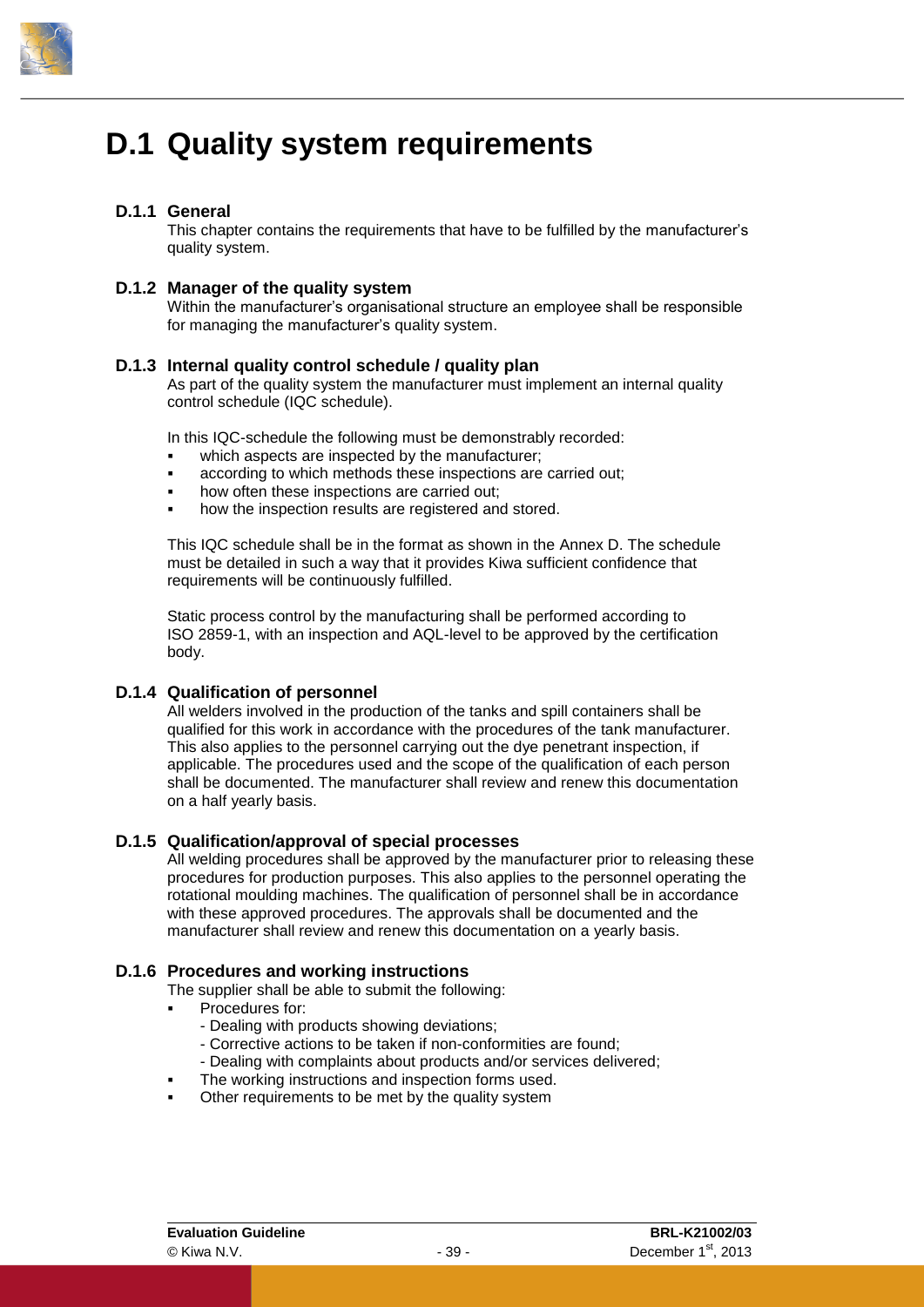

#### **D.1.7 Design Changes**

<span id="page-43-0"></span>Design changes of the certified products shall always be reported to Kiwa prior to the start of production. Kiwa shall evaluate these changes in order to determine the impact these changes have on the initial approved design and to determine which type tests shall have to be repeated.

<span id="page-43-1"></span>Products that have been subjected to a design change can only be identified with the Kiwa quality stamp after they have been given a written approved by Kiwa.

#### **D.1.8 Documentation retention**

Unless otherwise specified, all qualification and inspection records, test reports and material certificates shall be retained for a period of at least 15 years.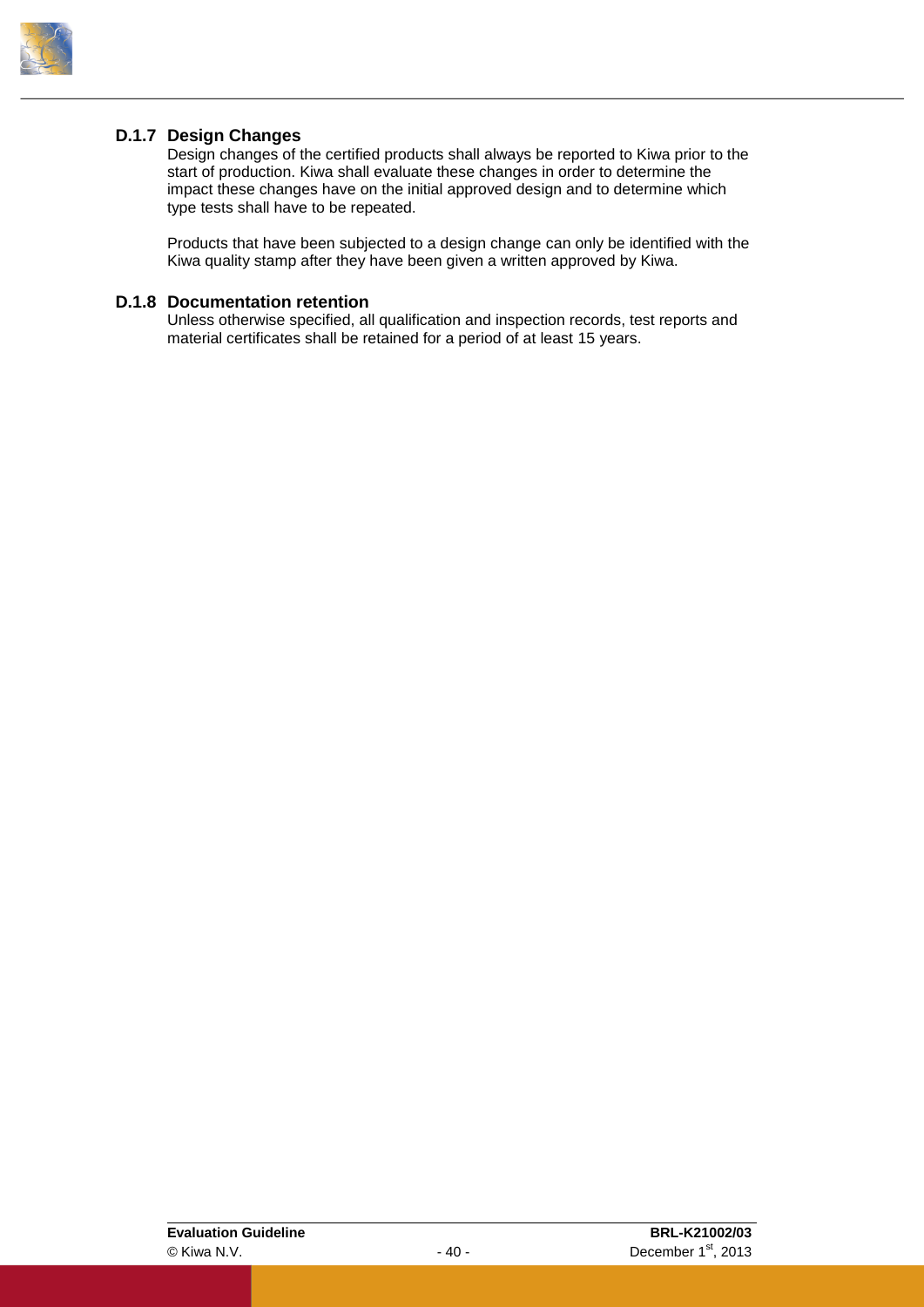

### <span id="page-44-0"></span>**D.2 Summary of tests and audits**

This chapter contains a summary of the following tests and audits to be carried out in the event of certification:

- **Type tests and certification audits;**
- **Certification audits of the product requirements;**
- Certification audits of the quality system.

<span id="page-44-1"></span>The frequency with which Kiwa will carry out audits and tests is also stated in the summary.

#### **D.2.1 Test and audit matrix**

|                                                                          |                                         |                | Assessment within the scope of the BRL |                                |                 |  |
|--------------------------------------------------------------------------|-----------------------------------------|----------------|----------------------------------------|--------------------------------|-----------------|--|
| <b>Description of requirement</b>                                        | <b>BRL</b>                              | Category       | <b>Initial</b>                         | Inspection of quality system   |                 |  |
|                                                                          | <b>Article</b><br>(see note) Evaluation |                |                                        | after issue of the certificate |                 |  |
|                                                                          |                                         |                |                                        | Inspection                     | Freq.           |  |
| Rotational moulded PE tanks with a rotational moulded PE spill container |                                         |                |                                        |                                |                 |  |
| Design drawings and calculations                                         | B.2.2                                   | 1              | X                                      | X                              | $1$ /year       |  |
| <b>Requirements and test methods</b>                                     |                                         |                |                                        |                                |                 |  |
| Materials used                                                           | B.2.3.1                                 | 1              | Χ                                      | X                              | $1$ /year       |  |
| Density                                                                  | B.2.3.2                                 | $\mathbf 1$    | X                                      | $\overline{X^*}$               | $1$ /year       |  |
| Melt Mass-flow rate                                                      | B.2.3.3                                 | 1              | $\overline{\mathsf{x}}$                | $\overline{X^*}$               | $1$ /year       |  |
| Tensile strength                                                         | B.2.3.4                                 | $\mathbf{1}$   | $\overline{\mathsf{x}}$                | $X^*$                          | $1$ /year       |  |
| Oxidation Induction Time (OIT)                                           | B.2.3.5                                 | $\mathbf 1$    | X                                      | $X^*$                          | $1$ /year       |  |
| Melt Temperature                                                         | B.2.3.6                                 | 1              | $\overline{\mathsf{x}}$                | $\overline{X^*}$               | $1$ /year       |  |
|                                                                          |                                         |                |                                        |                                | When material   |  |
| Dangerous substances                                                     | B.2.3.7                                 | $\overline{2}$ | X                                      | X                              | changed         |  |
| Resistance to the stored medium                                          |                                         |                |                                        |                                | When material   |  |
| of the base material used                                                | B.2.3.8                                 | $\mathbf{1}$   | X                                      | X                              | changed         |  |
|                                                                          |                                         |                |                                        |                                | When material   |  |
| Resistance against UV-ageing                                             | B.2.3.9                                 | 1              | X                                      | X                              | changed         |  |
| Reaction to fire                                                         | B.2.3.10                                |                | X                                      | X                              | When material   |  |
|                                                                          |                                         | $\overline{2}$ |                                        |                                | changed         |  |
|                                                                          |                                         |                | X                                      | X                              | When material   |  |
| Resistance against heat effects                                          | B.2.3.11                                | $\overline{2}$ |                                        |                                | changed         |  |
| Electrostatic behaviour                                                  | B.2.3.12                                | $\overline{2}$ | $\overline{\mathsf{x}}$                | X                              | $1$ /year       |  |
| Requirements and test methods of the tank and spill container            |                                         |                |                                        |                                |                 |  |
| Visual inspection / appearance                                           | B.2.4.1                                 | 3              | Χ                                      | X                              | Each audit      |  |
| Mass of tank                                                             | B.2.4.2                                 | $\overline{2}$ | Χ                                      | X                              | When design     |  |
|                                                                          |                                         |                |                                        |                                | changed         |  |
| Wall thickness                                                           | B.2.4.3                                 | 1              | Χ                                      | Χ                              | Each audit      |  |
| Lifting lugs or handles                                                  | B.2.4.4                                 | $\overline{2}$ | X                                      | $\overline{\mathsf{x}}$        | Each audit      |  |
| Resistance to impact                                                     | B.2.4.5                                 | $\overline{2}$ | Χ                                      | X                              | When design     |  |
|                                                                          |                                         |                |                                        |                                | changed         |  |
| Resistance to pressure                                                   | B.2.4.6                                 | 1              | X                                      | X                              | When design     |  |
|                                                                          |                                         |                |                                        |                                | changed         |  |
| Leak tightness                                                           | B.2.4.7                                 | 1              | X                                      | X                              | Each audit      |  |
| Resistance to pressure of the                                            | B.2.4.8                                 | 3              | X                                      | X                              | Only in the     |  |
| filling line connection (type test)                                      |                                         |                |                                        |                                | event of change |  |
| Elongation                                                               | B.2.4.9                                 | $\overline{2}$ | N.A.                                   | N.A.                           | N.A.            |  |
| Deformation                                                              | B.2.4.10                                | $\overline{2}$ | X                                      | X                              | When design     |  |
|                                                                          |                                         |                |                                        |                                | changed         |  |
| Lifting test                                                             | B.2.4.11                                | $\overline{2}$ | X                                      | X                              | When design     |  |
|                                                                          |                                         |                |                                        |                                | changed         |  |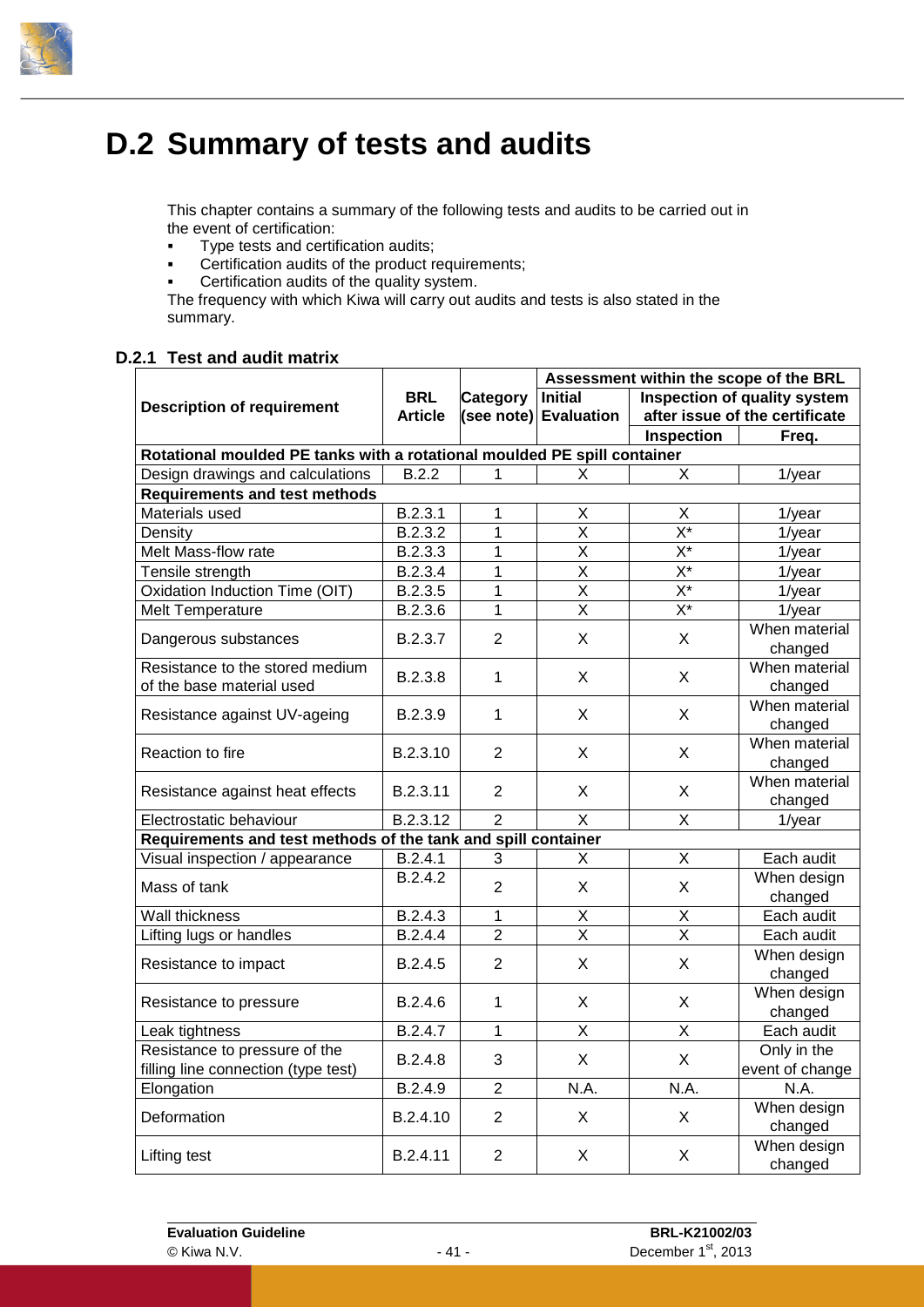

| Connections on the tank                                             | B.2.4.12            | 1              | X                            | X                         | Each audit               |
|---------------------------------------------------------------------|---------------------|----------------|------------------------------|---------------------------|--------------------------|
| Internal piping in the tank                                         | B.2.4.13            | 1              | $\overline{\mathsf{x}}$      | X                         | Each audit               |
| Connections below the maximum                                       |                     |                |                              |                           |                          |
| fluid level                                                         | B.2.4.14            | 1              | X                            | X                         | Each audit               |
| Manholes and inspection                                             |                     |                |                              |                           |                          |
| openings                                                            | B.2.4.15            | $\overline{2}$ | X                            | X                         | Each audit               |
| Elastomeric sealing elements                                        | B.2.4.16            | $\overline{2}$ | X                            | X                         | 1/year                   |
| Provision for spillage caused                                       | B.2.4.17            | $\overline{2}$ | X                            | X                         | Each audit               |
| during filling                                                      |                     |                |                              |                           |                          |
| Cover for spill container                                           | B.2.4.18            | $\overline{2}$ | X                            | X                         | Each audit               |
| Periodic recertification of tank                                    | <b>B.2.5</b>        | 1              | X                            | X                         | Each audit               |
| installations                                                       |                     |                |                              |                           |                          |
| Installation and user instructions                                  | B.2.6.1             | $\overline{2}$ | Χ                            | X                         | $1$ /year                |
| Documentation                                                       | B.2.6.2             | $\overline{2}$ | X                            | X                         | $1$ /year                |
| Certification mark                                                  | B.2.6.3             | 1              | $\overline{\mathsf{x}}$      | $\overline{\mathsf{x}}$   | Each audit               |
| Rotational moulded PE tanks with a steel spill container            |                     |                |                              |                           |                          |
| Design drawings and calculations                                    | C.2.2               | 1              | X                            | X                         | $1$ /year                |
| Requirements and test methods of PE material characteristics        |                     |                |                              |                           |                          |
| Materials used                                                      | C.2.3.1             | 1              | Х                            | X                         | $1$ /year                |
| Density                                                             | C.2.3.2             | 1              | X                            | $X^*$                     | $1$ /year                |
| Melt Mass-flow rate                                                 | C.2.3.3             | 1              | $\overline{\mathsf{x}}$      | $\overline{X^*}$          | $1$ /year                |
| Tensile strength at yield                                           | C.2.3.4             | 1              | $\overline{\mathsf{x}}$      | $\overline{\mathsf{X}^*}$ | $1$ /year                |
| Oxidation Induction Time (OIT)                                      | C.2.3.5             | 1              | $\overline{X}$               | $X^*$                     | $1$ /year                |
| Melt Temperature                                                    | C.2.3.6             | 1              | $\overline{\mathsf{x}}$      | $\overline{X^*}$          | $1$ /year                |
| Dangerous substances                                                | C.2.3.7             | $\overline{2}$ | X                            | X                         | When material            |
|                                                                     |                     |                |                              |                           | changed<br>When material |
| Resistance to the stored medium                                     | C.2.3.8             | 1              | X                            | X                         |                          |
| of the base material used                                           |                     |                |                              |                           | changed<br>When material |
| Resistance against UV-ageing                                        | C.2.3.9             | 1              | X                            | X                         | changed                  |
|                                                                     |                     |                |                              |                           | When material            |
| Reaction to fire                                                    | C.2.3.10            | $\overline{2}$ | X                            | X                         | changed                  |
| Electrostatic behaviour                                             | C.2.3.11            | $\overline{2}$ | X                            | X                         | $1$ /year                |
| Requirements and test methods of steel material characteristics     |                     |                |                              |                           |                          |
| Material                                                            | C.2.4.1             | 1              | Χ                            | X                         | Each audit               |
| Corrosion protection                                                | C.2.4.2             | 1              | X                            | X                         | Each audit               |
|                                                                     |                     |                |                              |                           | When material            |
| Resistance against heat effects                                     | C.2.4.3             | 3              | X                            | X                         | changed                  |
| Requirements and test methods of the PE tank and PE spill container |                     |                |                              |                           |                          |
| Visual inspection / appearance                                      | C.2.5.1             | 3              | X.                           | X                         | Each audit               |
| Mass of tank                                                        | C.2.5.2             | $\overline{2}$ | X                            | X                         | When design              |
|                                                                     |                     |                |                              |                           | changed                  |
| Wall thickness                                                      | C.2.5.3             | 1              | X                            | X                         | Each audit               |
| Resistance to impact                                                | C.2.5.4             | $\overline{2}$ | X                            | X                         | When design              |
|                                                                     |                     |                |                              |                           | changed                  |
| Resistance to pressure                                              | C.2.5.5             | 1              | X                            | X                         | When design              |
|                                                                     |                     |                |                              |                           | changed                  |
| Leak tightness                                                      | C.2.5.6             | 1              | X                            | X                         | Each audit               |
| Resistance to pressure of the                                       | C.2.5.7             | 3              | X                            | X                         | Only in the              |
| filling line connection (type test)                                 | C.2.5.8             | $\overline{2}$ | N.A.                         | N.A.                      | event of change<br>N.A.  |
| Elongation<br>Deformation                                           |                     | $\overline{2}$ |                              | X                         |                          |
| Connections on the tank                                             | C.2.5.9<br>C.2.5.10 | 1              | Χ<br>$\overline{\mathsf{X}}$ | $\overline{X}$            | $1$ /year<br>Each audit  |
| Internal piping in the tank                                         | C.2.5.11            | 1              | $\overline{\mathsf{X}}$      | $\overline{X}$            | Each audit               |
|                                                                     |                     |                |                              |                           |                          |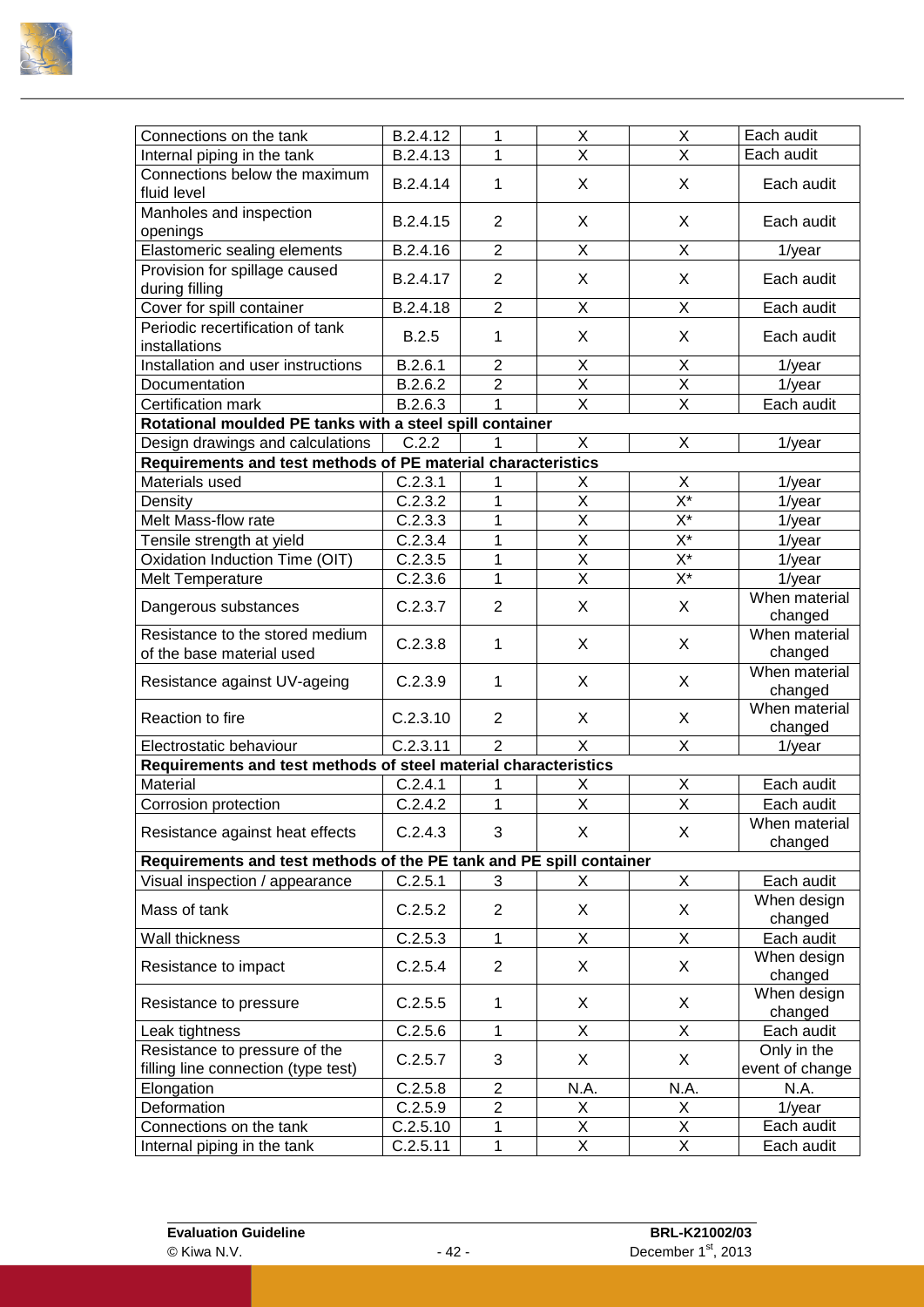

| Manholes and inspection<br>openings                               | C.2.5.12             | $\overline{2}$ | X                       | X                       | Each audit             |
|-------------------------------------------------------------------|----------------------|----------------|-------------------------|-------------------------|------------------------|
| Elastomeric sealing elements                                      | C.2.5.13             | $\overline{2}$ | X                       | X                       | $1$ /year              |
| Requirements and test methods of the steel spill container        |                      |                |                         |                         |                        |
| Visual inspection / appearance                                    | C.2.6.1              | 3              | X                       | Χ                       | Each audit             |
| Wall thickness                                                    | C.2.6.2              | 1              | $\overline{\mathsf{x}}$ | $\overline{X}$          | Each audit             |
| Construction of the spill container                               | C.2.6.3              | $\mathbf{1}$   | $\overline{X}$          | X                       | Each audit             |
| Construction of the spill container<br>bottom                     | C.2.6.4              | 1              | X                       | X                       | Each audit             |
| Welding                                                           | C.2.6.5              | $\mathbf{1}$   | X                       | X                       | $1$ /year              |
| Lifting lugs or handles                                           | C.2.6.6              | $\overline{2}$ | $\overline{\mathsf{x}}$ | X                       | Each audit             |
| Resistance to impact                                              | C.2.6.7              | 2              | X                       | $\mathsf{X}$            | When design<br>changed |
| Deformation                                                       | C.2.6.8              | $\overline{2}$ | X                       | X                       | When design<br>changed |
| Lifting test                                                      | C.2.6.9              | 2              | X                       | X                       | When design<br>changed |
| Leak tightness                                                    | C.2.6.10             | $\mathbf{1}$   | X                       | X                       | Each audit             |
| Provision for spillage caused<br>during filling                   | C.2.6.11             | 2              | X                       | X                       | Each audit             |
| Cover for spill container                                         | C.2.6.12             | $\overline{2}$ | X                       | X                       | Each audit             |
| Periodic recertification of tank<br>installations                 | C.2.7                | $\mathbf{1}$   | X                       | X                       | Each audit             |
| Installation and user instructions                                | C.2.8.1              | $\overline{2}$ | Χ                       | X                       | $1$ /year              |
| Documentation                                                     | C.2.8.2              | $\overline{2}$ | X                       | X                       | $1$ /year              |
| Certification mark                                                | $\overline{C.2.8.3}$ | 1              | $\overline{\mathsf{x}}$ | $\overline{X}$          | Each audit             |
| <b>Quality system requirements</b>                                |                      |                |                         |                         |                        |
| Internal quality control schedule /<br>quality plan               | D.1.3                | $\overline{2}$ | X                       | X                       | 1/year                 |
| Qualification of personnel                                        | D.1.4                | $\overline{2}$ | X                       | X                       | $2$ /year              |
| Qualification/approval of special<br>processes                    | D.1.5                | $\overline{2}$ | X                       | X                       | 1/year                 |
| Procedures and working<br>instructions                            | D.1.6                | 3              | X                       | X                       | $1$ /year              |
| Design Changes                                                    | D.1.7                | $\overline{2}$ |                         | X                       | $1$ /year              |
| Documentation retention                                           | D.1.8                | $\overline{2}$ | $\frac{X}{X}$           | $\overline{\mathsf{x}}$ | $1$ /year              |
| $X^*$ = Certificate of conformity (specifications from suppliers) |                      |                |                         |                         |                        |

#### **Table D.2.1: Test and audit matrix**

#### **Note:**

Non-conformities can be reported during the surveillance audits. These nonconformities can be classified into the following categories:

- 1 = Critical: These non-conformities can lead to a dangerous situation or result in a substandard product. The manufacturer shall, after approval from the certification body, implement corrective actions to rectify the situation within a maximum period of 2 weeks. Failure to do so shall result in the withdrawal of the certificate.
- 2 = Important: These non-conformities can in the long term lead to a substandard product. The manufacturer shall, after approval from the certification body, implement corrective actions to rectify the situation within a maximum period of 3 months. Failure to do so shall result in the withdrawal of the certificate.
- 3 = Less important: These non-conformities are less important but shall be rectified within a reasonable amount of time. The certification body shall check the corrective action taken during the following surveillance audit.

During the initial evaluation of the product, type tests have to be performed to determine whether the product meets the specified performance and product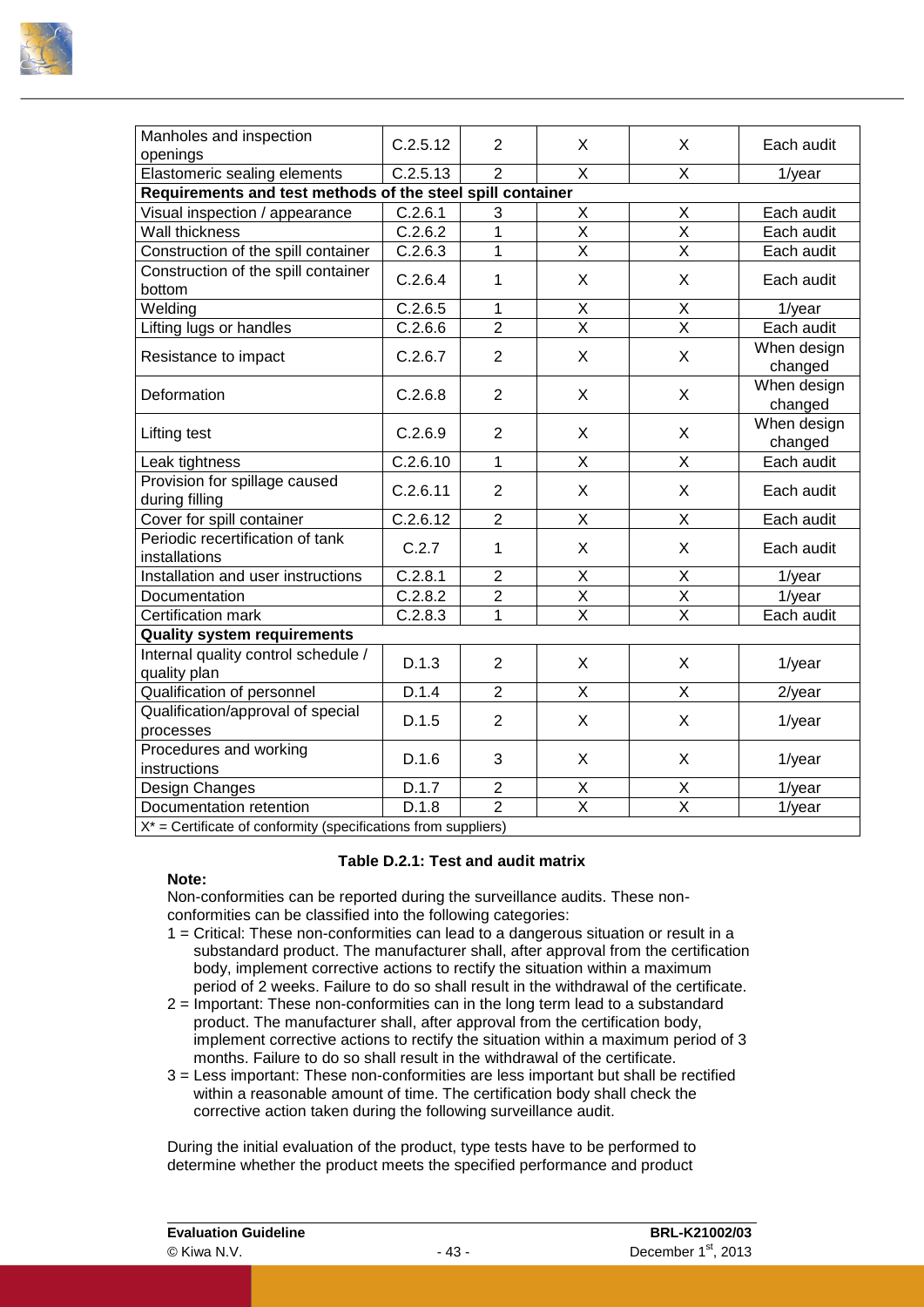

requirements. The requirements that shall be fulfilled in order to qualify for certification are stated in the above matrix. In the event of a change of the raw material or the supplier thereof the type tests shall be repeated by the tank manufacturer.

The quality system of the manufacturer is also audited during the initial evaluation.

After certification Kiwa shall periodically audit the manufacturer for compliance with this Evaluation Guideline. During these audits a periodic repetition of some of type tests can also be required.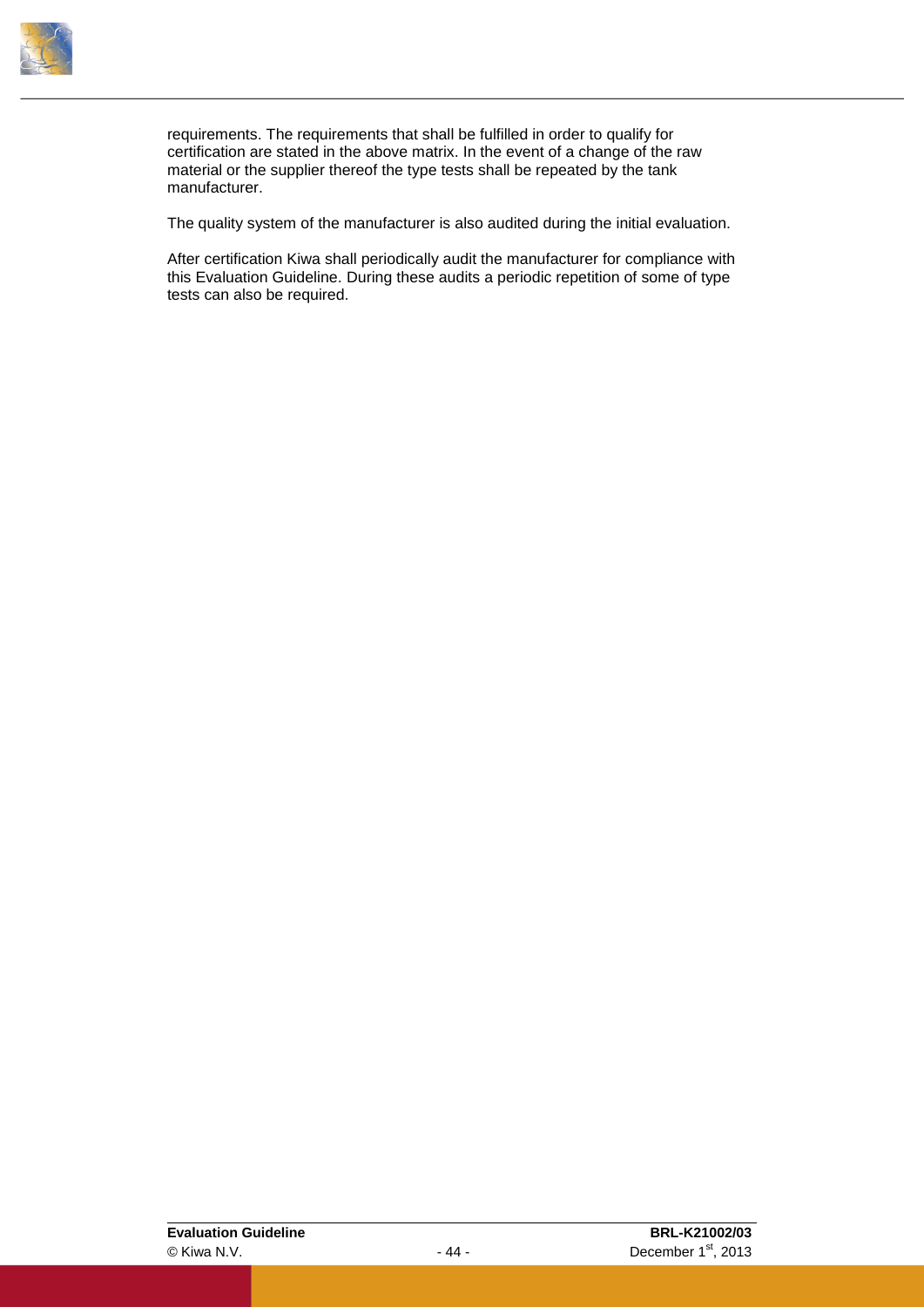

### <span id="page-48-0"></span>**D.3 Agreements on the implementation of certification**

#### **D.3.1 General**

<span id="page-48-1"></span>In addition to the requirements stipulated in this Evaluation Guideline the general requirements pertaining to certification as stated in the Kiwa-Regulations for Product Certification will be applicable.

Specifically, the following shall be applicable:

- The general procedure for executing the initial evaluation including:
	- o The method of informing the suppliers regarding the processing of the application;
	- o The execution of the initial evaluation;
- $\circ$  The decision taken after the execution of the initial audit.
- The general procedure for executing the audits and the relevant checkpoints;
- The procedure to be implemented by the certification body in the event of nonconformities;
- The procedure to be followed by the certification body in the event of unauthorized use of the certificates, certification mark, pictograms and logos.
- The procedure to be followed in the event of termination of the certificate;
- <span id="page-48-2"></span>The possibility to contest a decision made by the certification body.

#### **D.3.2 Certification personnel**

The staff involved in the certification may be sub-divided into:

- **Certification engineer**: they are in charge of carrying out the pre-certification tests and assessing the inspectors' reports;
- **Inspectors**: they are in charge of carrying out external inspections at the supplier's works;
- **Decision-makers**: they are in charge of taking decisions in connection with the pre-certification tests carried out, continuing the certification in connection with the inspections carried out and taking decisions on the need to take corrective actions.

#### **D.3.3 Qualification requirements**

<span id="page-48-3"></span>The Board of Experts has set the following qualification requirements for the subject matter of this Evaluation Guideline:

| <b>Requirements</b>           |                                                                                                                                                                     | <b>Function and responsibility</b>                                                                                                                                                                      |                                                                                                                                                           |
|-------------------------------|---------------------------------------------------------------------------------------------------------------------------------------------------------------------|---------------------------------------------------------------------------------------------------------------------------------------------------------------------------------------------------------|-----------------------------------------------------------------------------------------------------------------------------------------------------------|
| <b>EN 17065</b>               | <b>Certification Engineer</b>                                                                                                                                       | <b>Inspector</b>                                                                                                                                                                                        | <b>Decision maker</b>                                                                                                                                     |
| <b>Education:</b><br>qeneral  | Relevant technical<br>$\bullet$<br>education at Bachelor<br>level or higher<br>Internal training in<br>certification and Kiwa<br>policy<br>Training in audit skills | <b>Technical vocational</b><br>$\bullet$<br>education at intermediate<br>level or higher<br>Internal training in<br>$\bullet$<br>certification and Kiwa policy<br>Training in audit skills<br>$\bullet$ | Technical education at<br>$\bullet$<br>Bachelor level or higher<br>Internal training in<br>certification and Kiwa<br>policies<br>Training in audit skills |
| <b>Education:</b><br>specific | Training related to this<br>$\bullet$<br><b>Evaluation Guideline</b><br>Specific courses and<br>training (knowledge and<br>skills) related to plastics              | Training related to this<br>$\bullet$<br><b>Evaluation Guideline</b><br>Specific courses and training<br>$\bullet$<br>(knowledge and skills)<br>related to plastics                                     | Not applicable<br>$\bullet$                                                                                                                               |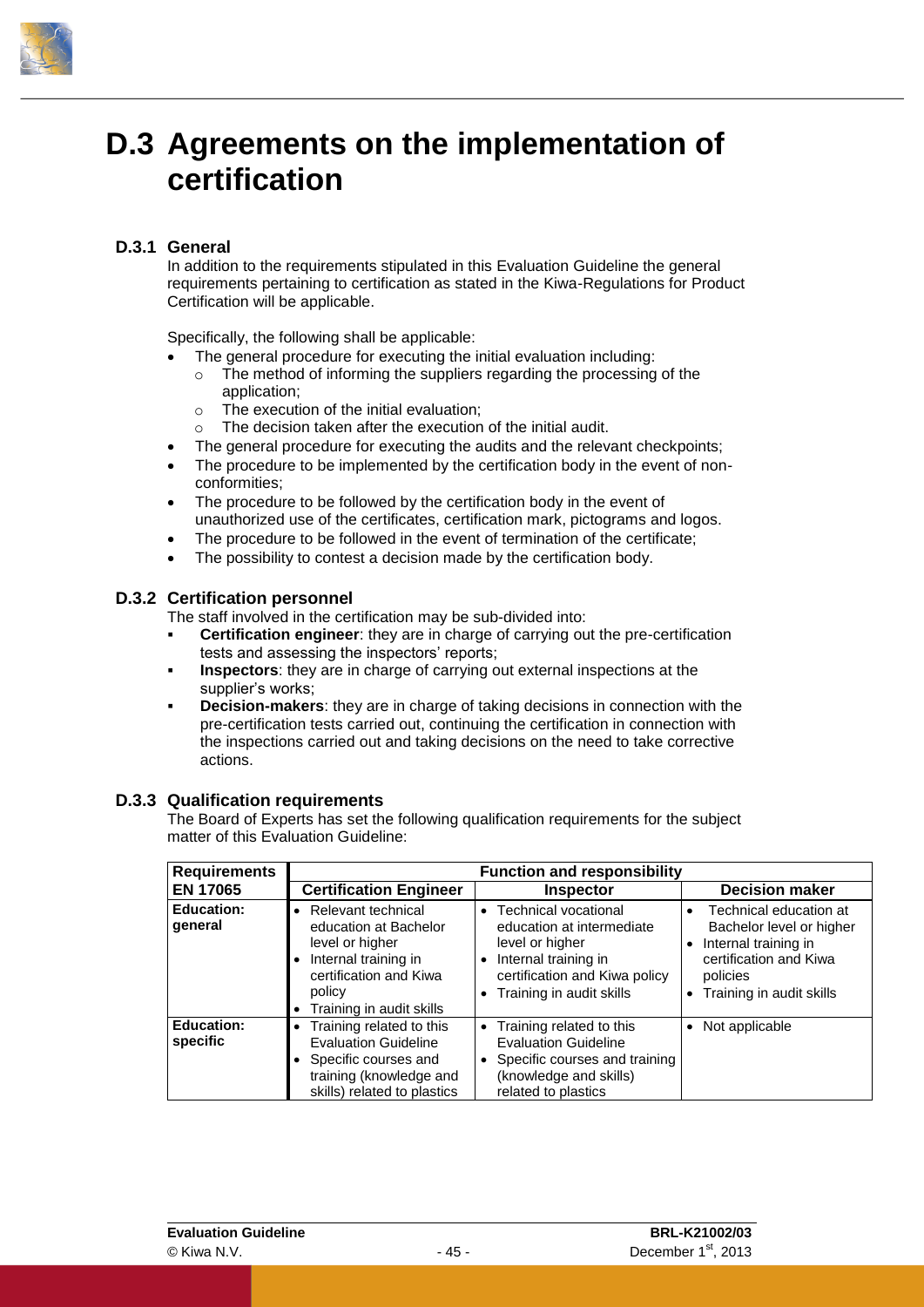

| <b>Requirements</b>            |                                                                                                                                                                                                     | <b>Function and responsibility</b>                                                                                                                                                                |                                                                                                                   |
|--------------------------------|-----------------------------------------------------------------------------------------------------------------------------------------------------------------------------------------------------|---------------------------------------------------------------------------------------------------------------------------------------------------------------------------------------------------|-------------------------------------------------------------------------------------------------------------------|
| <b>EN 17065</b>                | <b>Certification Engineer</b>                                                                                                                                                                       | <b>Inspector</b>                                                                                                                                                                                  | <b>Decision maker</b>                                                                                             |
| <b>Experience:</b><br>qeneral  | • 1 year of relevant working<br>experience<br>• A minimum of 4 complete<br>certification cycles of<br>which at least 1 has been<br>witnessed for qualification                                      | 1 year of relevant working<br>experience<br>A minimum of 4 complete<br>$\bullet$<br>certification cycles of which<br>at least 1 has been<br>witnessed for qualification                           | 4 years of working<br>$\bullet$<br>experience, with a<br>minimum of 1 year of<br>experience with<br>certification |
| <b>Experience:</b><br>specific | Detailed knowledge of<br>$\bullet$<br>this Evaluation Guideline<br>• A minimum of 4 complete<br>certification cycles for this<br><b>Evaluation Guideline or</b><br>related Evaluation<br>Guidelines | Detailed knowledge of this<br>$\bullet$<br><b>Evaluation Guideline</b><br>A minimum of 4 complete<br>certification cycles for this<br>Evaluation Guideline or<br>related Evaluation<br>Guidelines | Basic knowledge of this<br><b>Evaluation Guideline</b>                                                            |

#### **Table D.3.1: Qualification requirements for certification personnel**

<span id="page-49-0"></span>The level of education and the experience of the certification staff involved should be demonstrably recorded.

#### **D.3.4 Qualification**

Certification personnel shall be qualified on the basis of the above mentioned criteria. Should qualification be otherwise determined then this shall be recorded.

The responsibility for the qualification of the certification personnel is determined by:

- Decision-makers: qualification of certification engineers and inspectors
- <span id="page-49-1"></span>Management of the certification body: qualification of the Decision-makers.

#### **D.3.5 Report initial audit**

The certification body shall detail the findings of the initial audit in a report. This report shall comply with the following:

- Complete: The report shall indicate the findings pertaining to each and every requirement detailed in this Evaluation Guideline;
- Traceability: The findings used to determine compliance with the requirements shall be traceable;
- <span id="page-49-2"></span> Basis for the decision: The decision maker responsible for certification shall be able to decide on the basis of the findings detailed in the report.

#### **D.3.6 Decision regarding certification**

<span id="page-49-3"></span>The decision to certify the supplier shall be made by a qualified decision maker who has not participated in the initial audit. This decision shall be traceable.

#### **D.3.7 Product certification**

<span id="page-49-4"></span>The product certificate shall be in conformance with the model in [Annex B.](#page-56-0)

#### **D.3.8 Nature and frequency of external audits**

The certification body shall ensure that the supplier continues to comply with the certification requirements. The number of external audits shall be determined by the Board of Experts. At the time of publication of this Evaluation Guideline the number of audits has been fixed at 2 audits per year.

The audits shall at least include:

- The IQC schedule of the supplier and the results of the internal inspections carried out;
- The correct marking of the certified products;
- The implementation of the required procedures.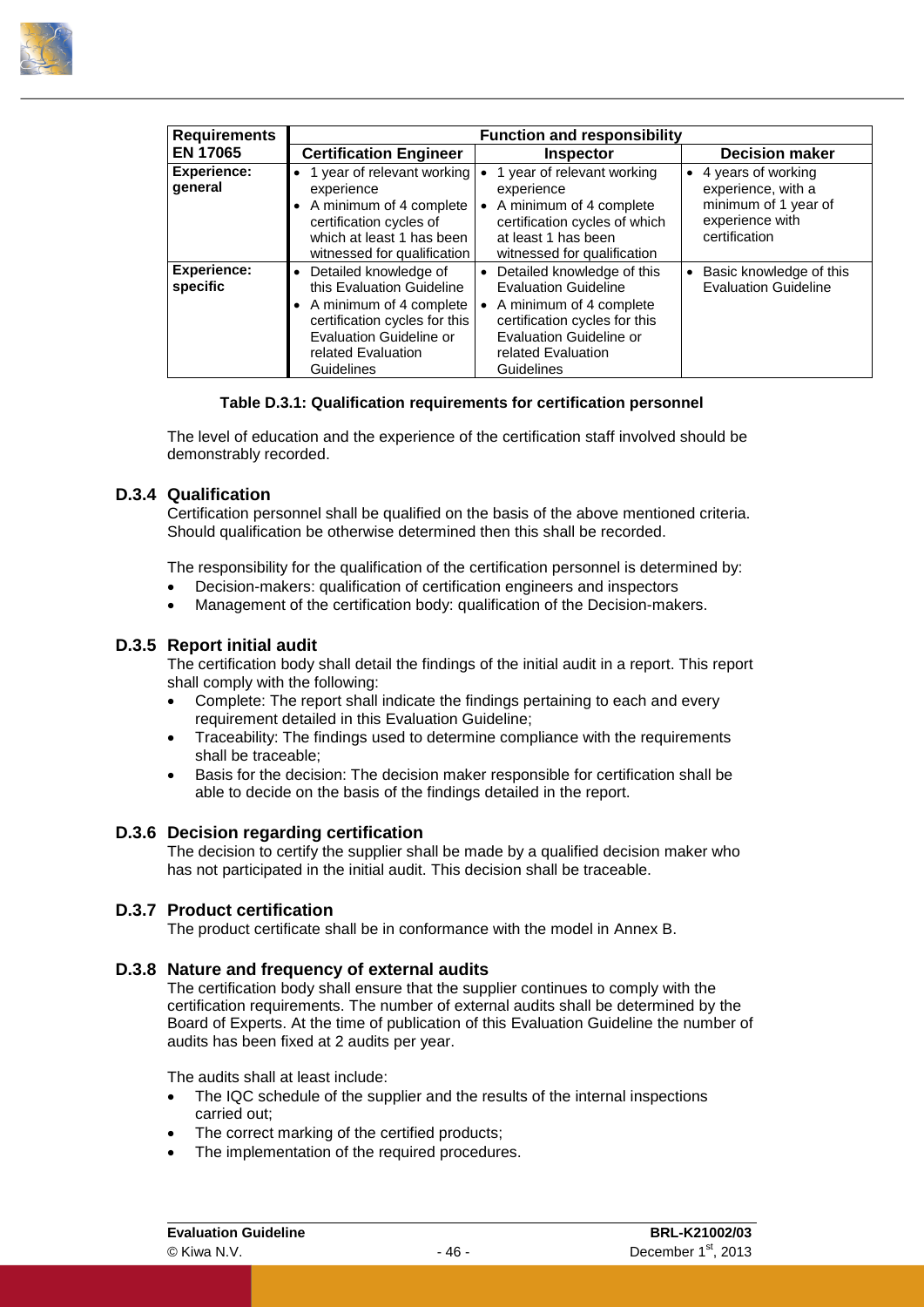

<span id="page-50-0"></span>The audit results shall be reported by the Kiwa inspector in a report.

#### **D.3.9 Interpretation of the requirements**

The Board of Experts may specify how the requirements are to be interpreted. These interpretations shall be documented in a separate interpretation document.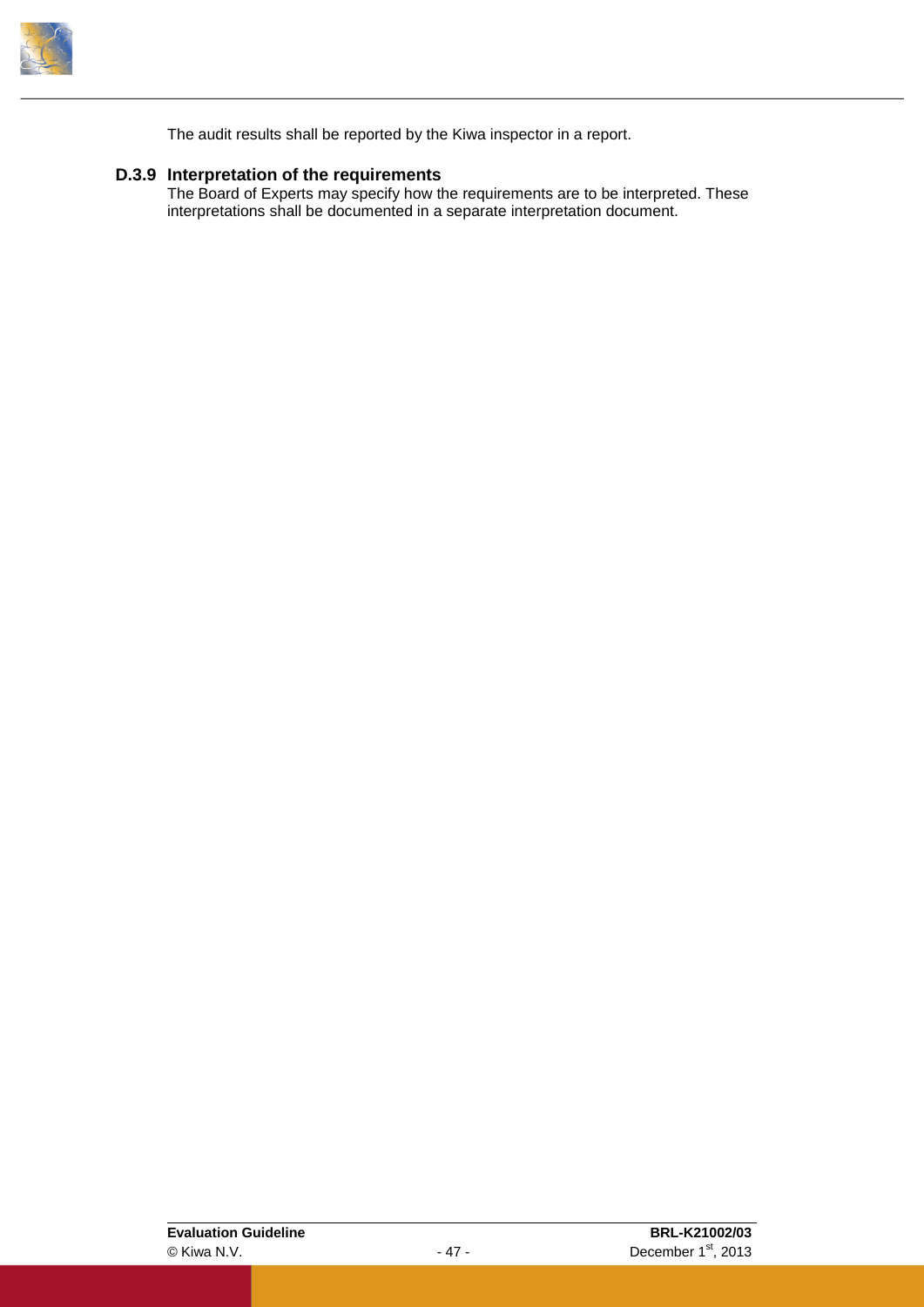

### <span id="page-51-0"></span>**D.4 List of referenced documents**

The following referenced documents are indispensable for the application of this document. For dated references, only the edition cited applies. For undated references, the latest edition of the referenced document (including any amendments) applies.

#### <span id="page-51-1"></span>**D.4.1 Standards / normative documents:**

| <b>Standard number</b>                    | <u>Title</u>                                                                                                                                                                                                                                                     | <b>Revision</b> |
|-------------------------------------------|------------------------------------------------------------------------------------------------------------------------------------------------------------------------------------------------------------------------------------------------------------------|-----------------|
| ASTM D-975                                | <b>Standard Specification for Diesel Fuel Oils</b>                                                                                                                                                                                                               |                 |
| <b>BRL-K636</b>                           | Overfill prevention devices for storage tanks for liquid petroleum<br>fuels                                                                                                                                                                                      |                 |
| BRL-K790/03<br>incl. Amdt. 1              | Application of coatings on steel storage tanks or steel pipes and<br>fittings                                                                                                                                                                                    | 2011-02-01      |
| <b>BRL-K903</b>                           | Certification scheme for Installers of Tank Installations (REIT)                                                                                                                                                                                                 |                 |
| <b>BRL-K916</b>                           | Anti Siphon Devices                                                                                                                                                                                                                                              |                 |
| BRL-K21012                                | Uitwendige verfsystemen ten behoeve van bovengrondse<br>stalen opslagtanks                                                                                                                                                                                       |                 |
| <b>BS 2869</b>                            | Fuel oils for agricultural, domestic and industrial engines and<br>boilers                                                                                                                                                                                       |                 |
| <b>ISO 7-1</b>                            | Pipe threads where pressure tight joints are made on the<br>threads - Part 1: dimensions, tolerances and designations                                                                                                                                            |                 |
| ISO 2859-1                                | Sampling procedures for inspection by attributes - Part 1:<br>Sampling schemes indexed by acceptance quality limit (AQL)<br>for lot-by-lot inspection                                                                                                            |                 |
| <b>ISO 7892</b>                           | Vertical building elements - impact resistance tests - impact<br>bodies and general test procedure                                                                                                                                                               |                 |
| <b>NEN-EN 682</b>                         | Elastomeric seals - Materials requirements for seals used in<br>pipes and fittings carrying gas and hydrocarbon fluids                                                                                                                                           |                 |
| NEN-EN 10025-2                            | Hot rolled products of structural steels - Part 2: Technical<br>delivery conditions for non-alloy structural steels                                                                                                                                              |                 |
| <b>NEN-EN 10241</b>                       | Steel threaded pipe fittings                                                                                                                                                                                                                                     |                 |
| <b>NEN-EN 13341</b><br>Incl. Amdt. 1:2011 | Thermoplastic static tanks for above ground storage of<br>domestic heating oils, kerosene and diesel fuels - Blow<br>moulded polyethylene, rotational moulded polyethylene and<br>polyamide 6 by anionic polymerisation tanks - Requirements<br>and test methods | 2005-04-01      |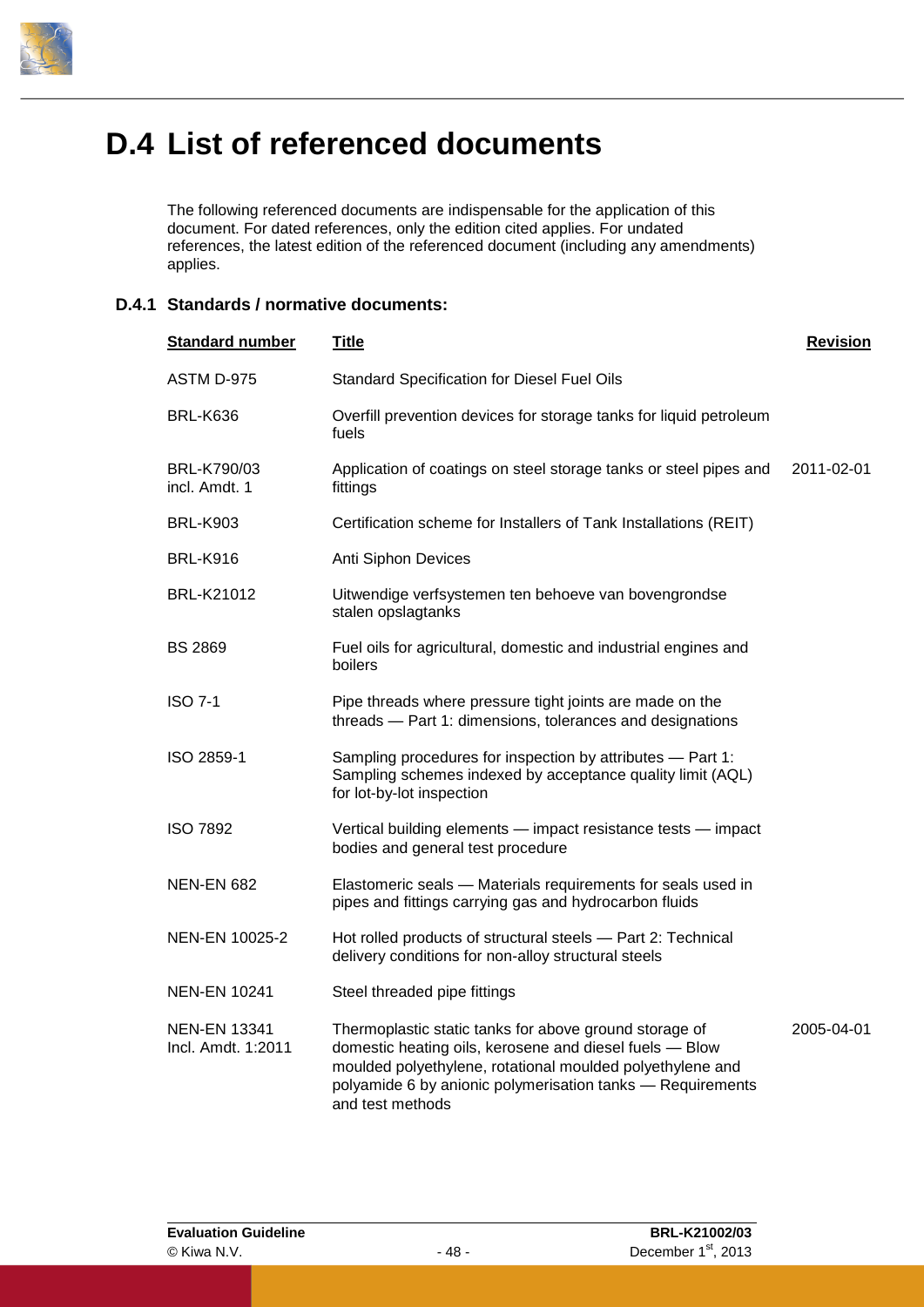

| <b>Standard number</b>   | <b>Title</b>                                                                                                                                                                                       | <b>Revision</b> |
|--------------------------|----------------------------------------------------------------------------------------------------------------------------------------------------------------------------------------------------|-----------------|
| NEN-EN 13501-1           | Fire classification of construction products and building<br>elements - Part 1: Classification using the test data from<br>reaction to fire test                                                   |                 |
| <b>NEN-EN 14214</b>      | Automotive fuels - Fatty acid methyl esters (FAME) for diesel<br>engines - Requirements and test methods                                                                                           |                 |
| NEN-EN-ISO 293           | Plastics - Compression moulding of test specimens of<br>thermoplastic materials                                                                                                                    |                 |
| <b>NEN-EN-ISO 527-2</b>  | Plastics - Determination of the tensile properties - Part 2:<br>Test conditions for moulding and extrusion plastics                                                                                |                 |
| <b>NEN-EN-ISO 1133</b>   | Plastics - Determination of the melt mass-flow rate (MFR) and<br>the melt volume-flow rate (MVR) of thermoplastics                                                                                 |                 |
| <b>NEN-EN-ISO 1183-1</b> | Plastics - Methods for determining the density of non-cellular<br>plastics - Part 1: Immersion method, liquid pyknometer<br>method and titration method                                            |                 |
| <b>NEN-EN-ISO 1183-2</b> | Plastics - Methods for determining the density of non-cellular<br>plastics - Part 2: Density gradient column method                                                                                |                 |
| <b>NEN-EN-ISO 1872-2</b> | Plastics - Polyethylene (PE) moulding and extrusion materials<br>- Part 2: Preparation of test specimens and determination of<br>properties                                                        |                 |
| NEN-EN-ISO 4892-1        | Plastics - Methods of exposure to laboratory light sources Part<br>1: General guidance                                                                                                             |                 |
| <b>NEN-EN-ISO 4892-2</b> | Plastics - Methods of exposure to laboratory light sources -<br>Part 2: Xenon-arc lamps                                                                                                            |                 |
| <b>NEN-EN-ISO 5817</b>   | Welding - Fusion welded joints in steel, nickel, titanium and<br>their alloys (beam welding excluded) — Quality levels for<br>imperfections                                                        |                 |
|                          | NEN-EN-ISO 11357-6 Plastics — Differential scanning calorimetry (DSC) — Part 6:<br>Determination of oxidation induction time (isothermal OIT) and<br>oxidation induction temperature (dynamic OIT) |                 |
|                          | NEN-EN-ISO 12944-2 Paints and varnishes - Corrosion protection of steel structures<br>by protective paint systems - Part 2: Classification of<br>environments                                      |                 |
| <b>NEN-EN-ISO 15494</b>  | Plastics piping systems for industrial applications - Polybutene<br>(PB), polyethylene (PE) and polypropylene (PP) -<br>Specifications for components and the system - Metric series               |                 |
| <b>NEN-EN-ISO 15607</b>  | Specification and qualification of welding procedures for metallic<br>materials - General rules                                                                                                    |                 |
| NEN-EN-ISO 15609-1       | Specification and qualification of welding procedures for metallic<br>materials - Welding procedure specification - Part 1: Arc<br>welding                                                         |                 |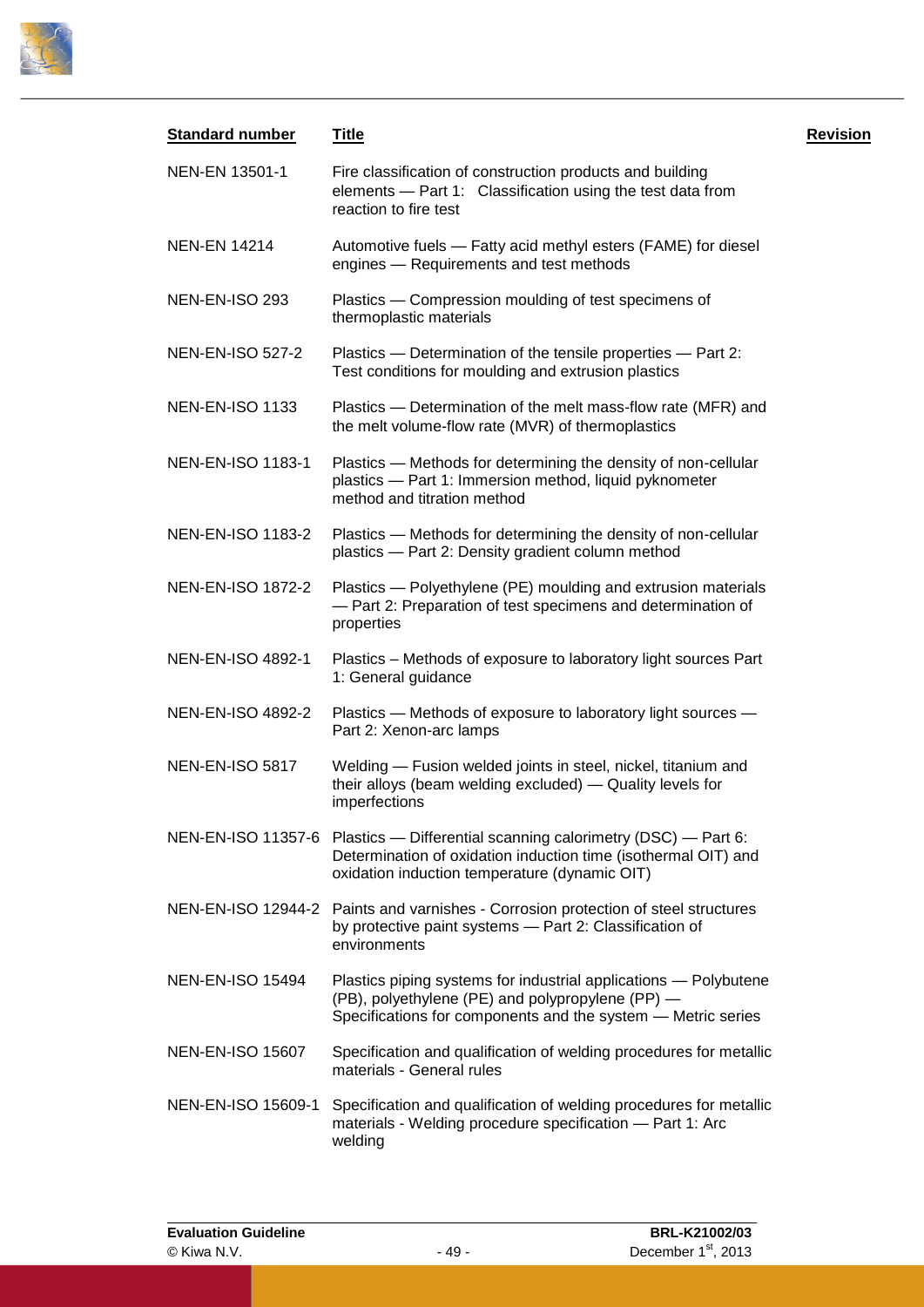

| <b>Standard number</b> | Title                                                                                                                                                                                           | <b>Revision</b> |
|------------------------|-------------------------------------------------------------------------------------------------------------------------------------------------------------------------------------------------|-----------------|
| NEN-EN-ISO 15614-1     | Specification and qualification of welding procedures for metallic<br>materials - Welding procedure test - Part 1: Arc and gas<br>welding of steels and arc welding of nickel and nickel alloys |                 |
| NEN-ISO 11357-5        | Plastics — Differential scanning calorimetry (DSC) — Part 5:<br>Determination of characteristic reaction curve temperatures and<br>times, enthalpy of reaction and degree of conversion         |                 |
| NPR-CLC/TR 50504       | Electrostatics — Code of practice for the avoidance of hazards<br>due to static electricity                                                                                                     |                 |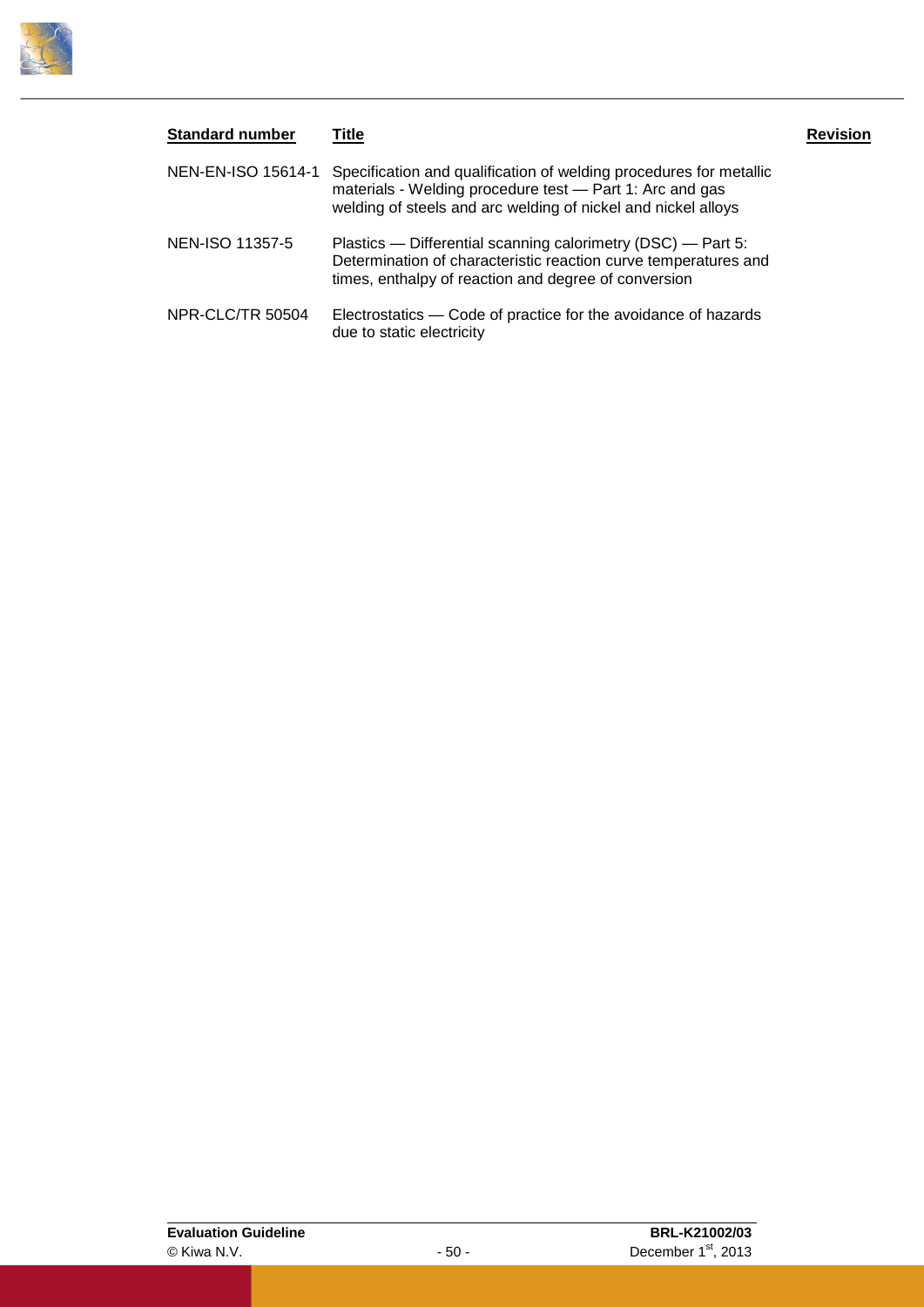

### <span id="page-54-0"></span>**Annex A Resistance against heat effects**

#### **A.1 Principle**

A secondary containment with its tank half filled with water is installed in a ventilated room and submitted to heat effects due to burning of stacks of spruce set close by. The behaviour of the secondary containment with its tank is observed during a determined time period.

#### **A.2 Test room**

Testing shall be carried out in a test room (see [Figure A.1\)](#page-55-0) with the following internal dimensions:

- Length:  $(3,50 \pm 0,25)$  m
- Width:  $(2,5 \pm 0,25)$  m
- Height:  $(2,5 \pm 0,25)$  m

The maximum volume of the test room shall be (22  $\pm$  2) m<sup>3</sup>. The air feeding of the room shall be obtained by means of an window opening made in one of the walls constituting the room width, which dimensions are  $(0.80 \pm 0.05)$  m x  $(0.50 \pm 0.05)$  m.

#### **A.3 Burning material**

Burning material is composed by two stacks of 25 kg each conditioned spruce (section 4 cm x 4 cm). Each stack of spruce is prepared in such manner that the ratio of wood to air is 1:1. The dimensions of each stack are 1 m long, 48 cm high and 25 cm width.

#### **A.4 Test specimen**

The test specimen is a storage tank with the corresponding spill container. For a series of tanks with spill containers produced by the same mould design, the test shall be performed on the largest tank with integrated secondary container.

#### **A.5 Procedure**

The test specimen shall be installed in the middle of the room parallel to the window opening (see [Figure A.1\)](#page-55-0). The tank shall be filled with water up to 50 % of its maximum filling capacity.

Between the secondary containment and the window opening at a distance of 10 cm from the secondary containment wall the two stacks of conditioned spruce shall be arranged in the longitudinal axis. The ignition is made by four soft fibres strips soaked with 10 ml kerosene set at two opposite sides of each wood stack.

During testing, the temperatures in the testing room shall be measured and recorded. The combustion is stopped 60 min after the ignition.

After stopping the combustion, there shall be no leakage under the water level of the primary tank.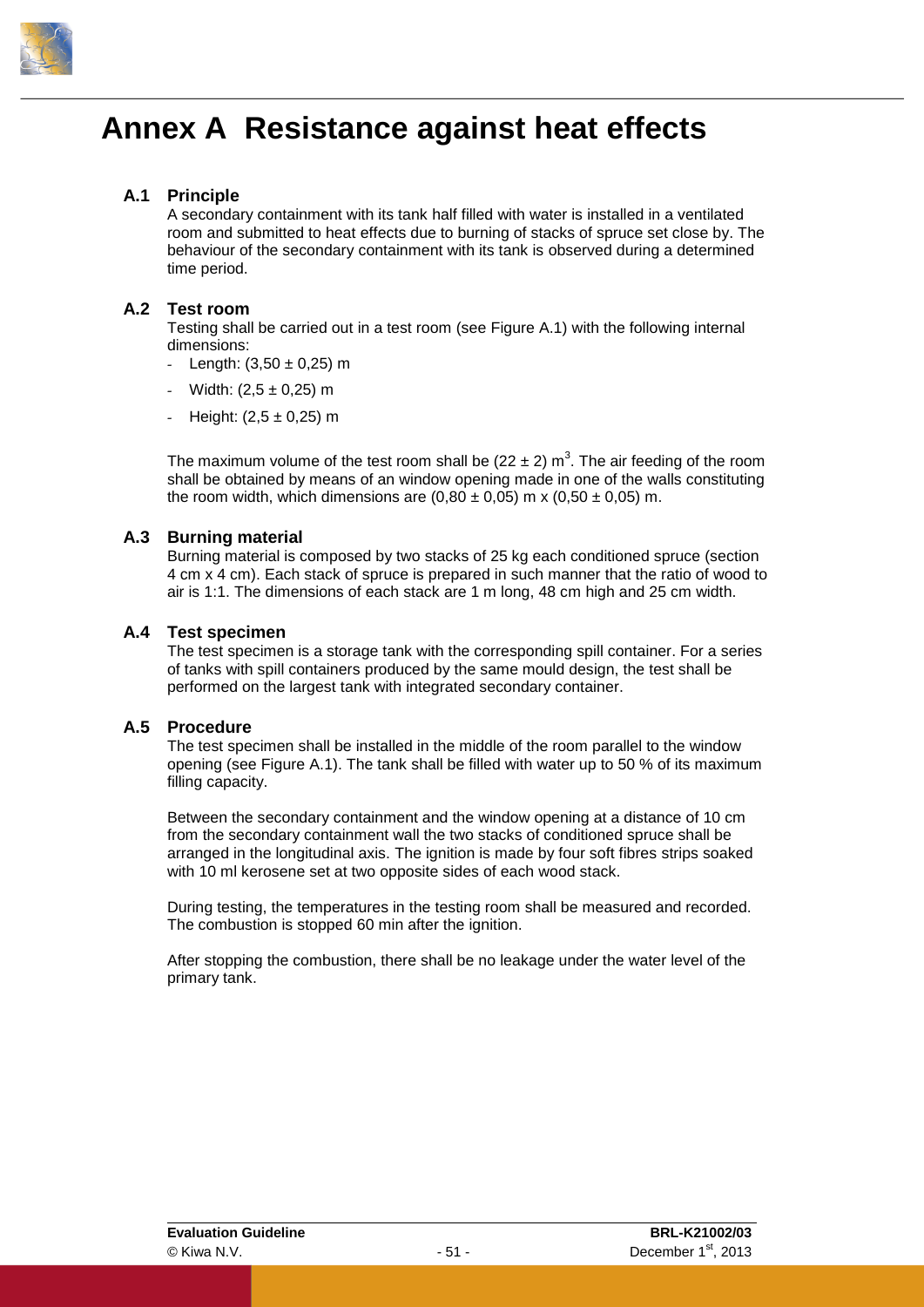



#### **a) Plan view b) Elevation**

<span id="page-55-0"></span>

#### **Key**

- L length of the testing room 1 entrance door
- l width of the testing room 2 opening
- 
- D distance between the stacks and 4 stacks of spruce the secondary containment 5 ignition area
- h<sub>o</sub> height of opening
- $I_0$  width of opening
- 
- 
- H height of the testing room 3 tank with secondary containment
	-
	-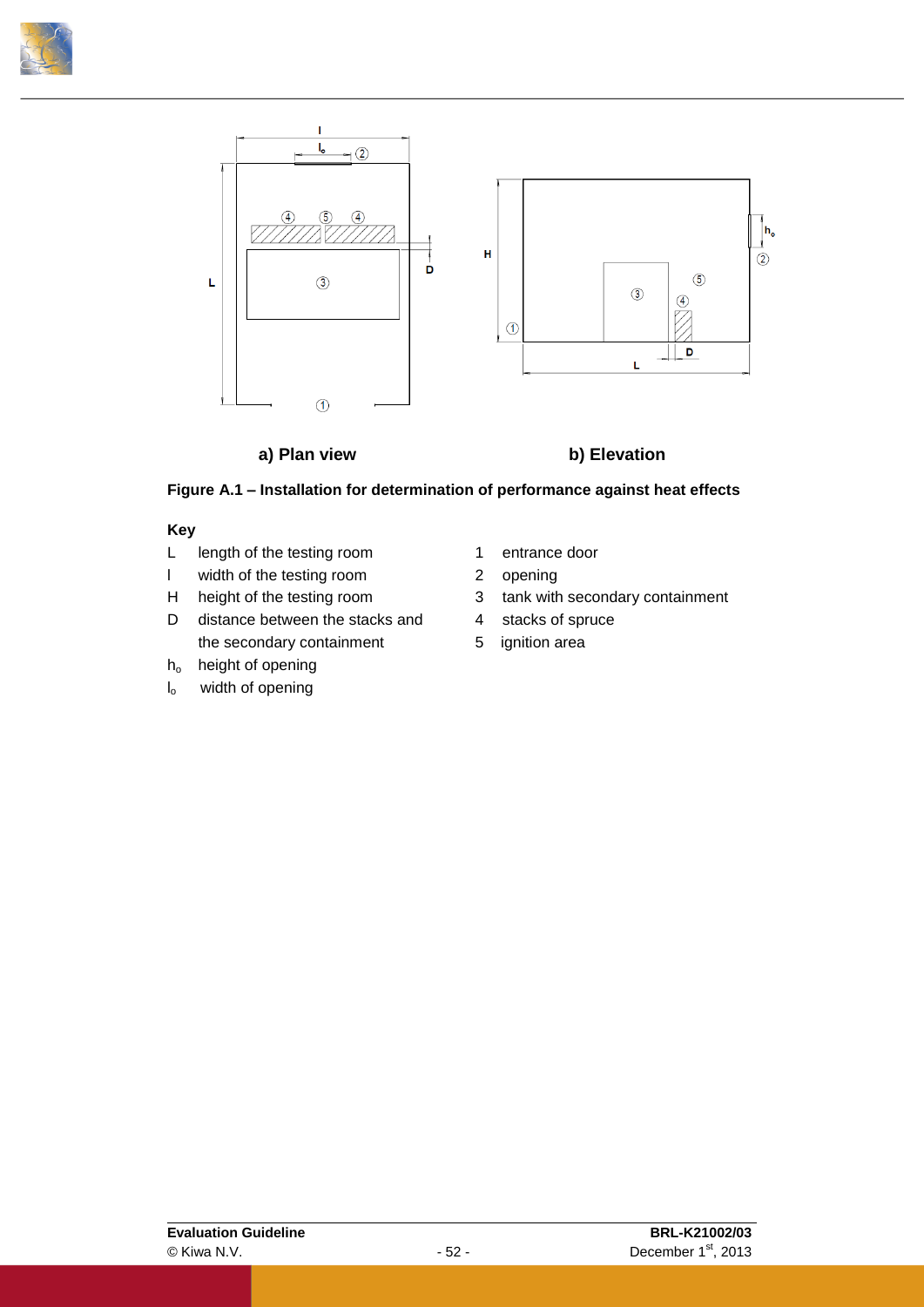

# <span id="page-56-0"></span>**Annex B Model Product certificate**

Number K12345/01 Replaces Issued 2013-11-01 Dated

**Certificate R.V.**<br>Broad S.V.<br>Certificate R.V.<br>Certificate R.V.<br>Certificate R.V.<br>Experiment R.V.<br>Experiment R.V.<br>Experiment R.V.<br>Experiment R.V.<br>Experiment R.V.<br>Experiment R.V.<br>Experiment R.V.<br>Experiment R.V.<br>Experiment R. **Kiwa Nederland B.V.** Sir W. Churchill-laan 273

P.O. Box 70 2280 AB Rijswijk The Netherlands Tel. +31 70 41 44 400 Fax +31 70 41 44 420 Internet www.kiwa.nl

Product certificate with technical approval **Tanks made from rotational moulded polyethylene (PE), with an integrated spill container, for the above ground storage of kerosene, (bio) diesel fuels, heating oil, waste oil and lubricants**

**Based on pre-certification tests as well as periodic inspections by Kiwa, the products referred to in this certificate and marked with the Kiwa-mark as indicated under 'marking', manufactured by**

### **Supplier**

may, on delivery, be relied upon to comply with the Kiwa Evaluation Guideline BRL-K21002/03 dated 2010-01-01 "Tanks made from rotational moulded polyethylene (PE), with an integrated spill container, for the above ground storage of kerosene, (bio) diesel fuels, heating oil, waste oil and lubricants".

Kiwa N.V.

ing. B. Meekma

**Director** Certification and Inspection

This certificate is issued in accordance with the Kiwa Regulations for Product Certification and consists of 3 pages. Publication of the certificate is allowed.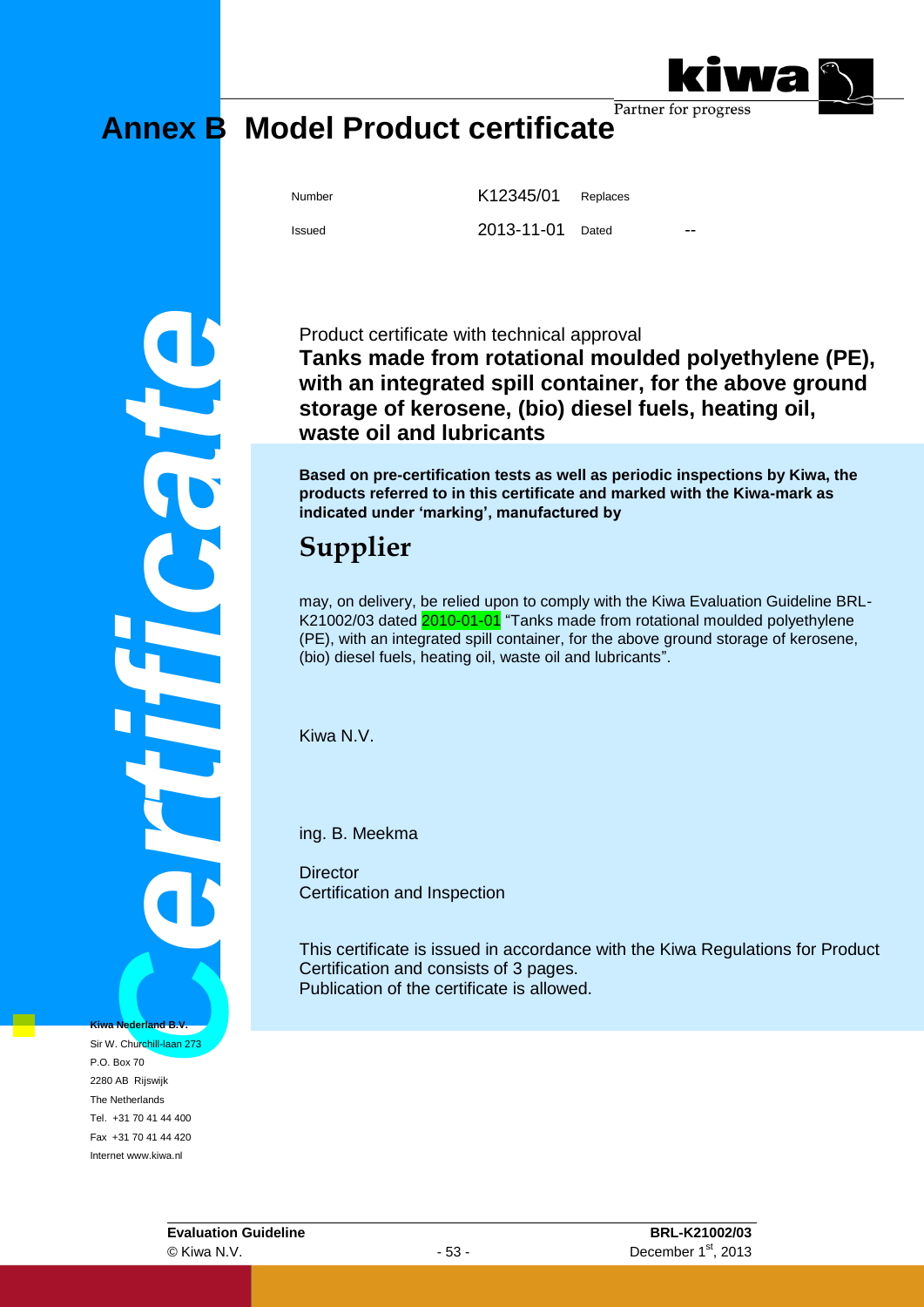

|       | Number | K12345/01  | Replaces | --            |
|-------|--------|------------|----------|---------------|
| Page: | Issued | 2013-11-01 | Dated    | $\sim$ $\sim$ |

#### **Tanks made from rotational moulded polyethylene (PE), with an integrated spill container, for the above ground storage of kerosene, (bio) diesel fuels, heating oil, waste oil and lubricants**

PRODUCT SPECIFICATION

Tank type: XXX with an integrated rotational moulded PE spill container and cover Tank type YYY with an integrated steel spill container with a steel/PE cover

APPLICATION AND USE

The tanks are designed for storage of:

- kerosene, diesel fuels, domestic heating oil, waste oils and lubricants;
- bio diesel fuels with a biological component up to 20 % maximum (B20);
- above ground installation;
- atmospheric pressure;
- maximum volume of 10,000 litres;
- maximum filling capacity = 95% of the nominal capacity.

The tanks are not designed for:

- combined installation such as a battery arrangement;
- storage under pressure in excess of approximately 5 kPa;
- transport, distribution and mobile storage of fluids.

The spill containers with cover are designed for:

- secondary containment of kerosene, (bio) diesel fuels, domestic heating oils, waste oils and lubricants;
- above ground, inside or outside installation;
- atmospheric pressure;
- 110% of the maximum volume of the tank.

The tanks and spill container covers are made from rotational moulded from polyethylene (PE). The spill container can be made from rotational moulded polyethylene (PE) or from carbon steel.

All tanks shall be installed with a secondary containment for retaining fluids.

The tank manufacturer is responsible for the correct functioning of the tank and spill container as a combined unit. The operation of the combined unit shall be documented and approved by the manufacturer of the tank.

The product certificate with technical approval is only applicable if the requirements mentioned in paragraph [B.2.6](#page-28-0) or [C.2.8](#page-40-1) of this guideline are fulfilled. These are:

#### **Installation and user instructions**

The manufacturer shall provide proper written installation and user instructions in the language of the country where the tank is to be installed and used. These instructions shall reference compliance with the national environmental regulations pertaining to the storage of fuels. National regulations can stipulate requirements for preventing accidental impact to the tank and spill container, overfill prevention and anti siphon devices. They shall furthermore refer to compliance to national regulations on the storage of flammable liquids in or near buildings. National regulations can stipulate that installation be carried out by certified installers. For The Netherlands the installer of the tank and spill container shall be certified in accordance with the requirements of Evaluation Guideline BRL-K903.

- Guideline BRL-K636 gives requirements for overfill prevention devices.
- Guideline BRL-K903 gives requirements for the installation of tanks and appendages.
- Guideline BRL-K916 gives requirements for anti-siphon devices.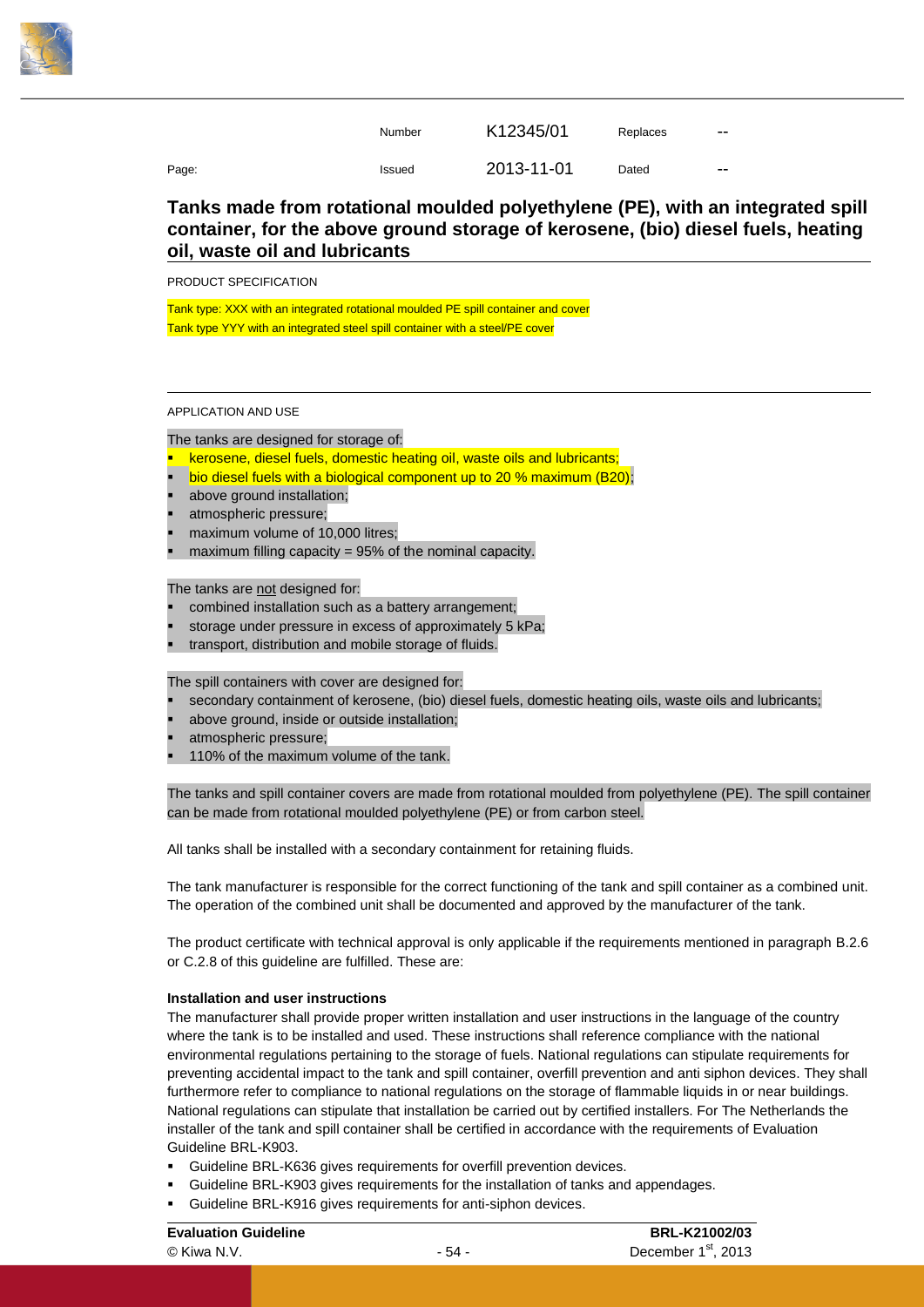

|       | Number | K12345/01  | Replaces | $- -$ |
|-------|--------|------------|----------|-------|
| Page: | Issued | 2013-11-01 | Dated    | $- -$ |

#### **Documentation**

Every PE-tank / spill container shall be supplied with at least the following documents:

- **Installation / user instructions in the language of the country where the tank is to be installed and used in. The** certification body shall approve these instructions.
- A unique tank / spill container compliance document with the approval of the certification body in relation to the product certificate with technical approval.

#### **MARKING**

| The products are marked with the Kiwa quality mark<br>Place of the mark:<br>Each PE-tank and PE or steel spill container shall be<br>indelibly marked.<br>The realization of the marks is as follows:<br>Indelible:<br>٠<br>Visible from the outside.<br>$\bullet$ | Compulsory indications:<br>Manufacturers name and trade mark<br>Certification mark<br>٠<br>Serial number of the tank and spill container<br>Maximum volume in litre's or m <sup>3</sup><br>$\bullet$<br>Month and year of manufacture;<br>٠<br>Medium to be stored in tank;<br>$\bullet$<br>Location of the tank: Inside or Outside;<br>$\bullet$<br>Corrosion category of the spill container.<br>٠ |
|--------------------------------------------------------------------------------------------------------------------------------------------------------------------------------------------------------------------------------------------------------------------|------------------------------------------------------------------------------------------------------------------------------------------------------------------------------------------------------------------------------------------------------------------------------------------------------------------------------------------------------------------------------------------------------|
| Check at the time of delivery whether:<br>1.<br>1.1 the products are in accordance with the<br>agreement;<br>1.2 the mark and marking method are correct;<br>1.3 the products show no visible defects as a<br>result of e.g. transport.                            | Consult the supplier's processing guidelines for a<br>3.<br>proper storage and transport of the products.<br>Check whether this certificate is still valid by<br>4.<br>consulting the list of certified companies at<br>www.kiwa.nl.                                                                                                                                                                 |
| 2.<br>If you should reject a product on the basis of the<br>above, please contact:<br>2.1 << Organisation >> << Department >><br>and, if necessary:<br>2.2 Kiwa Nederland B.V.                                                                                     |                                                                                                                                                                                                                                                                                                                                                                                                      |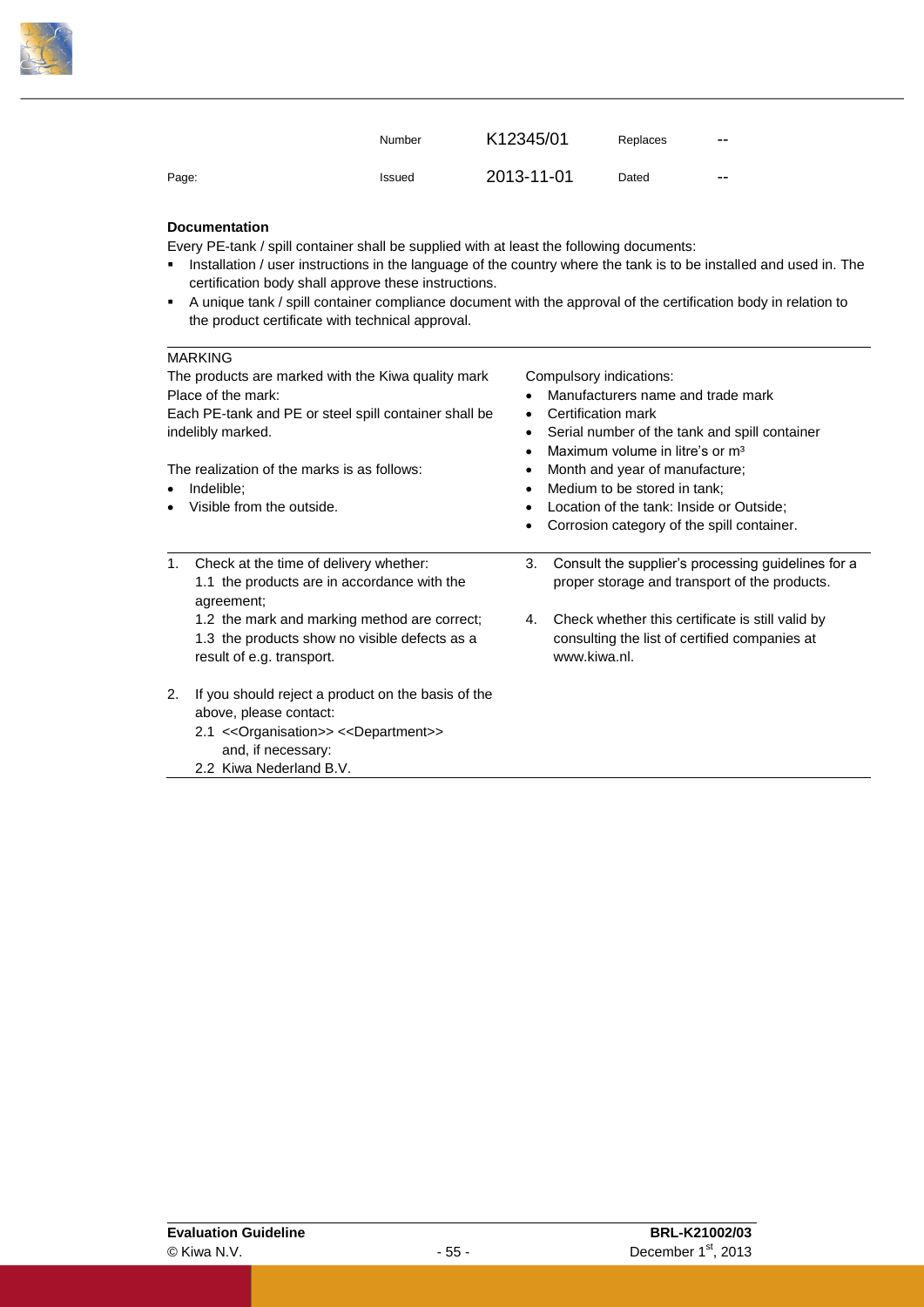

### <span id="page-59-0"></span>**Annex C Model Compliance document**

### **Tank/Spill Container compliance document**

BRL-K21002

Rotational moulded polyethylene (PE) tanks and spill containers for the above ground storage of chemicals

| <b>Client</b>                          |         |                 |        | <b>Manufacturer</b>        |         |            |                          |                       |
|----------------------------------------|---------|-----------------|--------|----------------------------|---------|------------|--------------------------|-----------------------|
| (name)                                 |         |                 |        | (name)                     |         |            |                          |                       |
| (address)                              |         |                 |        | (address)                  |         |            |                          |                       |
| (town)                                 |         |                 |        | (town)                     |         |            |                          |                       |
|                                        |         |                 |        | (telephone)                |         |            |                          |                       |
| Location                               |         |                 |        | (telefax)                  |         |            |                          |                       |
| (name)                                 |         |                 |        | (e-mail)                   |         |            |                          |                       |
| (address)                              |         |                 |        |                            |         |            |                          |                       |
| (town)                                 |         |                 |        | <b>Registration Number</b> |         |            | <b>Registration date</b> |                       |
|                                        | Volume  | <b>Diameter</b> | Length | Height                     | Year of |            |                          |                       |
| <b>Data</b><br>Tank<br>Spill Container | (litre) | (mm)            | (mm)   | (mm)                       | mfr.    | Serial no. | Design no.               | Materia<br>PE.<br>PE. |

#### **Remarks**

The tank and spill container are suitable for outside/inside storage.

#### **Declaration of Kiwa Nederland B.V.**

Based on pre-certification tests as well as periodic inspections by Kiwa, the product referred to on this compliance document and constructed by above mentioned manufacturer, may, on delivery, be relied upon to comply with the Kiwa Evaluation Guideline BRL-K21002.

#### **Declaration of Construction Company**

The manufacturer declares that the tank and spill container have been produced according to the requirements specified in the Kiwa Evaluation Guideline BRL-K21002.

#### **Recommendations for Customers:**

Check on receipt of the tank/spill container compliance

document whether:

- The serial number on the tank and spill container complies with this document
- The tank and spill container show no visible defects as a result of transport

If you should reject this product on the basis of the above, please contact:

1. The manufacturer 2. Kiwa

Nederland B.V.

**A tank installation can only be in compliance with the Dutch legislation (BARIM/RARIM) when, in addition to this tank/spill container compliance document, a certificate for the complete installation has been issued.**



**BRL K21002<br>ROTATION MOULDED<br>PE TANKS** 

**Kiwa Nederland B.V. Sir W. Churchill-laan 273 P.O. Box 70 2280 AB Rijswijk The Netherlands**

**Telephone +31 70 41 44 400 Telefax +31 70 41 44 420 Internet www.kiwa.nl E-mail certif@kiwa.nl**

A copy of this document shall be given to the: Legislative authorities, Client, Manufacturer, Kiwa Ned. B.V.

Registration Number:

| √alidation date: |
|------------------|
|------------------|

| <b>Evaluation Guideline</b> | <b>BRL-K21002/03</b> |                                 |
|-----------------------------|----------------------|---------------------------------|
| © Kiwa N.V.                 | - 56 -               | December 1 <sup>st</sup> , 2013 |